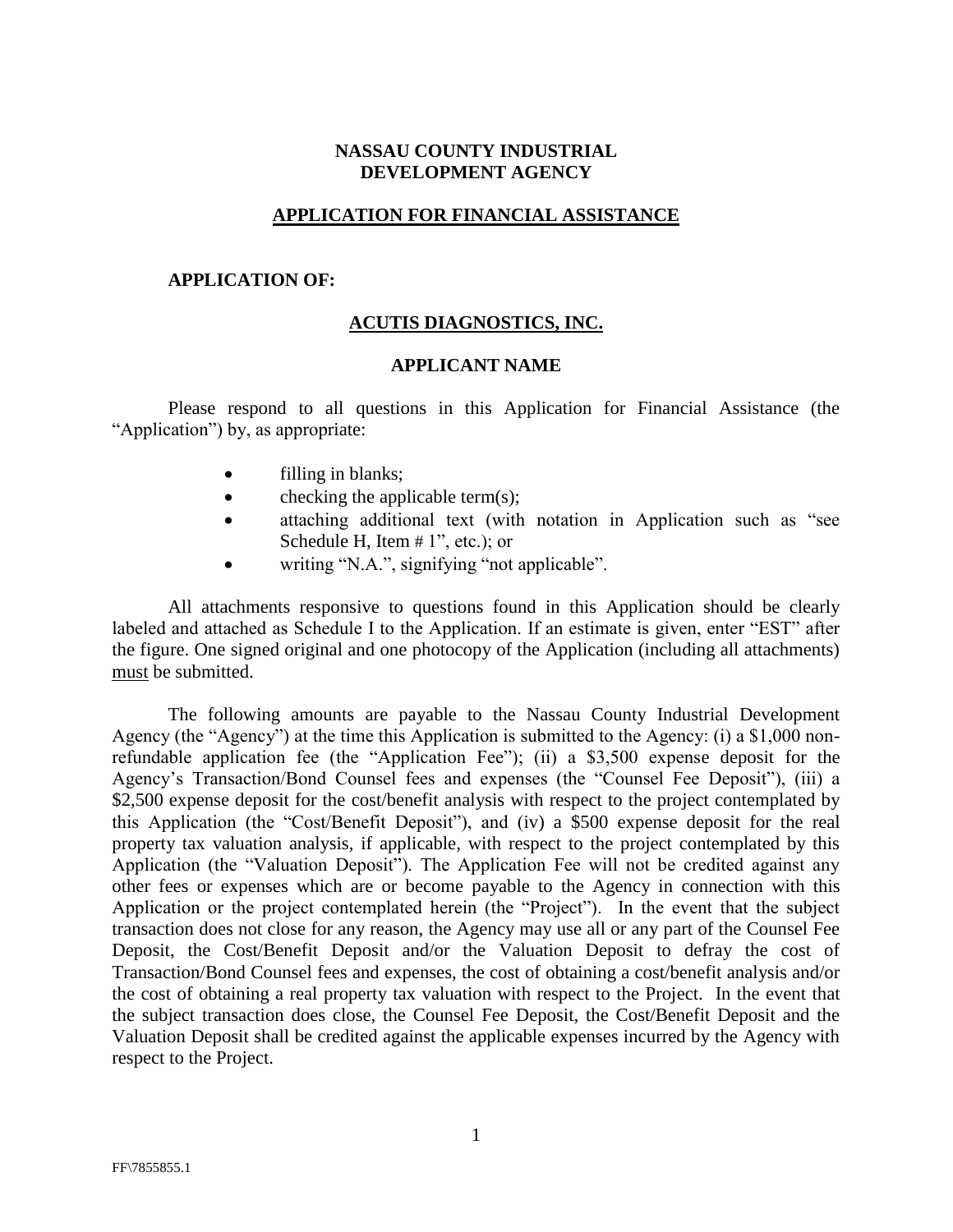## **Every signature page comprising part of this Application must be signed by the Applicant or this Application will not be considered complete or accepted for consideration by the Agency.**

The Agency's acceptance of this Application for consideration does not constitute a commitment on the part of the Agency to undertake the proposed Project, to grant any financial assistance with respect to the proposed Project or to enter into any negotiations with respect to the proposed Project.

Information provided herein may be subject to disclosure under the New York Freedom of Information Law (New York Public Officers Law § 84 et seq.) ("FOIL"). If the Applicant believes that a portion of the material submitted with this Application is protected from disclosure under FOIL, the Applicant should mark the applicable section(s) or page(s) as "confidential" and state the applicable exception to disclosure under FOIL.

#### **NOVEMBER , \_\_ 2018 DATE**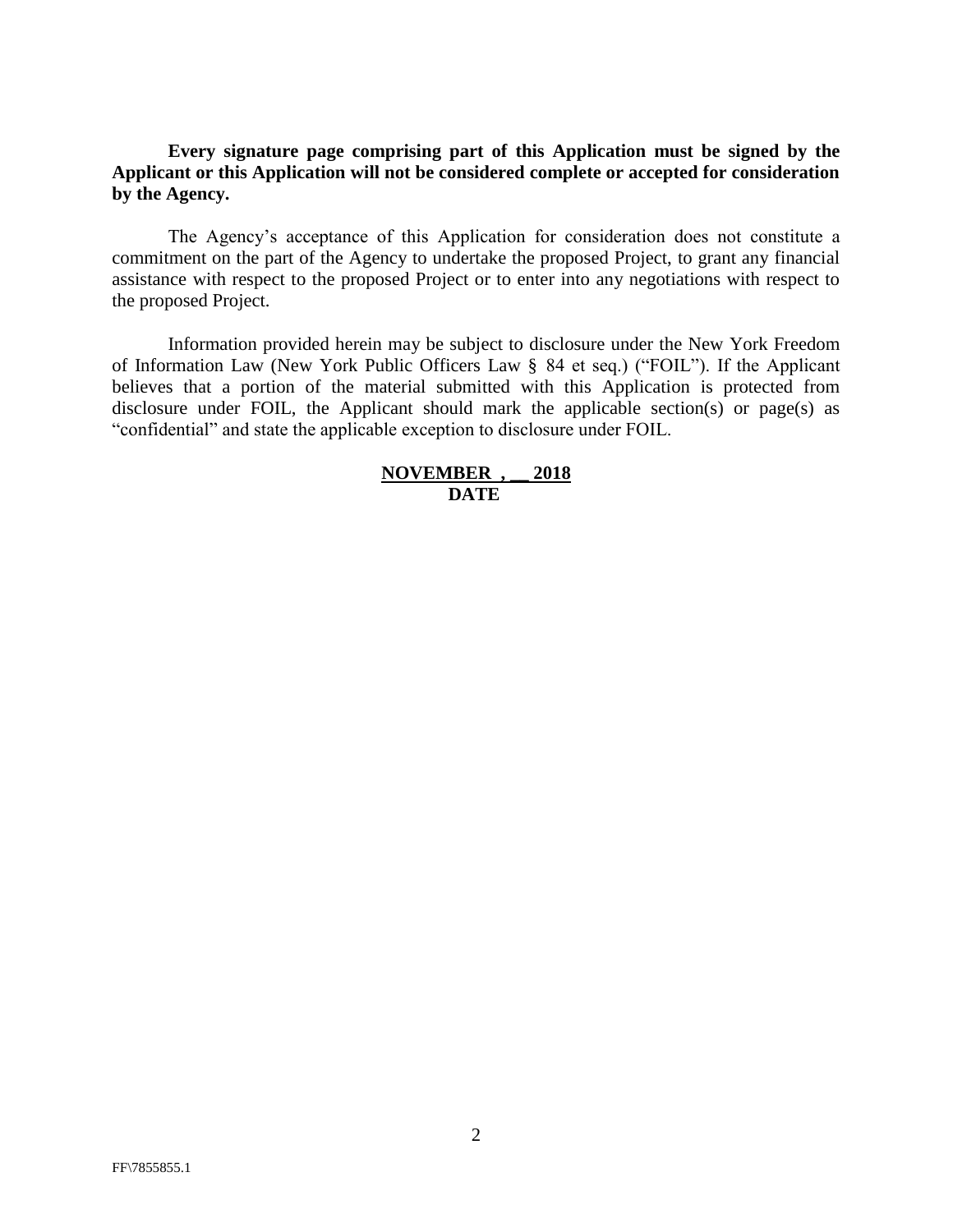## **PART I. APPLICANT**

## A. APPLICANT FOR FINANCIAL ASSISTANCE:

## Name: **ACUTIS DIAGNOSTICS, INC.**

## Address: **728 LARKFIELD ROAD, EAST NORTHPORT, NY 11731**

Fax: **(631) 980-3855** Phone: **(516) 874-7961**

NY State Dept. of

Labor Reg #: Federal Employer ID #:

NAICS Code #:

## Website: **HTTPS://ACUTISDIAGNOSTICS.COM/**

Name of CEO or Authorized Representative Certifying Application: **JIBREEL W. SARIJ**

Title of Officer: **CHIEF EXECUTIVE OFFICER**

Phone Number **(516) 776-1340** E-Mail:

## **JIBREEL@ACUTISDIAGNOSTICS.COM**

B. BUSINESS TYPE (Check applicable status. Complete blanks as necessary):

Sole Proprietorship General Partnership Limited Partnership Legale

Limited Liability Company \_\_\_ S Corporation **X**

Publicly Held Corporation \_\_\_ Exchange listed on \_\_\_\_\_\_\_\_\_\_\_\_\_\_\_\_\_\_\_\_\_\_\_\_\_\_\_\_\_\_\_

Not-for-Profit Corporation \_\_\_

Income taxed as: Subchapter S **X**\_\_\_ Subchapter C \_\_\_  $501(c)(3)$  Corporation \_\_\_ Partnership \_\_\_

State and Year of Incorporation/Organization: **NEW YORK STATE, 2014**

Qualified to do Business in New York: Yes No No N/A X

C. APPLICANT COUNSEL:

| Firm name: | <b>FARRELL FRITZ, P.C.</b>         |
|------------|------------------------------------|
| Address:   | 400 RXR PLAZA, UNIONDALE, NY 11556 |
| Contact:   | PETER L. CURRY, ESQ.               |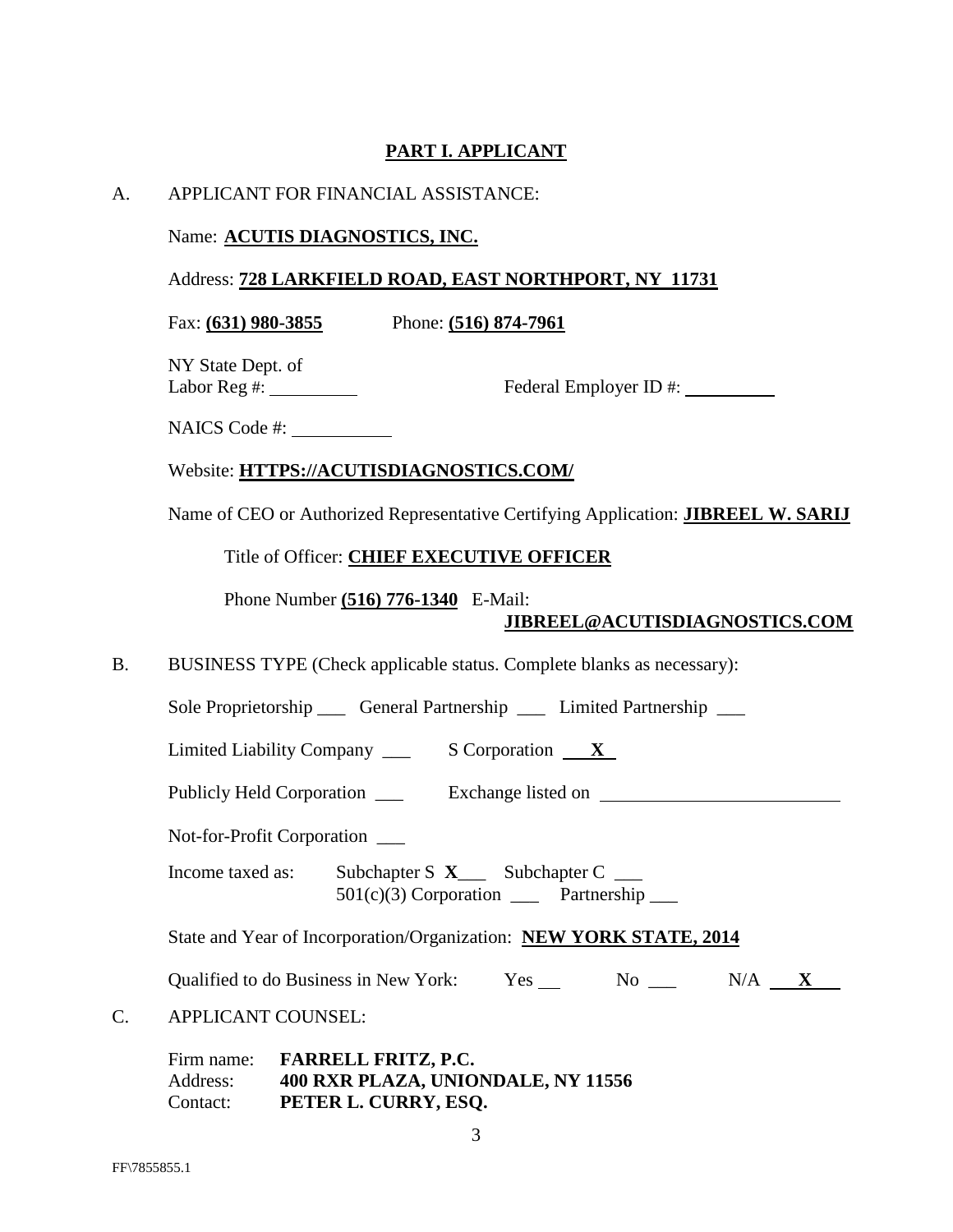## Phone: **(516) 227-0772** E-Mail: **PCURRY@FARRELLFRITZ.COM**

D. Principal stockholders, members or partners, if any (i.e., owners of 10*%* or more of equity/voting rights in Applicant):

Name Percentage owned

**WAHID JIBREEL SARIJ 50 % HASIB MIKAEL SARIJ 50%**

- E. If any of the persons described in the response to the preceding Question, or a group of said persons, owns more than a 50*%* interest in the Applicant, list all other entities which are related to the Applicant by virtue of such persons having more than a 50% interest in such entities: **N/A**
- F. Is the Applicant related to any other entity by reason of more than 50% common ownership? If YES, indicate name of related entity and relationship:

YES \_\_\_ NO **X**

G. List parent corporation, sister corporations and subsidiaries, if any:

**N/A**

H. Has the Applicant (or any parent company, subsidiary, affiliate or related entity or person) been involved in, applied for or benefited by any prior industrial development financing in the municipality in which this Project is located, whether by the Agency or another issuer, or in a contiguous municipality? ("Municipality" herein means city, town or village, or, if the Project is not in an incorporated city or village, Nassau County.) If YES, describe:



I. Is the Applicant (or any parent company, subsidiary, affiliate or related entity or person) or any principal(s) of the Applicant or its related entities involved in any litigation or aware of any threatened litigation that would have a material adverse effect on the Applicant's financial condition or the financial condition of said principal(s)? If YES, attach details at Schedule I.

YES \_\_\_ NO **X**

J. Has the Applicant (or any parent company, subsidiary, affiliate or related entity or person) or any principal(s) of the Applicant or its related entities, or any other business or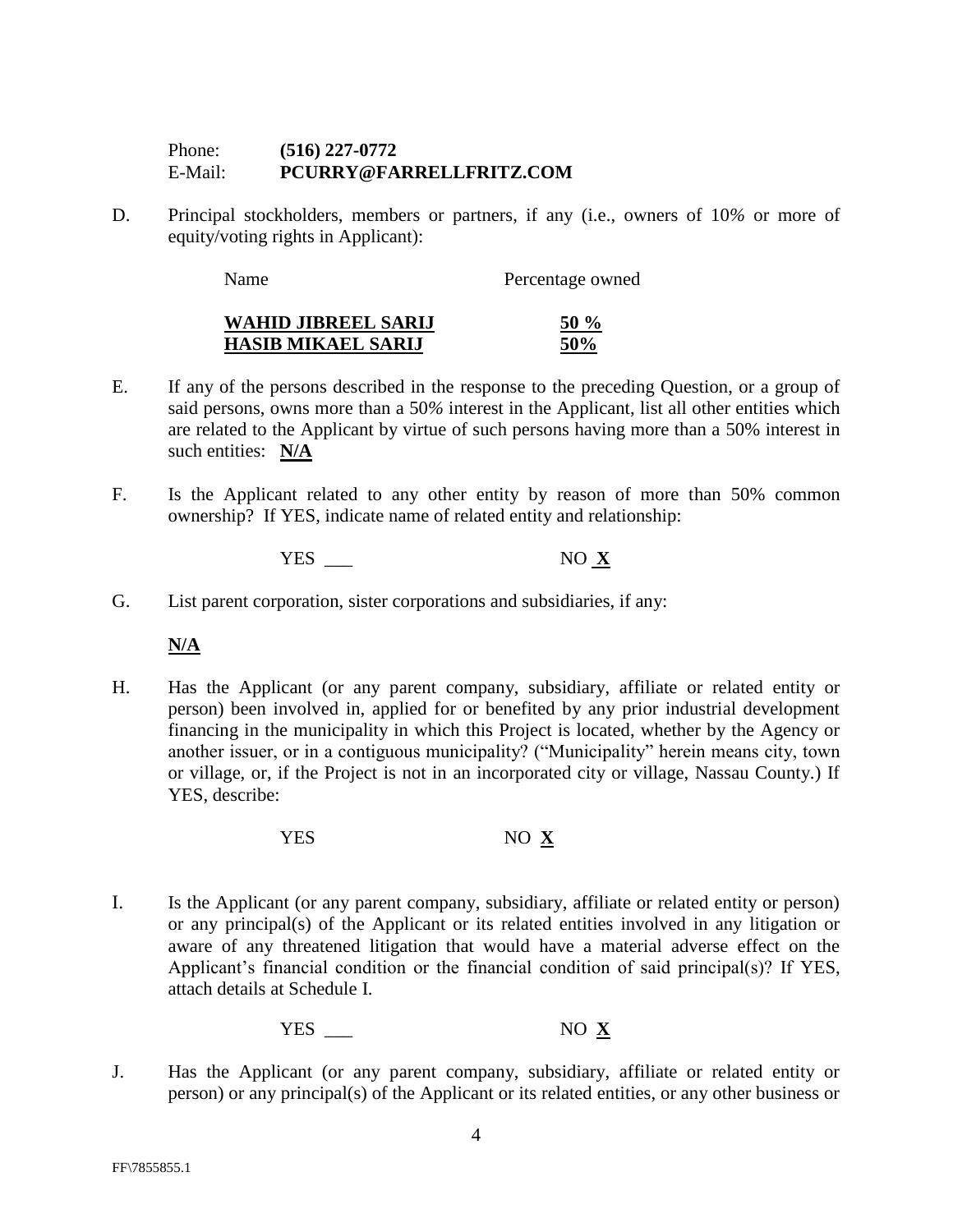concern with which such entities, persons or principal(s) have been connected, ever been involved, as debtor, in bankruptcy, creditors rights or receivership proceedings or sought protection from creditors? If YES, attach details at Schedule I.

YES \_\_\_ NO **X**

K. Has the Applicant (or any parent company, subsidiary, affiliate or related entity or person) or any principal(s) of the Applicant or its related entities, ever been convicted of any felony or misdemeanor (other than minor traffic offenses), or have any such related persons or principal(s) held positions or ownership interests in any firm or corporation that has been convicted of a felony or misdemeanor (other than minor traffic offenses), or are any of the foregoing the subject of a pending criminal proceeding or investigation? If YES, attach details at Schedule I.

YES \_\_\_ NO **X**

L. Has the Applicant (or any parent company, subsidiary, affiliate or related entity or person) or any principal(s) of the Applicant or its related entities, or any other business or concern with which such entities, persons or principal(s) have been connected, been cited for (or is there a pending proceeding or investigation with respect to) a civil violation of federal, state or local laws or regulations with respect to labor practices, hazardous wastes, environmental pollution, taxation, or other operating practices? If YES, attach details at Schedule I.

YES \_\_\_ NO **X**

M. Is the Applicant (or any parent company, subsidiary, affiliate or related entity or person) or any principal(s) of the Applicant or its related entities, or any other business or concern with which such entities, persons or principal(s) have been connected, delinquent or have any of the foregoing persons or entities been delinquent on any New York State, federal or local tax obligations within the past five (5) years? If YES, attach details at Schedule I.

YES \_\_\_ NO **X**

N. Complete the following information for principals (including, in the case of corporations, officers and members of the board of directors and, in the case of limited liability company, members and managers) of the Applicant:

| Name                       | Title | <b>Other Business Affiliations</b> |
|----------------------------|-------|------------------------------------|
| <b>WAHID JIBREEL SARIJ</b> | CEO   | N/A                                |
| <b>HASIB MIKAEL SARIJ</b>  | CMO   | N/A                                |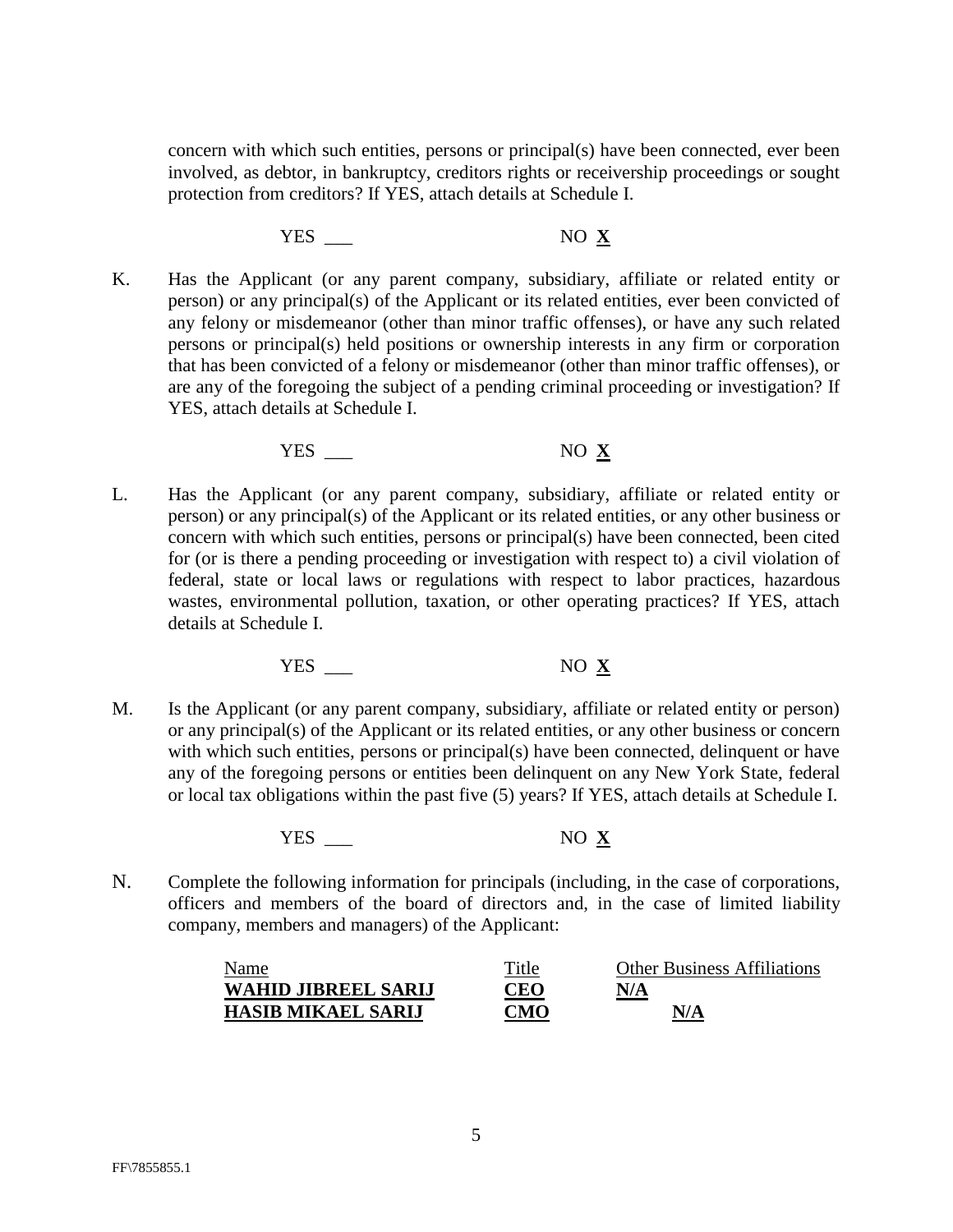Do any of the foregoing principals hold elected or appointive positions with New York State, any political division of New York State or any other governmental agency? If YES, attach details at Schedule I.

YES \_\_\_ NO **X**

Are any of the foregoing principals employed by any federal, state or local municipality or any agency, authority, department, board, or commission thereof or any other governmental or quasi-governmental organization?

YES \_\_\_ NO **X**

- O. Operation at existing location(s) (Complete separate Section O for each existing location):
	- 1. (a) Location: **728 LARKFIELD ROAD, EAST NORTHPORT, NY 11731**
		- (b) Number of Employees: Full-Time: **63** Part-Time: **51**
		- (c) Annual Payroll, excluding benefits: **\$12,125,449.13 (OCTOBER, 2017 TO OCTOBER, 2018**

## (d) Type of operation: **SPECIALTY CLINICAL LABORATORY AND RESEARCH AND DEVELOPMENT COMPANY**

- (e) Size of existing facility real property (i.e., acreage of land): **.5 ACREAGE**
- (f) Buildings (number and square footage of each): **10,000 SQUARE FEET**
- (g) Applicant's interest in the facility

2. Will the completion of the proposed Project result in the removal of a plant or facility of the Applicant, or of a proposed user, occupant or tenant of the Project, or a relocation of any employee of the Applicant, or any employee of a proposed user, occupant or tenant of the Project, from one area of the State of New York (but outside of Nassau County) to a location in Nassau County or in the abandonment of such a plant or facility located in an area of the State of New York outside of Nassau County? If YES, complete the attached Anti-Raiding Questionnaire (Schedule D).

$$
YES \underline{\mathbf{X}} \qquad \qquad NO
$$

FEE TITLE: LEASE: **X** OTHER (describe below): \_\_\_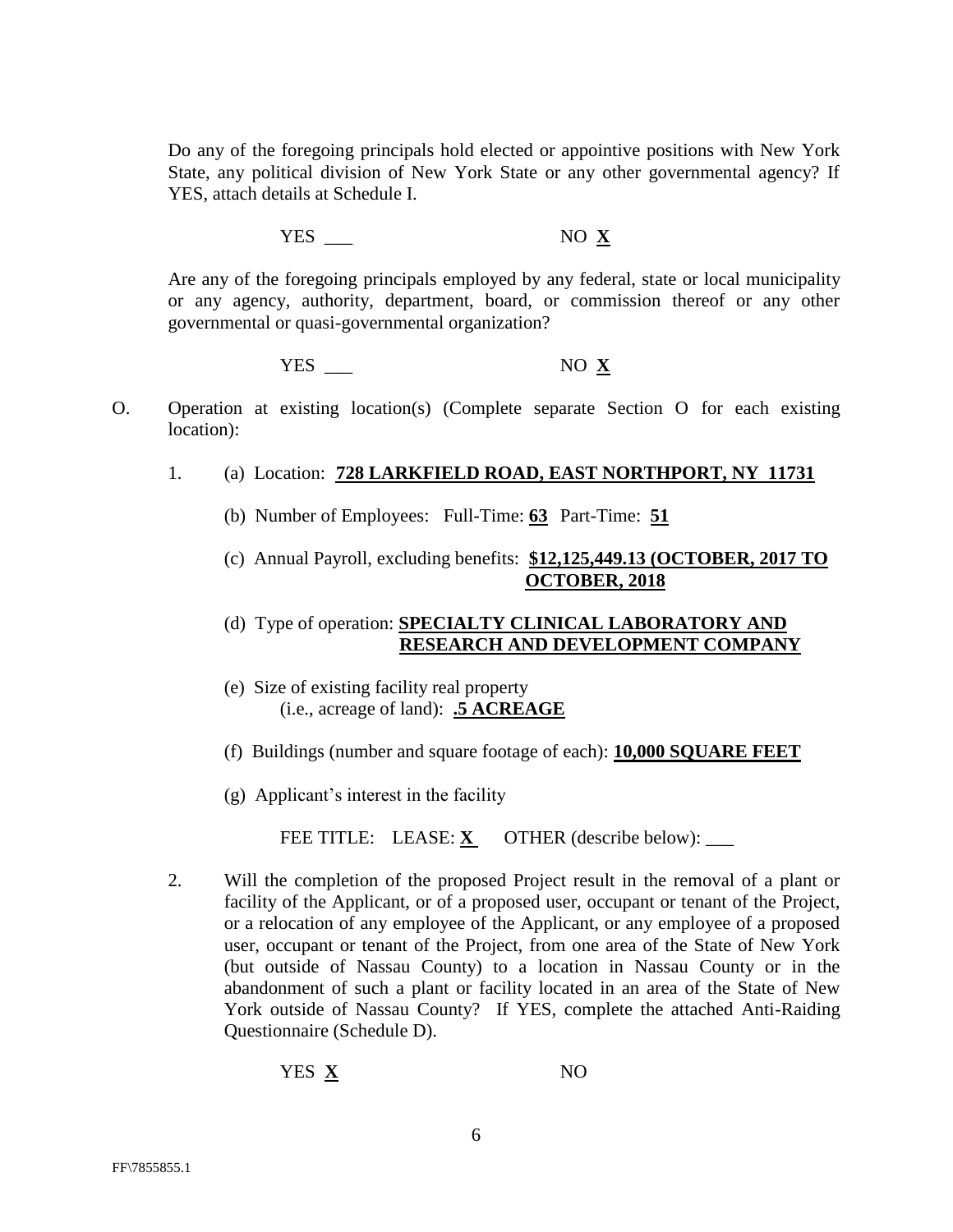3. Will the proposed Project result in the removal or abandonment of a plant or facility of the Applicant, or of a proposed user, occupant or tenant of the proposed Project, or a relocation of any employee of the Applicant, or any employee of a proposed user, occupant or tenant of the proposed Project, located within Nassau County? If YES, identify the location of the plant or facility and provide explanation.

YES \_\_\_ NO **X**

P. Has the Applicant considered moving to another state or another location within New York State? If YES, explain circumstances.

YES \_**\_\_** NO **X** 

Q. Does any one supplier or customer account for over 50% of Applicant's annual purchases or sales, respectively? If YES, attach name and contact information for supplier and/or customer, as applicable:



R. Does the Applicant (including any related entity or person) or any principal(s) of the Applicant or its related entities, or any other business or concern with which such entities, persons or principal(s) have been connected, have any contractual or other relationship with the Agency or the County of Nassau? If YES, attach details at Schedule I.

YES NO **X**

S. Nature of Applicant's business (e.g., description of goods to be sold, products manufactured, assembled or processed, services rendered):

**APPLICANT'S LABORATORIES EMPLOY STATE-OF-THE ART DIAGNOSTICS LAB TOOLS AND PROCEDURES TO CONDUCT MEDICATION MONITORING, INFECTIOUS DISEASE TESTING, PHARMACOGENETIC AND OTHER MOLECULAR DIAGNOSTICS.** 

T. ANY RELATED PARTY PROPOSED TO BE A USER OF THE PROJECT:

## Name: **REAL ESTATE ENTITY TO BE FORMED.**

Relationship to Applicant: **AFFILIATE**

Provide the information requested in Questions A through S above with respect to each such party by attachment at Schedule I.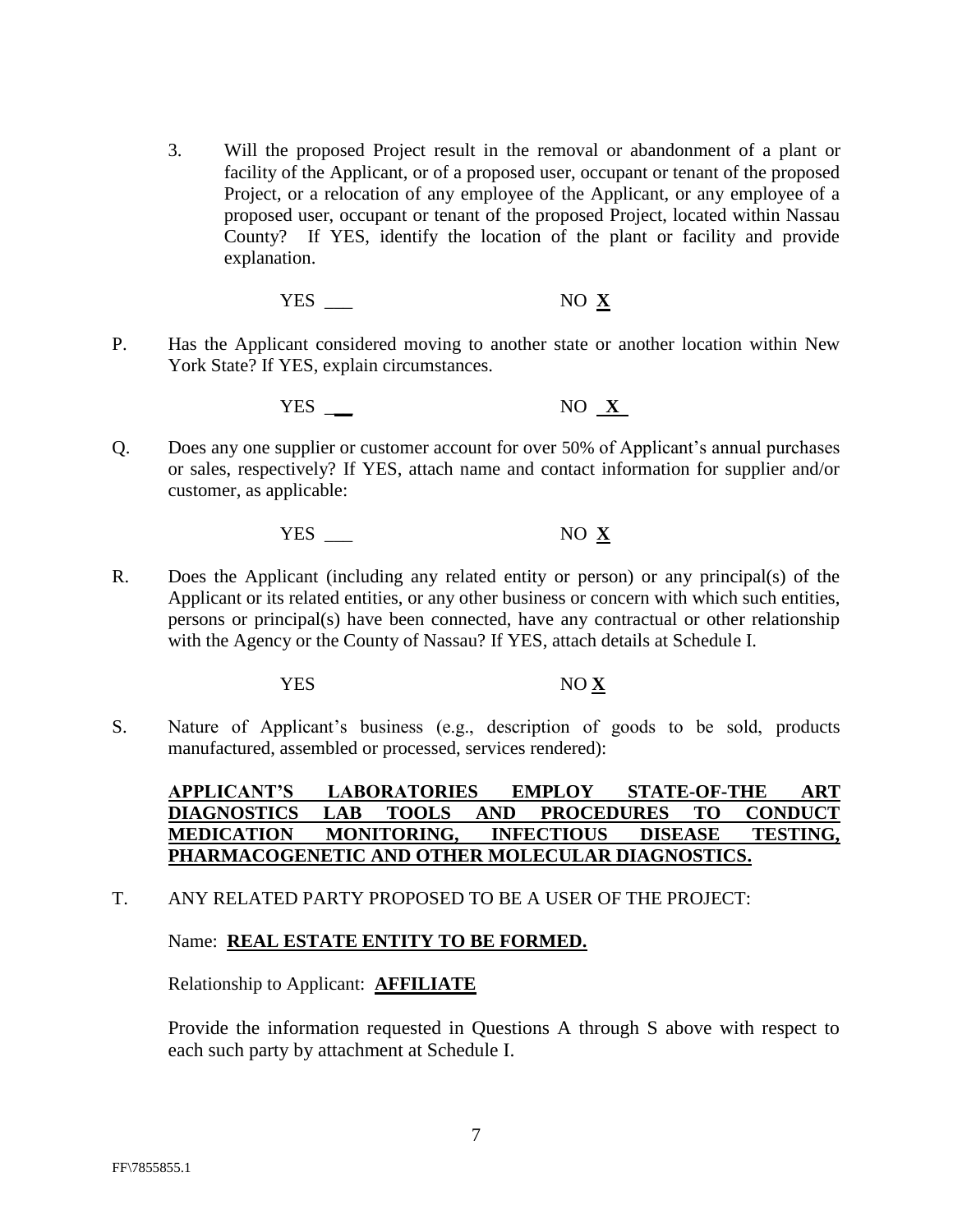## **PART II. PROPOSED PROJECT**

| Types of Financial Assistance Requested: | A. |  |  |  |  |
|------------------------------------------|----|--|--|--|--|
|------------------------------------------|----|--|--|--|--|

- Sales/Use Tax Exemption
- Mortgage Recording Tax Exemption
- Real Property Tax Exemption
- B. Type of Proposed Project (check all that apply and provide requested information):

| □ | New Construction of a Facility |  |
|---|--------------------------------|--|
|   | Square footage:                |  |

- $\Box$  Addition to Existing Facility Square footage of existing facility: Square footage of addition:\_\_\_\_\_\_\_\_\_
- $\Box$  Renovation of Existing Facility Square footage of area renovated: Square footage of existing facility:
- $\boxtimes$  Acquisition of Land/Building Acreage/square footage of land: **2.336 ACRES** Square footage of building: **40,091 SQUARE FEET**
- Acquisition of Furniture/Machinery/Equipment List principal items or categories:
- $\Box$  Other (specify):
- C. Briefly describe the purpose of the proposed Project, the reasons why the Project is necessary to the Applicant and why the Agency's financial assistance is necessary, and the effect the Project will have on the Applicant's business or operations:

**THE APPLICANT HAS GROWN FROM 1,000 SQUARE FEET ON AUGUST 2016 TO ITS CURRENT 10,000 SQUARE FOOT FACILITY. TO MEET THE APPLICANT'S GROWTH TRAJECTORY, IT MUST EXPAND TO APPROXIMATELY 40,000 SQUARE FEET. THIS FACILITY WILL BE FOR (I) RESEARCH ON AND THE DEVELOPMENT OF NEW TESTING TOOLS USED IN MOLECULAR AND INFECTIOUS DISEASE DIAGNOSTICS AND (II) SPECIALIZED CLINICAL LABORATORY OPERATIONS. ACUTIS DIAGNOSTICS IS CAREFULLY UTILIZING THE INSISGHTS OF ITS**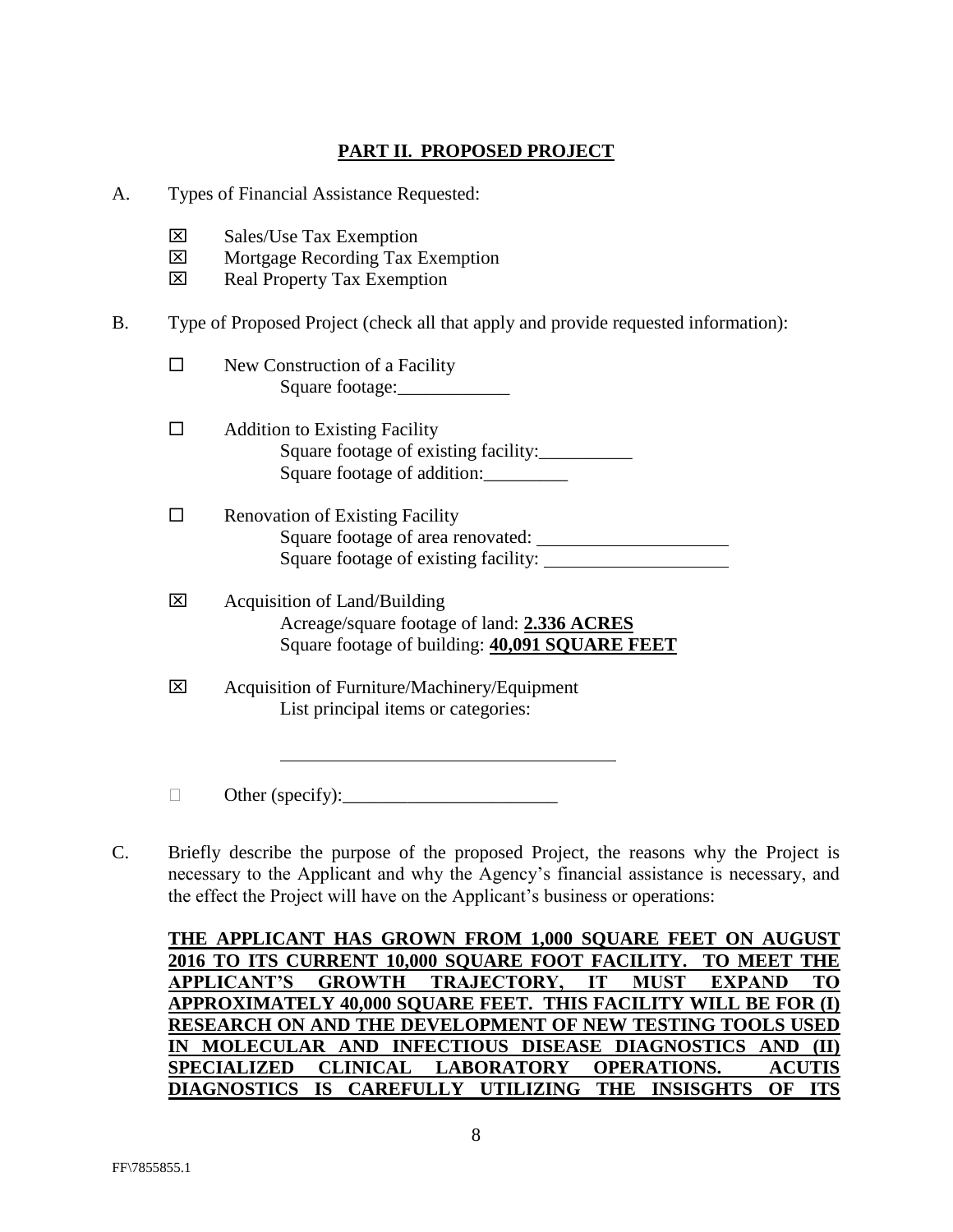**SCIENTIFIC STAFF, DISCERNED FROM INCREASINGLY SOPHISITCATED ALGORITHMS, AUTOMATION, AND ROBOTICS, TO TURN RAW SAMPLES INTO RELIABLE, ACTIONABLE DATA. A CONTINUED INVESTMENT IN SCIENTISTS AND OTHER PROFESSIONALS, AS WELL AS EQUIPMENT, IS NECESSARY FOR THE COMPANY TO BRING SCIENTIFIC INNOVATION TO THE FIELD OF MEDICAL TESTING.** 

D. Is there a likelihood that the proposed Project would not be undertaken by the Applicant but for the granting of the financial assistance by the Agency? (If yes, explain; if no, explain why the Agency should grant the financial assistance with respect to the proposed Project)

## $YES \t{X}$  NO \_\_\_\_\_\_

## **IF THE NCIDA IS UNABLE TO PROVIDE THE REQUESTED ASSISTANCE, ACUTIS WILL NOT HAVE THE PHYSICAL SPACE AND ACCESS TO PROFESSIONAL ACUMEN TO ADVANCE ITS BUSINESS VISION.**

E. If the Applicant is unable to arrange Agency financing or other Agency financial assistance for the Project, what will be the impact on the Applicant and Nassau County? Would the Applicant proceed with the Project without Agency financing or other Agency financial assistance? Describe.

**WITHOUT THE AGENCY FINANCING, OUR ABILITY TO INVEST IN EMPLOYMENT OF SCIENTISTS (E.G. STEM JOBS) AND IN R&D ACTIVITIES WOULD BE HIGHLY CURTAILED, IF NOT COMPLETELY LIMITED. WE VALUE A RELATIONSHIP THAT IS OF MUTUAL BENEFIT WITH NASSAU COUNTY – THAT IS, WE ACHIEVE OUR ORGANIZATIONAL GROWTH PLANS AND BRING SPECIFIC INNOVATION TO NASSAU COUNTY. WE DO NOT HAVE THE APPROVAL TO MOVE FORWARD WITH OUR CURRENT PLANS WITHOUT AGENCY FINANCIL ASSISTANCE.**

F. Location of Project:

Street Address: **400 KARIN LANE**

City/Village(s): **HICKSVILLE, NEW YORK 11801**

Town(s): **OYSTER BAY**

School District(s): **HICKSVILLE**

Tax Map Section: **46** Block: **585** Lot: **38**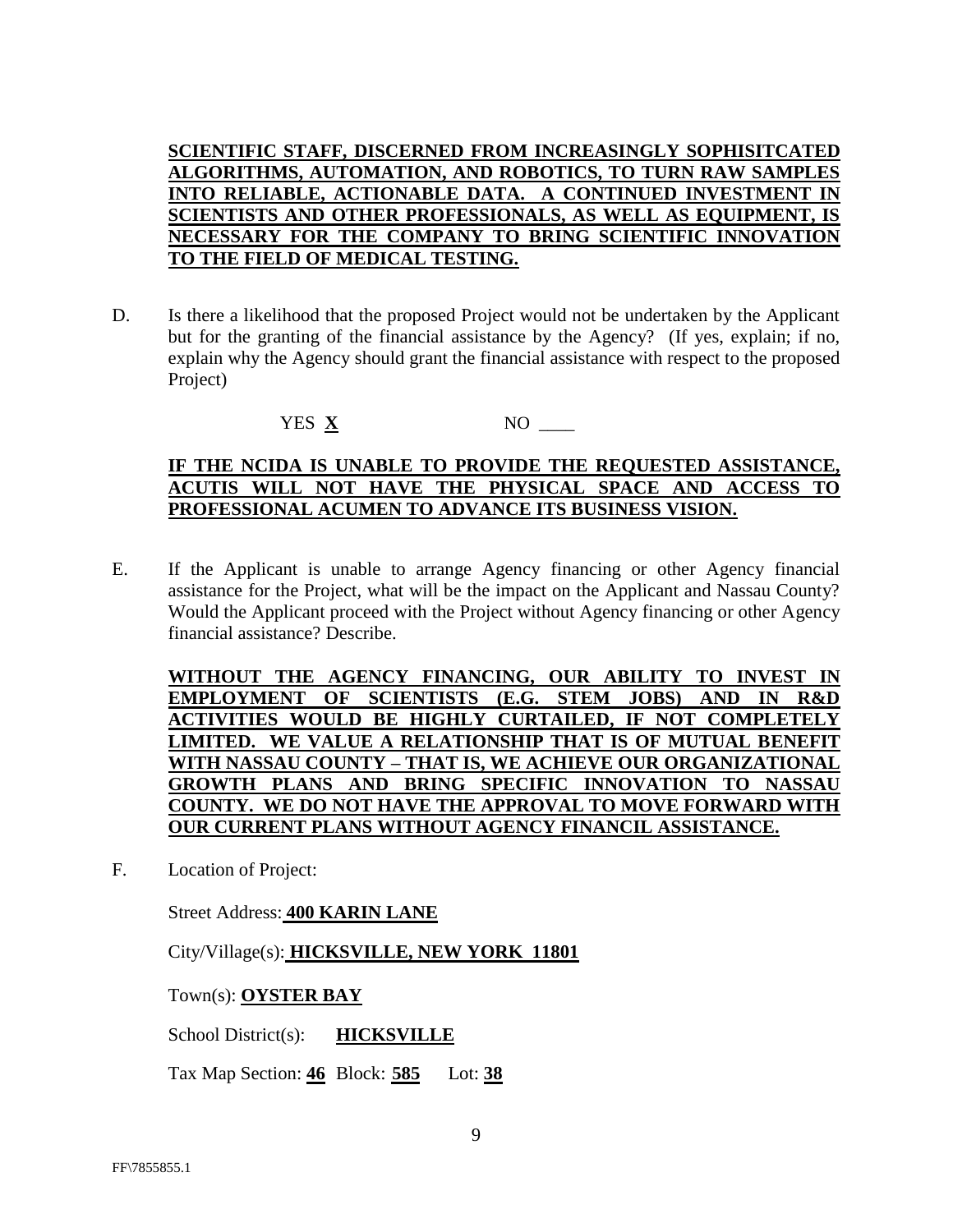Census Tract Number:

## G. Present use of the Project site: **LIGHT MANUFACTURING**

H. (a) What are the current real estate taxes on the Project site? (If amount of current taxes is not available, provide assessed value for each):

> General: **\$96,706** School: **\$86,359** Village: **0**

(b) Are tax certiorari proceedings currently pending with respect to the Project real property? If YES, attach details at Schedule I including copies of pleadings, decisions, etc.

YES **X** NO

I. Describe proposed Project site ownership structure *(i.e.,* Applicant or other entity):

## **REAL ESTATE LIMITED LIABILITY COMPANY LEASING TO APPLICANT.**

J. To what purpose will the building or buildings to be acquired, constructed or renovated be used by the Applicant? (Include description of goods to be sold, products to be manufactured, assembled or processed and services to be rendered.)

**APPLICANT UNDERTAKES THE RESEARCH AND DEVELOPMENT OF TESTING PROGRAMS IN ORDER TO RESPOND TO THE NEED FOR TARGETED IDENTIFICATION OF THE BACTERIA WHICH CAUSE SO MANY INFECTIONS AND AILMENTS. APPLICANT'S LABORATORIES THEN EMPLOY THESE STATE-OF-THE ART DIAGNOSTICS LAB TOOLS AND PROCEDURES TO CONDUCT DRUG TESTING, MONITOR MEDICATIONS, AND DETECT SUBSTANCE ABUSE AND ADDICTION.** 

K. If any space in the Project is to be leased to or occupied by third parties (i.e., parties not related to the Applicant), or is currently leased to or occupied by third parties who will remain as tenants, provide the names and contact information for each such tenant, indicate total square footage of the Project to be leased to each tenant, and describe proposed use by each tenant:

**N/A**

L. Provide, to the extent available, the information requested, in Part I, Questions A, B, D and O, with respect to any party described in the preceding response.

**N/A**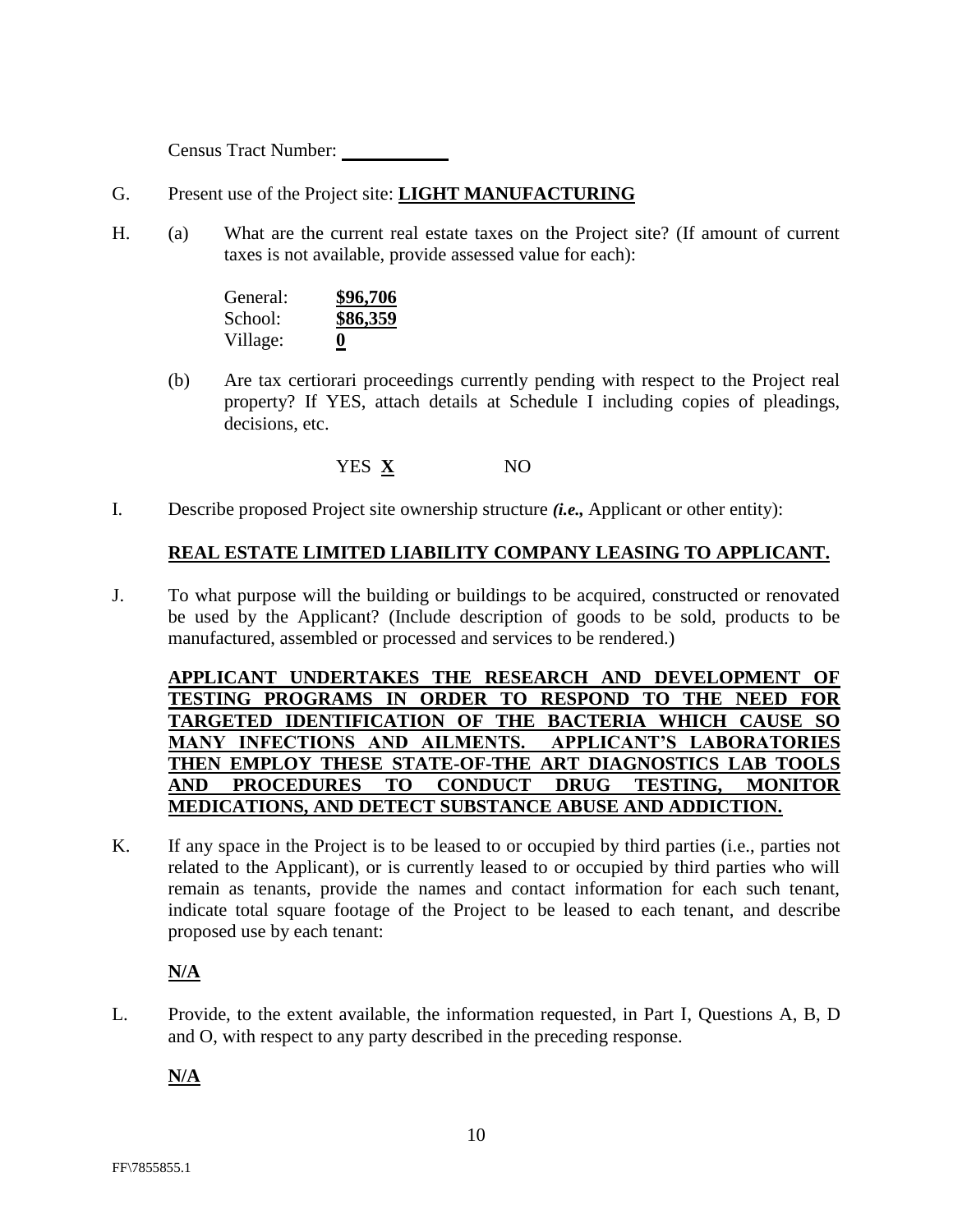M. Does the proposed Project meet zoning/land use requirements at proposed location?

YES **X** NO \_\_\_

- 1. Describe present zoning/land use: **COMMERCIAL/INDUSTRIAL**
- 2. Describe required zoning/land use, if different: **N/A**
- 3. If a change in zoning/land use is required, please provide details/status of any request for change of zoning/land use requirements: **N/A**
- N. Does the Applicant, or any related entity or person, currently hold a lease or license on the Project site? If YES, please provide details and a copy of the lease/license.

| <b>YES</b> | NO X |  |
|------------|------|--|
|            |      |  |

O. Does the Applicant, or any related entity or person, currently hold fee title to (i.e. own) the Project site?

YES NO **X** 

If YES, indicate:

(a) Date of purchase:

(b) Purchase price:

(c) Balance of existing mortgage, if any:

(d) Name of mortgage holder:

(e) Special conditions:

If NO, indicate name of present owner of Project site: **CF II 400 KARIN LANE LP**

P. Does the Applicant or any related person or entity have an option or a contract to purchase the Project site and/or any buildings on the Project site?

## YES **NO X**

If YES, attach copy of contract or option at Schedule I and indicate:

- (a) Date signed:
- (b) Purchase price: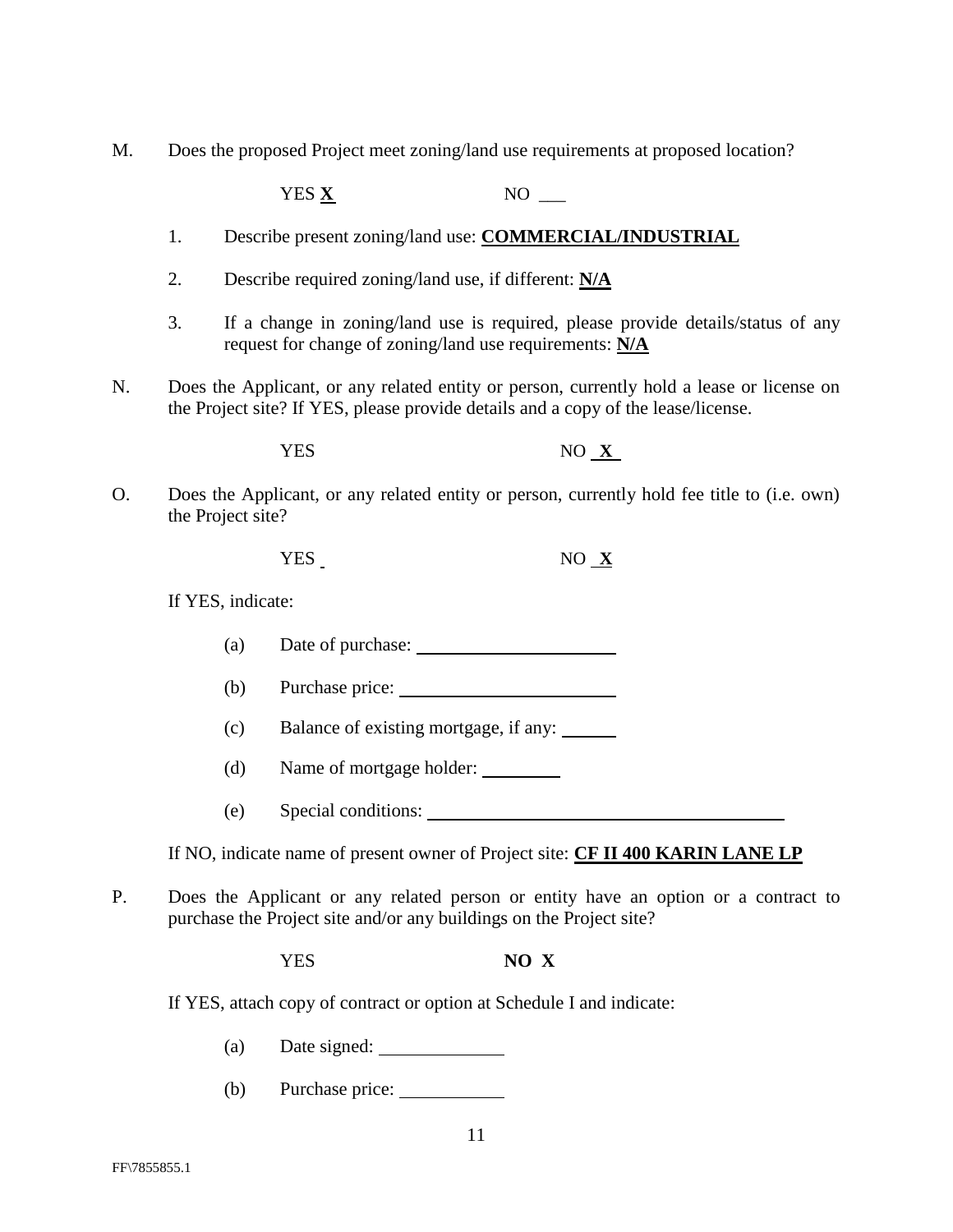(c) Closing date:

Is there a relationship legally or by virtue of common control or ownership between the Applicant (and/or its principals) and the seller of the Project (and/or its principals)? If YES, describe:

YES \_\_\_\_ NO **X**

Q. Will customers personally visit the Project site for either of the following economic activities? If YES with respect to either economic activity indicated below, complete the attached Retail Questionnaire (Schedule E).

Sales of Goods: YES \_\_\_\_ NO **X** Sales of Services: YES \_\_\_\_ NO **X** 

R. Describe the social and economic conditions in the community where the Project site is or will be located and the impact of the proposed Project on the community (including impact on infrastructure, transportation, fire and police and other government-provided services):

**THE PROPOSED PROJECT SITE IN HICKSVILLE IS IN AN INDUSTRIAL AREA AND WITHIN CLOSE ACCESS TO TRANSPORTATION, COMMERCIAL AND OTHER AMENITIES THAT WE REQUIRE. THE CURRENT TENANT AT THE PROJECT SITE IS TERMINATING ITS OPERATIONS IN NEW YORK.**

S. Identify the following Project parties (if applicable):

| Architect:   | TBD |
|--------------|-----|
| Engineer:    | TBD |
| Contractors: | TBD |

T. Will the Project be designed and constructed to comply with Green Building Standards? (if YES, describe the LEED green building rating that will be achieved):

YES \_\_\_\_ NO **X**

U. Is the proposed Project site located on a Brownfield? (if YES, provide description of contamination and proposed remediation)

YES \_\_\_\_ NO **X**

V. Will the proposed Project produce a unique service or product or provide a service that is not otherwise available in the community in which the proposed Project site is located?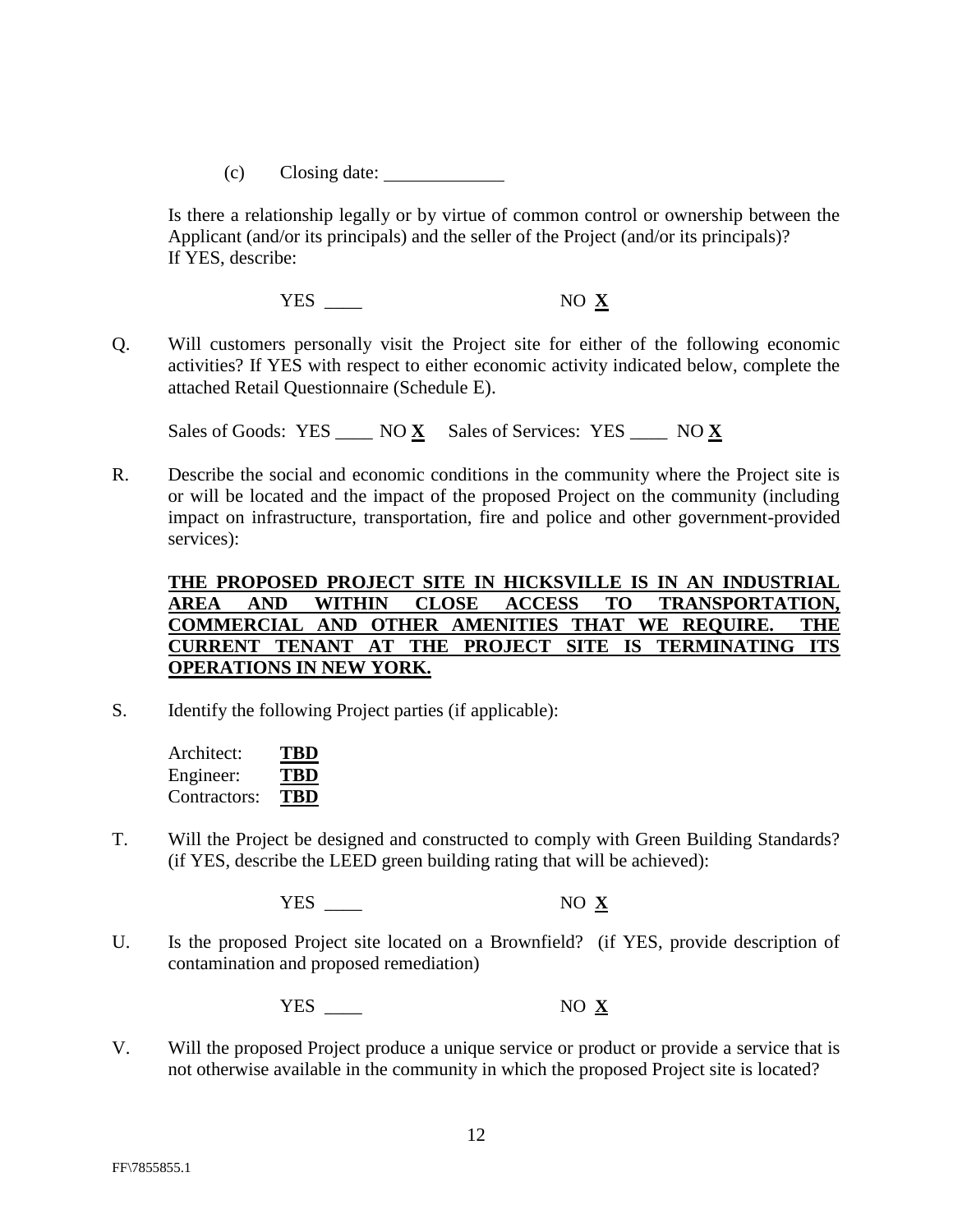YES  $\underline{\mathbf{X}}$  NO \_\_\_\_\_\_

W. Is the proposed Project site currently subject to an IDA transaction (whether through the Agency or otherwise)? If yes, explain.

YES  $\_\_\_\_\$  NO  $\mathbf{\underline{x}}$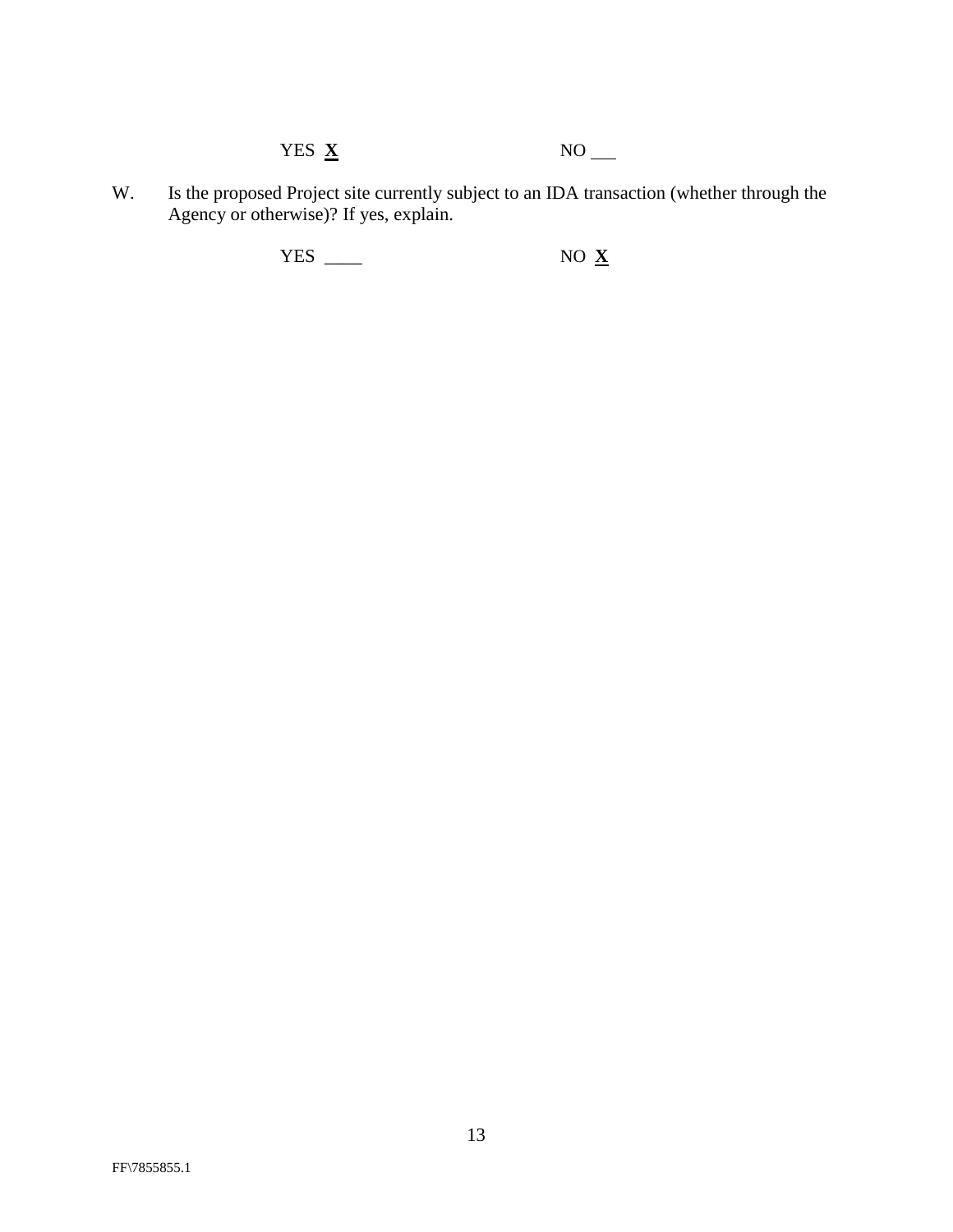## **PART III. CAPITAL COSTS OF THE PROJECT**

A. Provide an estimate of cost of all items listed below:

|     | Item                                   | Cost            |
|-----|----------------------------------------|-----------------|
| 1.  | Land and/or Building Acquisition       | \$6,500,000.00  |
| 2.  | <b>Building Demolition</b>             | \$50,000.00     |
| 3.  | Construction/Reconstruction/Renovation | \$1,250,000.00  |
| 4.  | Site Work                              | \$50,000.00     |
| 5.  | <b>Infrastructure Work</b>             |                 |
| 6.  | Architectural/Engineering Fees         | \$100,000.00    |
| 7.  | Applicant's Legal Fees                 | \$15,000.00     |
| 8.  | <b>Financial Fees</b>                  | \$10,000.00     |
| 9.  | <b>Other Professional Fees</b>         | S               |
| 10. | Furniture, Equipment & Machinery       | \$5,000,000.00  |
|     | Acquisition (not included in 3. above) |                 |
| 11. | Other Soft Costs (describe)            | \$0.00          |
| 12. | Other (describe)                       | \$0.00          |
|     | Total                                  | \$12,975,000.00 |

## B. Estimated Sources of Funds for Project Costs:

| a.        | Tax-Exempt IDA Bonds:                                 | JЭ             |
|-----------|-------------------------------------------------------|----------------|
| b.        | Taxable IDA Bonds:                                    | \$             |
| c.        | <b>Conventional Mortgage Loans:</b>                   | \$5,000,000.00 |
| $\rm d$ . | SBA or other Governmental Financing:                  |                |
|           | Identify:                                             |                |
| e.        | Other Public Sources (e.g., grants, tax credits):     | S              |
|           | Identify:                                             |                |
|           | <b>Other Loans:</b>                                   | S              |
| g.        | <b>Equity Investment:</b>                             | \$7,975,000.00 |
|           | (excluding equity attributable to grants/tax credits) |                |
|           |                                                       |                |

What percentage of the total project costs are

- funded/financed from public sector sources: **0%**
- C. Have any of the above costs been paid or incurred (including contracts of sale or purchase orders) as of the date of this application? If YES, describe particulars on a separate sheet.

| YES | NOX |
|-----|-----|
|-----|-----|

TOTAL **\$12,975,000.00**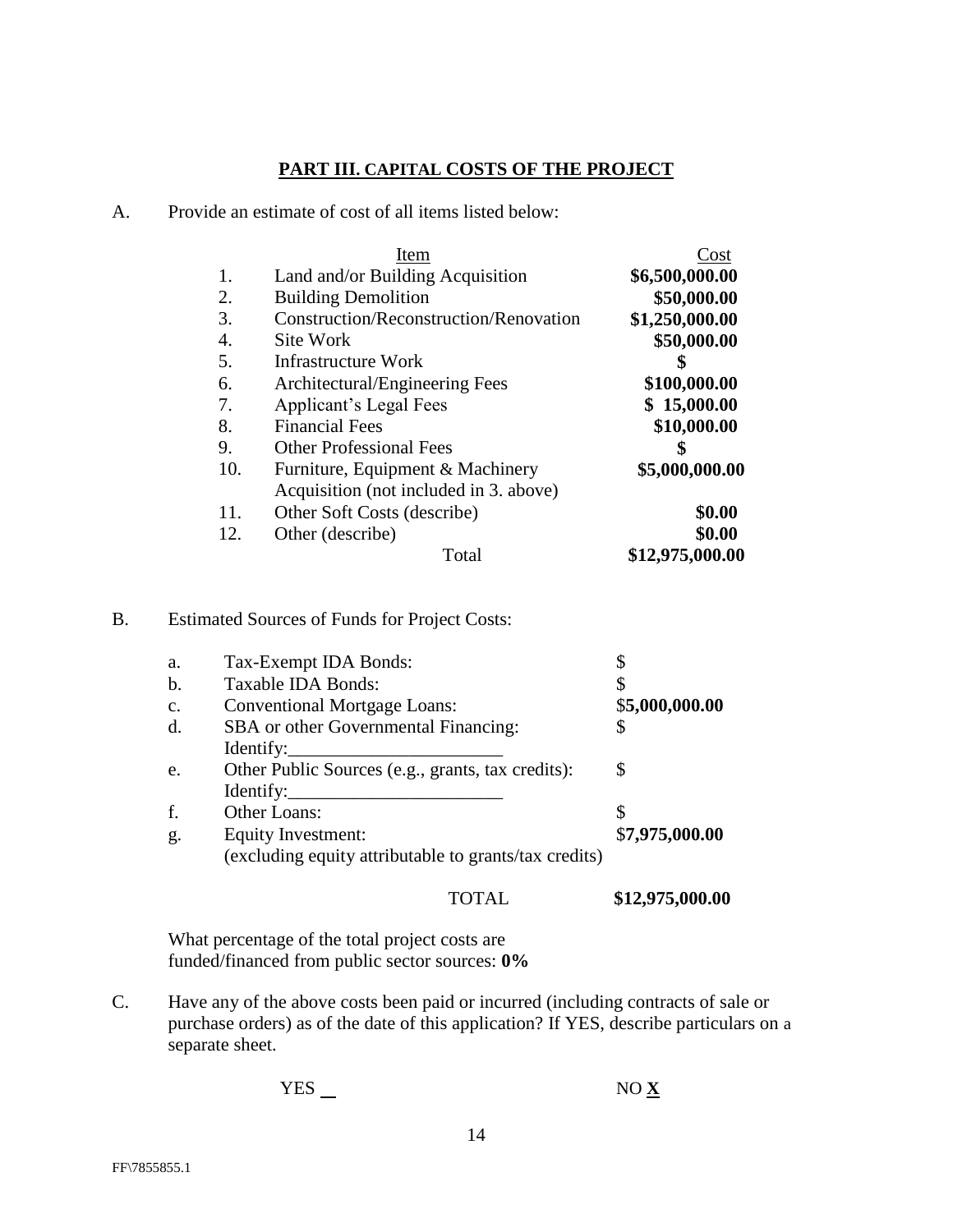D. Are items of working capital, moving expenses, work in progress, or stock in trade included in the proposed uses of the bond proceeds (if applicable)? If YES, provide details:

YES \_\_\_\_ NO \_\_\_\_ NOT APPLICABLE **X**

E. Will any of the funds to be borrowed through the Agency's issuance of bonds, if applicable, be used to repay or refinance an existing mortgage, outstanding loan or an outstanding bond issue? If YES, provide details:

YES \_\_\_ NO \_\_ NOT APPLICABLE **X** 

F. Has the Applicant made any arrangement for the marketing or the purchase of the bonds or the provision of other third party financing (if applicable)? If YES, indicate with whom (subject to Agency approval) and provide a copy of any term sheet or commitment letter issued with respect to such financing.

YES \_\_\_\_ NO NOT APPLICABLE **X**

G. Construction Cost Breakdown:

| <b>Total Cost of Construction:</b> | \$6,350,000.00 (sum of 2-5 and 10 in |                   |
|------------------------------------|--------------------------------------|-------------------|
|                                    |                                      | Question A above) |
| Cost for materials:                | \$5,625,000.00                       |                   |
| % Sourced in County:               | $\frac{6}{9}$<br>8                   |                   |
| % Sourced in State:                | 10.67%                               | % (incl. County)  |
|                                    |                                      |                   |
| \$725,00.00<br>Cost for labor:     |                                      |                   |
| % Sourced in County: 10%           |                                      |                   |
| % Sourced in State:                | $10\%$ (incl. County)                |                   |
| Cost for "other":                  |                                      |                   |

The Applicant acknowledges that the transaction/bond documents may include a covenant by the Applicant to undertake and document the total amount of capital investment as set forth in this Application.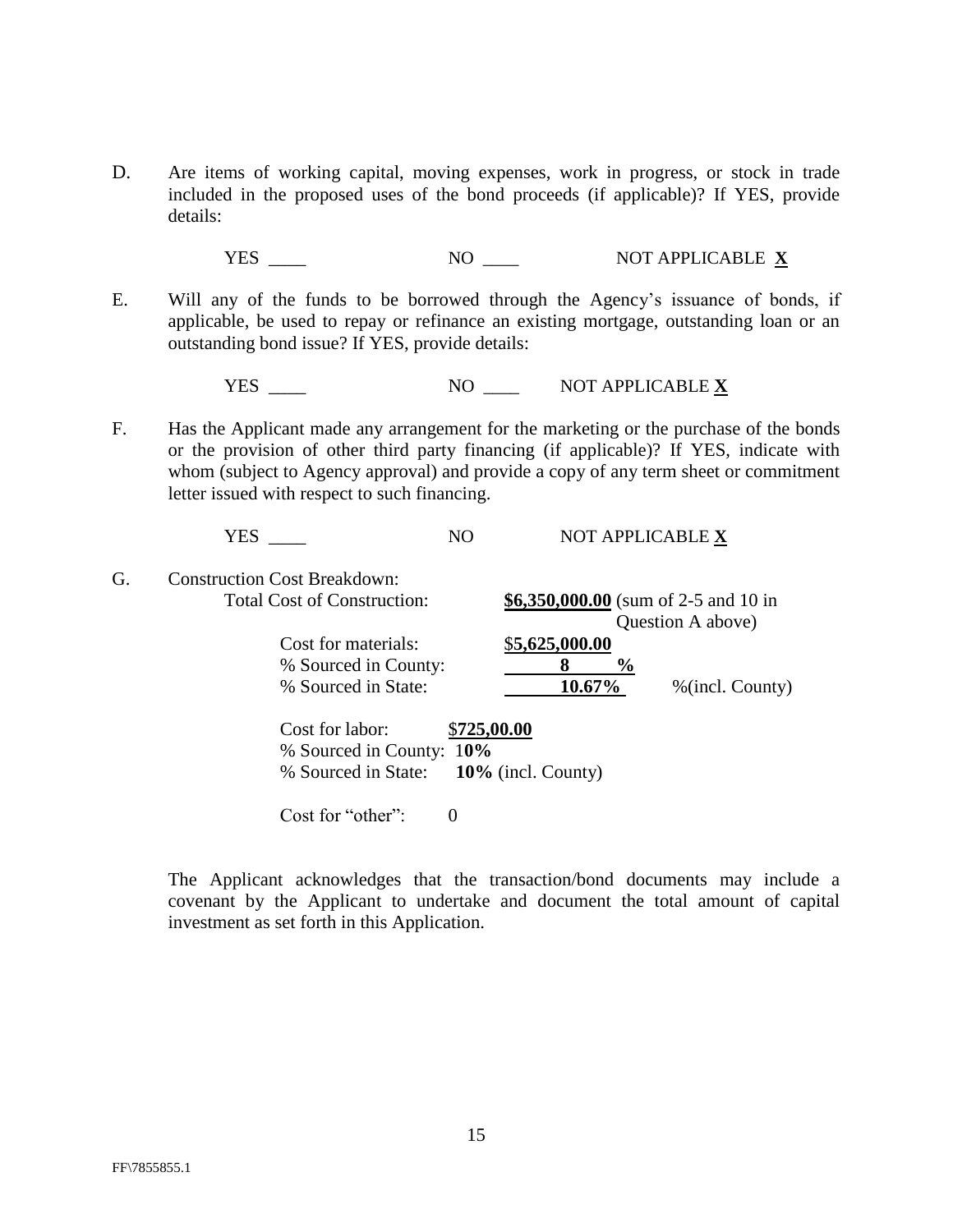## **PART IV. COST/BENEFIT ANALYSIS**

A. If the Applicant presently operates in Nassau County, provide the current annual payroll. Estimate projected payroll at the Project site in First Year, Second Year and Third Year after completion of the Project:

|                  | Present | <b>First Year</b> | Second Year | Third Year   |
|------------------|---------|-------------------|-------------|--------------|
| Full-time:       |         | \$8,500,000\$     | \$9,775,000 | \$11,241,000 |
|                  |         |                   |             |              |
| Part-time: $\pm$ |         | \$4,500,000       | \$5,175,000 | \$5,951,000  |

List the average salaries or provide ranges of salaries for the following categories of jobs (on a full-time equivalency basis) projected to be retained/created in Nassau County as a result of the proposed Project:

| Category of Jobs | <b>Average Salary or Range of</b> | <b>Average Fringe Benefits</b> |
|------------------|-----------------------------------|--------------------------------|
| to be Retained:  | Salary:                           | or Range of Fringe             |
|                  |                                   | <b>Benefits</b>                |
|                  | N/A                               | N/A                            |
| Management       | \$80K/year to \$600K/year         | Up to $$72K$                   |
| Professional     | \$45K/year to \$65K/year          | <b>Up to \$20K\$</b>           |
| Administrative   | \$17/hour to \$24/hour            | Up to \$15K                    |
| Production       | \$16/hour to \$25/hour            | Up to \$16K                    |
| Supervisor       | \$65K/year to \$95K/year          | Up to \$30K                    |
| Laborer          | \$13.5/hour to \$18/hour          |                                |
| Independent      |                                   |                                |
| Contractor $2$   | \$33/hour to \$150/hour           |                                |
| Other            | \$45K/year to \$1.2M/year         | Up to $$24K$                   |

| Category of Jobs          | Average Salary or Range of | <b>Average Fringe Benefits or</b> |
|---------------------------|----------------------------|-----------------------------------|
| to be Created:            | Salary:                    | <b>Range of Fringe Benefits</b>   |
|                           | N/A                        | N/A                               |
|                           |                            |                                   |
| <b>Project Management</b> |                            |                                   |
| Professional              |                            |                                   |
| Administrative            |                            |                                   |
| Production                |                            |                                   |

 $\frac{1}{1}$  NOTE: The Agency converts part-time jobs into FTE's for evaluation and reporting purposes by dividing the number of part-time jobs by two  $(2)$ .

 $\overline{a}$ 

 $\frac{2}{3}$  As used in this chart, this category includes employees of independent contractors.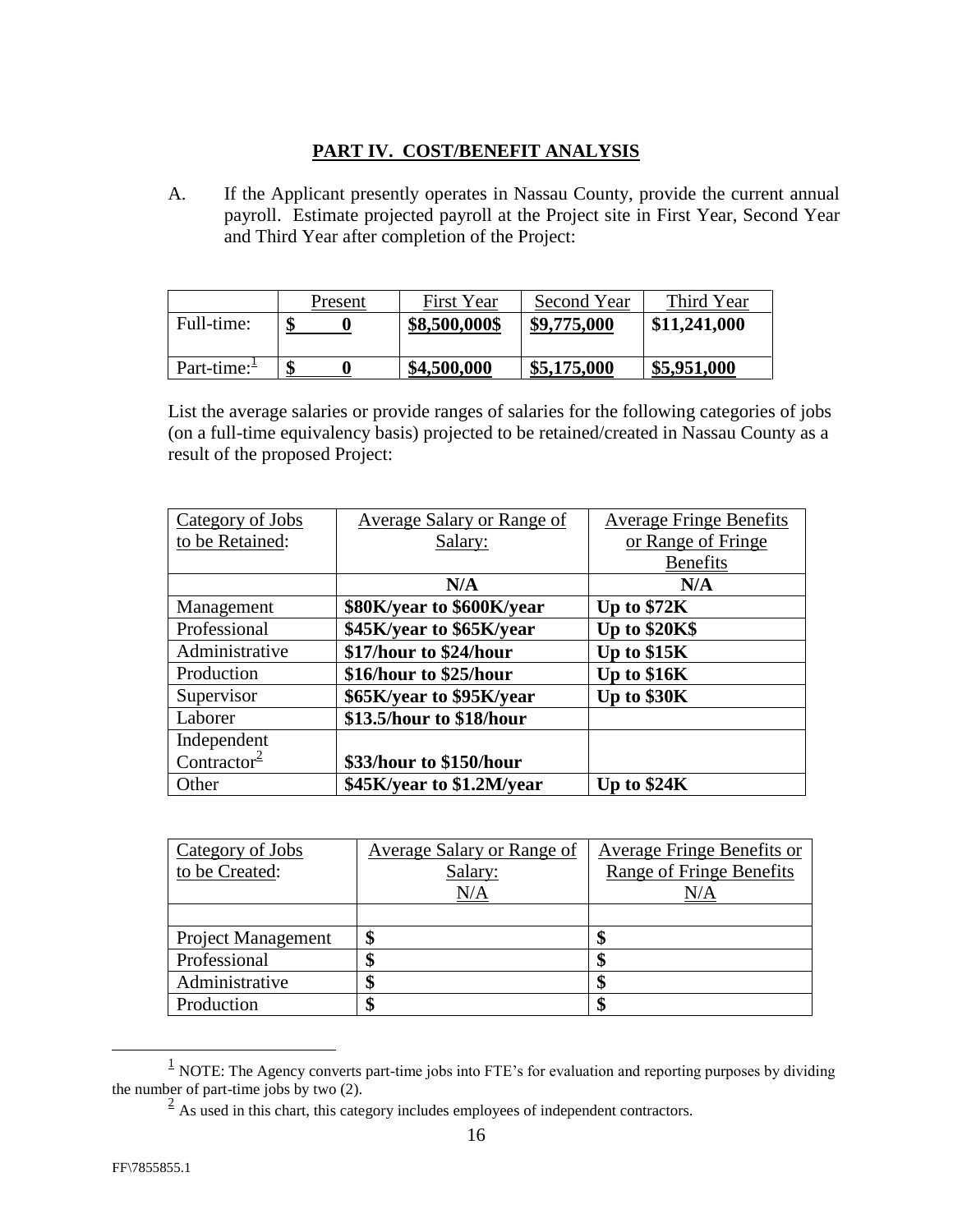| Supervisor                             |   |
|----------------------------------------|---|
| Laborer                                | w |
| Independent<br>Contractor <sup>3</sup> |   |
| Other                                  |   |

The Agency may utilize the foregoing employment projections and the projections set forth in Schedule C, among other things, to determine the financial assistance that will be offered by the Agency to the Applicant. The Applicant acknowledges that the transaction/bond documents may include a covenant by the Applicant to retain the number of jobs, types of occupations and amount of payroll with respect to the Project set forth in this Application.

B. (i) Will the Applicant transfer current employees from existing location(s)? If YES, describe, please describe the number of current employees to be transferred and the location from which such employees would be transferred:

## YES **X** NO \_\_\_\_

## **120 EMPLOYEES, 728 LARKFIELD ROAD, EAST NORTHPORT, NY 11731**

(ii) Describe the number of estimated full time equivalent construction jobs to be created as a result of undertaking the project, to the extent any: **7**

C. What, if any, is the anticipated increase in the dollar amount of production, sales or services following completion of the Project?

## \$**10,000,000.00/YEAR**

What percentage of the foregoing amount is subject to New York sales and use tax?

## **0%**

What percentage of the Applicant's total dollar amount of production, sales or services (including production, sales or services rendered following completion of the Project) are made to customers outside the economic development region (i.e., Nassau and Suffolk Counties)?

## **90%**

Describe any other municipal revenues that will result from the Project (excluding the above and any PILOT payments):

 $\overline{a}$ 

 $\frac{3}{3}$  As used in this chart, this category includes employees of independent contractors.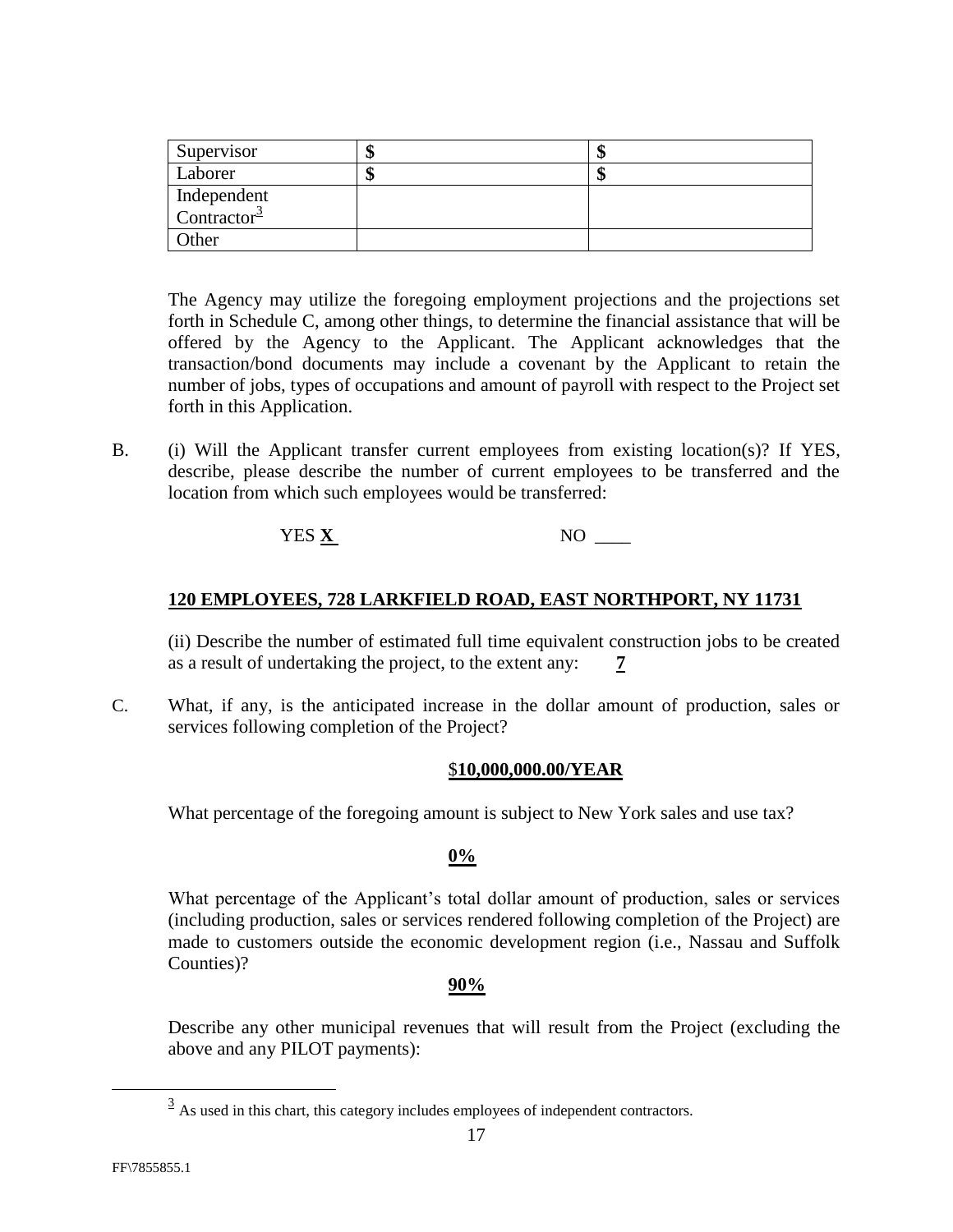## **BUILDING PERMIT FEES; SEWER CHARGES.**

D. What is the estimated aggregate annual amount of goods and services to be purchased by the Applicant for each year after completion of the Project and what portion will be sourced from businesses located in the County and the State (including the County):

|        | Amount | % Sourced in County | % Sourced in State |  |
|--------|--------|---------------------|--------------------|--|
| Year 1 | \$5M   | 20%                 | 60%                |  |
| Year 2 | \$6M   | 20%                 | 60%                |  |
| Year 3 | \$8M   | 20%                 | 60%                |  |

E. Describe, if applicable, other benefits to the County anticipated as a result of the Project, including a projected annual estimate of additional sales tax revenue generated, directly and indirectly, as a result of undertaking the project:

## **OVER 80 PERCENT OF OUR STAFF ARE MILLENNIALS AND CLOSE TO 70 PERCENT OF OUR STAFF ARE FEMALE. AS A SCIENCE ORGANIZATION, WE ARE PROUD TO ENABLE A NEW WORKFORCE OF MILLENNIALS AND FEMALE SCIENTISTS TO LIVE AND WORK IN NASSAU COUNTY. WE BELIEVE THAT OUR PROJECT IS WELL ALIGNED WITH THE STRATEGIC GOAL OF CREATING LOCAL JOBS FOR THIS DEMOGRAPHIC.**

## F. Estimated Value of Requested Financial Assistance:

| <b>Estimated Value of Sales Tax Benefit:</b><br>(i.e., gross amount of cost of goods and services<br>that are subject to state and local sales and use taxes<br>multiplied by 8.625%) |                                                                                                   | \$485,157.00 |
|---------------------------------------------------------------------------------------------------------------------------------------------------------------------------------------|---------------------------------------------------------------------------------------------------|--------------|
| Estimated Value of Mortgage Tax Benefit:<br>(i.e., principal amount of mortgage loans<br>loans multiplied by $[0.75\%]$                                                               |                                                                                                   | \$37,500.00  |
| <b>Estimated Property Tax Benefit:</b>                                                                                                                                                |                                                                                                   |              |
| (if so, please describe)                                                                                                                                                              | Will the proposed Project utilize a property tax<br>exemption benefit other than from the Agency: | No           |
| Term of PILOT Requested: 20 YEARS                                                                                                                                                     |                                                                                                   |              |
|                                                                                                                                                                                       | Existing Property Taxes on Land and Building:                                                     | \$183,065.00 |
| (without Agency financial assistance)                                                                                                                                                 | <b>Estimated Property Taxes on completed Project:</b>                                             | \$190,000.00 |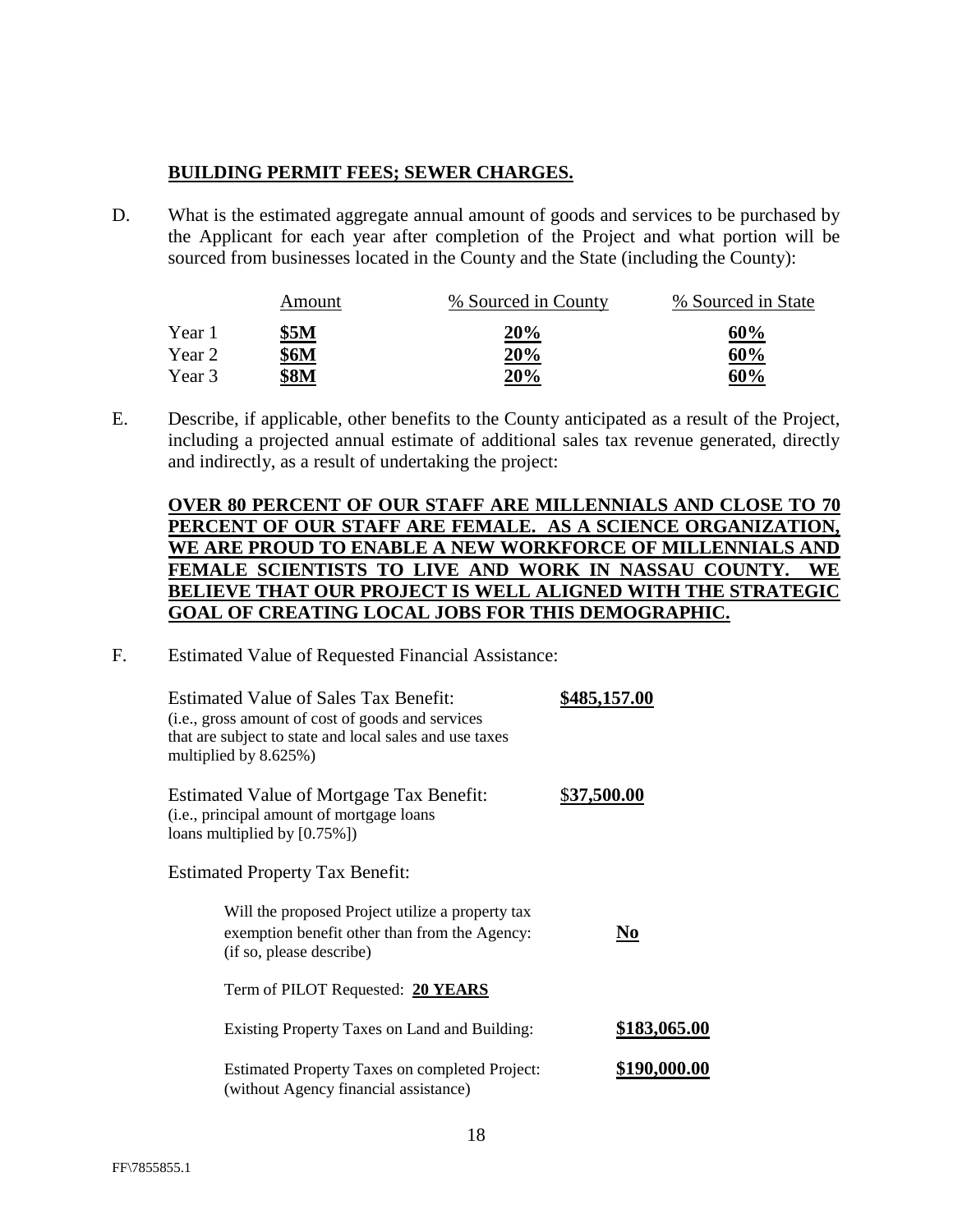NOTE: Upon receipt of this Application by the Agency, the Agency's staff will create a PILOT schedule and estimate the amount of PILOT Benefit/Cost utilizing anticipated tax rates and assessed valuation, and attach such information as Exhibit A hereto.

G. Describe and estimate any other one-time municipal revenues (not including fees payable to the Agency) that the Project will create: **BUILDING PERMIT FEES.** 

## **PART V. PROJECT SCHEDULE**

A. If applicable, has construction/reconstruction/renovation work on the Project begun? If YES, indicate the percentage of completion:

| 1. | (a) Site clearance               | <b>YES</b> | NO X               | __% complete  |
|----|----------------------------------|------------|--------------------|---------------|
|    | (b) Environmental<br>Remediation | <b>YES</b> | $NO \underline{X}$ | ___% complete |
|    | (c) Foundation                   | YES        | $NO \underline{X}$ | ___% complete |
|    | (d) Footings                     | YES        | NO X               | ___% complete |
|    | (e) Steel                        | YES        | NO X               | ___% complete |
|    | (f) Masonry                      | YES        | $NO \underline{X}$ | ___% complete |
|    | $(g)$ Interior                   | YES        | NO X               | ___% complete |
|    | (h) Other (describe below):      | <b>YES</b> | $NO_ X$            | % complete    |

2. If NO to all of the above categories, what is the proposed date of commencement of construction, reconstruction, renovation, installation or equipping of the Project?

## **MARCH 1, 2019.**

B. Provide an estimate of time schedule to complete the Project and when the first use of the Project is expected to occur:

## **JANUARY 1, 2020.**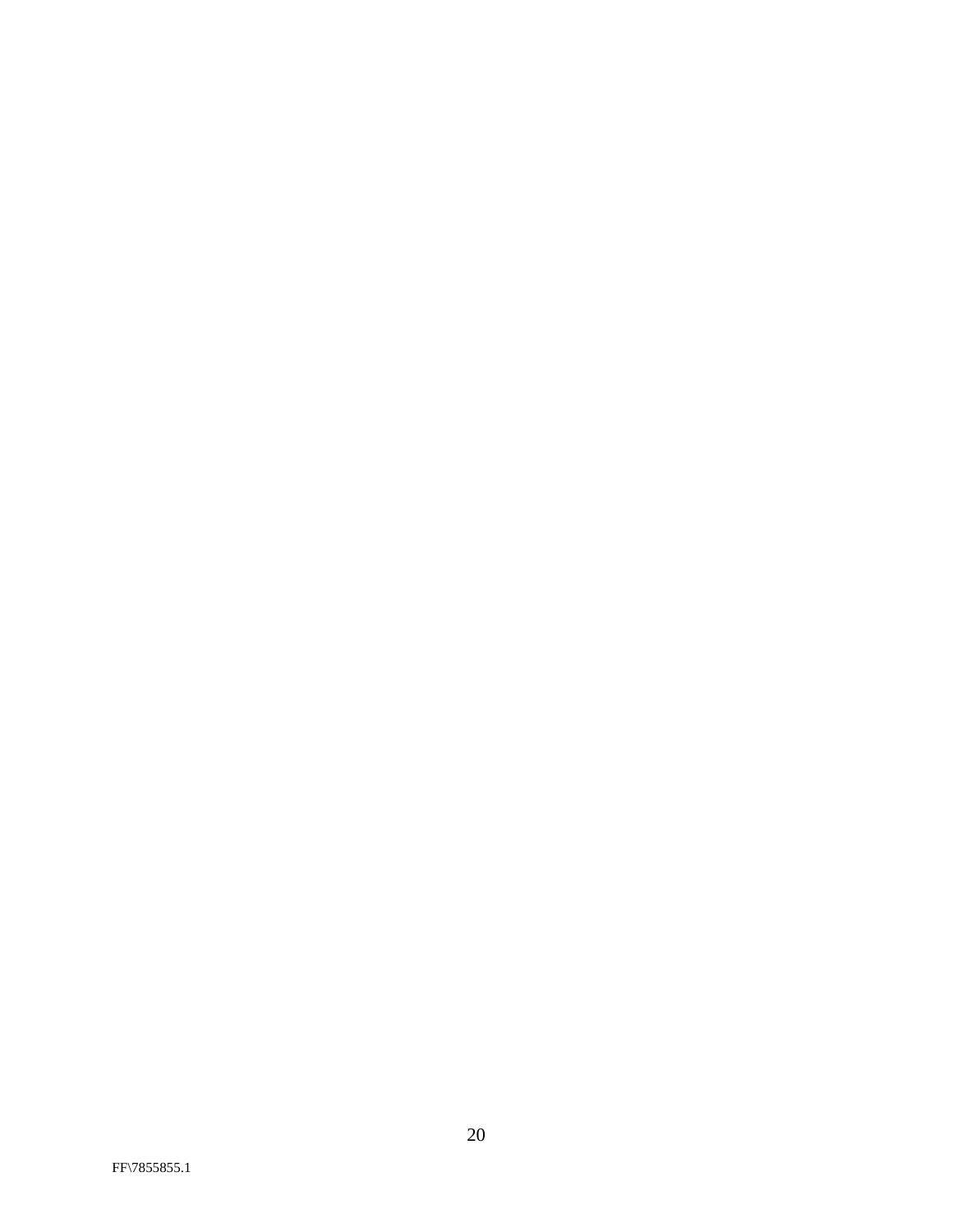## **PART VI. ENVIRONMENTAL IMPACT**

A. What is the expected environmental impact of the Project? (Complete the attached Environmental Assessment Form (Schedule G)).

## **MINIMAL, AS THE BUIDLING IS ALREADY BEING USED FOR A SIMILAR PURPOSE.**

B. Is an environmental impact statement required by Article 8 of the N.Y. Environmental Conservation Law (i.e., the New York State Environmental Quality Review Act)?

YES \_\_\_\_ NO **X**

- C. Please be advised that the Agency may require at the sole cost and expense of the Applicant the preparation and delivery to the Agency of an environmental report in form and scope satisfactory to the Agency, depending on the responses set forth in the Environmental Assessment Form. If an environmental report has been or is being prepared in connection with the Project, please provide a copy.
- D. The Applicant authorizes the Agency to make inquiry of the United States Environmental Protection Agency, the New York State Department of Environmental Conservation or any other appropriate federal, state or local governmental agency or authority as to whether the Project site or any property adjacent to or within the immediate vicinity of the Project site is or has been identified as a site at which hazardous substances are being or have been used, stored, treated, generated, transported, processed, handled, produced, released or disposed of. The Applicant will be required to secure the written consent of the owner of the Project site to such inquiries (if the Applicant is not the owner), upon request of the Agency.

THE UNDERSIGNED HEREBY CERTIFIES, under penalties of perjury, that the answers and information provided above and in any schedule, exhibit or statement attached hereto are true, accurate and complete, to the best of the knowledge of the undersigned.

> Name of Applicant: **ACUTIS DIAGNOSTICS, INC.**

Sionature<sup>.</sup>

|        | $\mathcal{L}$ .                |
|--------|--------------------------------|
|        | Name: <b>JIBREEL W. SARIJ</b>  |
| Title: | <b>CHIEF EXECUTIVE OFFICER</b> |
| Date:  |                                |

Sworn to before me this day of OCTOBER, 20**18**

Notary Public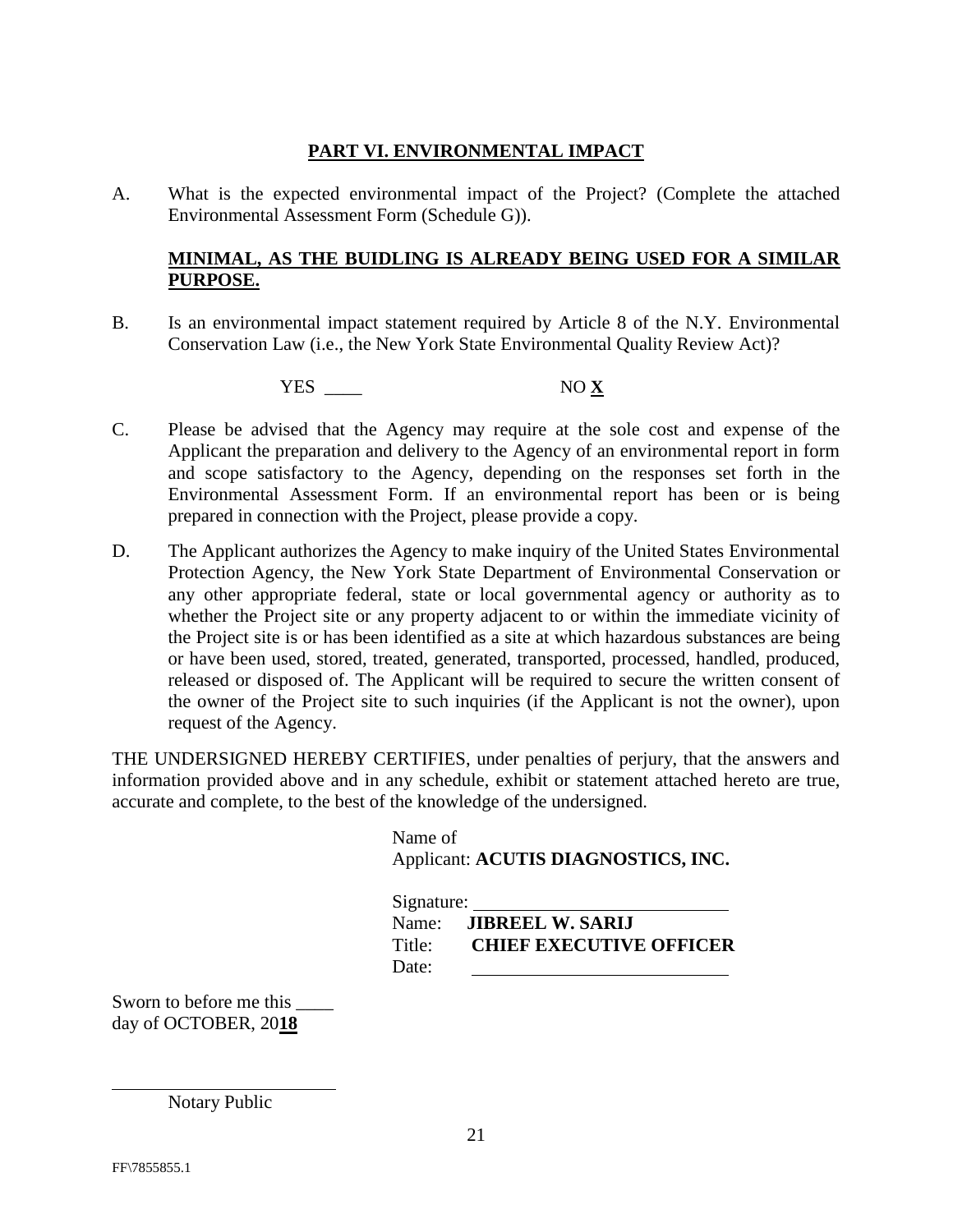#### **CERTIFICATIONS AND ACKNOWLEDGMENTS OF THE APPLICANT**

#### **FIRST:**

The Applicant hereby certifies that, if financial assistance is provided by the Agency for the proposed project, no funds of the Agency (i) shall be used in connection with the Project for the purpose of preventing the establishment of an industrial or manufacturing plant or for the purpose of advertising or promotional materials which depict elected or appointed government officials in either print or electronic media, (ii) be given to any group or organization which is attempting to prevent the establishment of an industrial or manufacturing plant within the State.

#### **SECOND:**

The Applicant hereby certifies that no member, manager, principal, officer or director of the Applicant or any affiliate thereof has any blood, marital or business relationship with any member of the Agency (or any member of the family of any member of the Agency).

#### **THIRD:**

The Applicant hereby certifies that neither the Applicant nor any of its affiliates, nor any of their respective partners, members, shareholders or other equity owners (other than equity owners of publicly-traded companies), nor any of their respective employees, officers, directors, or representatives (i) is a person or entity with whom United States persons or entities are restricted from doing business under regulations of the Office of Foreign Asset Control (OFAC) of the Department of the Treasury, including those named on OFAC's Specially Designated and Blocked Persons List, or under any statute, executive order or other governmental action, or (ii) has engaged in any dealings or transactions or is otherwise associated with such persons or entities.

#### **FOURTH:**

The Applicant hereby acknowledges that the Agency shall obtain and hereby authorizes the Agency to obtain credit reports and other financial background information and perform other due diligence on the Applicant and/or any other entity or individual related thereto, as the Agency may deem necessary to provide the requested financial assistance.

#### **FIFTH**:

The Applicant hereby certifies that each owner, occupant or operator that would receive financial assistance with respect to the proposed Project is in substantial compliance with applicable federal, state and local tax, worker protection and environmental laws, rules and regulations.

#### **SIXTH:**

The Applicant hereby acknowledges that the submission to the Agency of any knowingly false or knowingly misleading information may lead to the immediate termination of any financial assistance and the recapture from the Applicant of an amount equal to all or any part of any tax exemption claimed by reason of the Agency's involvement in the Project.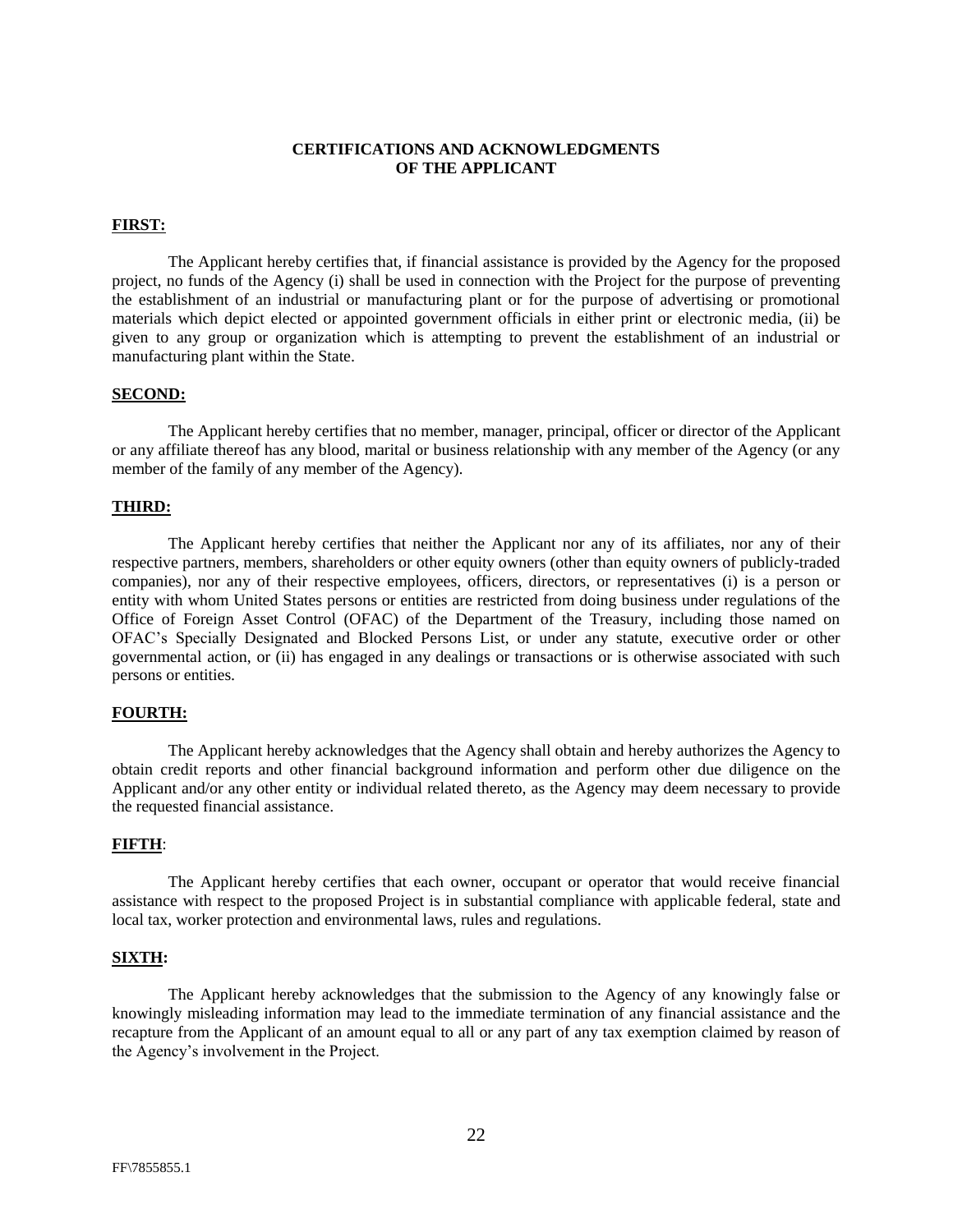#### **SEVENTH:**

The Applicant hereby certifies that, as of the date of this Application, the Applicant is in substantial compliance with all provisions of Article 18-A of the General Municipal Law, including, but not limited to, the provisions of Section 859-a and Section 862(1) thereof.

#### **EIGHTH:**

(i) Does the Project propose the creation of housing?

YES\_\_\_\_ **NO X**

If YES, how many units? \_\_\_\_\_\_\_\_\_\_\_\_\_\_\_\_

If YES, the Applicant hereby certifies that:

(a) the Applicant has adopted a Fair Housing/Equal Housing Opportunity Policy substantially in the form of Exhibit B to this Application;

(b) the proposed Project complies with applicable fair housing laws and that eligibility criteria for housing in any part of the Project will not include any residency requirements or preferences, including durational ones, age restrictions (unless for senior housing permitted by law), or other discriminatory criteria;

(c) the Applicant (1) has posted its Fair Housing/Equal Housing Opportunity Policy publicly; and (2) will display fair housing law posters for consumers in its rental or sales office(s), in a form substantially similar to the model fair housing posters attached to this Application as Exhibit C (the Agency will provide applicants with fair housing law posters for display upon request by an applicant); and

(d) key employees of the Applicant in charge of marketing and rental of the Project have completed (or will complete within one year of closing) four (4) hours of fair housing training provided by Long Island Housing Services ("LIHS") at a reasonably acceptable time and location and at no additional cost to the Applicant. In the event LIHS declines to provide or make available reasonably acceptable no-cost fair housing training, the provisions of this Certification VIII(i)(d) shall cease to be of any force and effect.

(ii) If YES to (i) above, does the Project propose the creation of "affordable" or "workforce" housing ("Affordable Housing")?

YES \_\_\_\_\_\_ NO \_\_\_\_

If YES, the Applicant hereby certifies that the Applicant (1) has adopted a non-discriminatory affirmative marketing plan that meets the criteria set forth in Exhibit D to this Application; and (2) will submit such marketing plan to the Agency in writing prior to closing.

If YES, answer the following questions:

- (a) What portion of the Project would consist of Affordable Housing (e.g., number of units)?
- (b) What are the eligibility requirements for the Affordable Housing?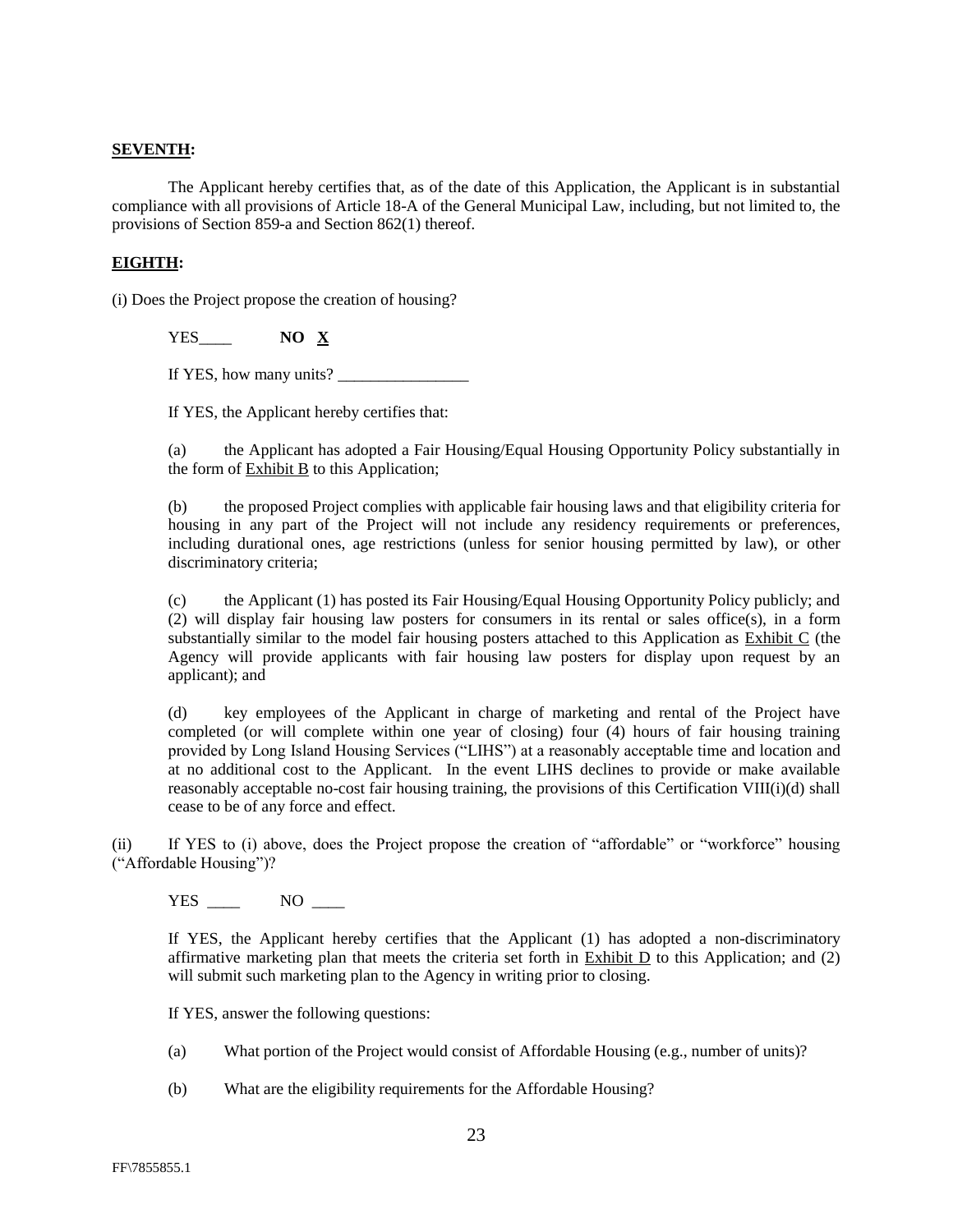(c) Cite the specific source of such eligibility requirements (e.g., federal, state or local law).

Name of Applicant: **ACUTIS DIAGNOSTICS, INC.**

 $By:$ 

Name: **JIBREEL W. SARIJ** Title: **CHIEF EXECUTIVE OFFICER**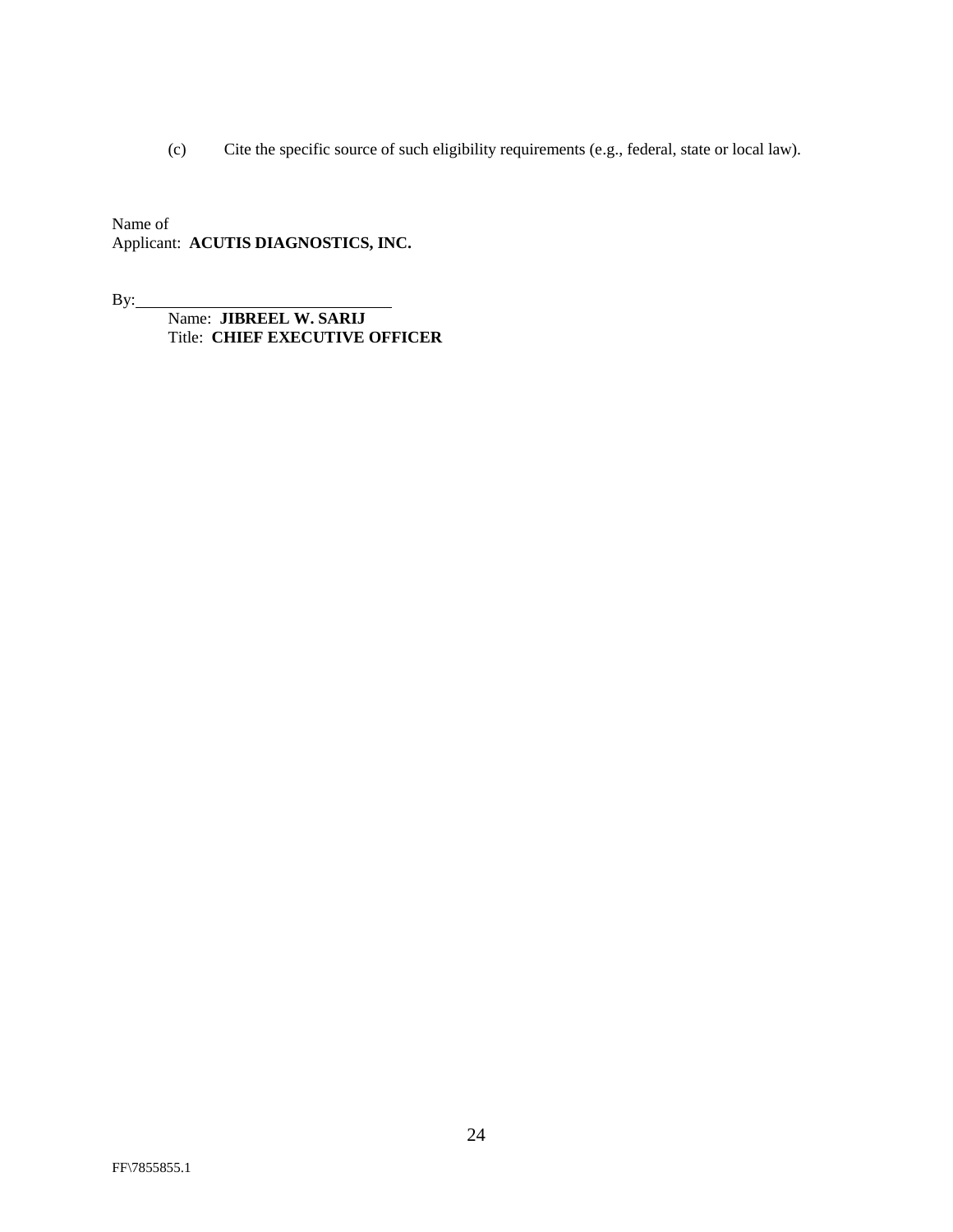#### **CERTIFICATION AND AGREEMENT WITH RESPECT TO FEES AND COSTS**

Capitalized terms used but not otherwise defined in this Certification and Agreement shall have the meanings assigned to such terms in the Application.

The undersigned, being duly sworn, deposes and says, under penalties of perjury, as follows: that I am the chief executive officer or other representative authorized to bind the Applicant named in the attached application for financial assistance ("Application") and that I hold the office specified below my signature at the end of this Certification and Agreement, that I am authorized and empowered to deliver this Certification and Agreement and the Application for and on behalf of the Applicant, that I am familiar with the contents of said Application (including all schedules, exhibits and attachments thereto), and that said contents are true, accurate and complete to the best of my knowledge and belief.

The grounds of my belief relative to all matters in the Application that are not based upon my own personal knowledge are based upon investigations I have made or have caused to be made concerning the subject matter of this Application, as well as upon information acquired in the course of my duties and from the books and records of the Applicant.

As an authorized representative of the Applicant, I acknowledge and agree on behalf of the Applicant that the Applicant hereby releases the Nassau County Industrial Development Agency, its members, officers, servants, attorneys, agents and employees (collectively, the "Agency") from, agrees that the Agency shall not be liable for and agrees to indemnify, defend (with counsel selected by the Agency) and hold the Agency harmless from and against any and all liability, damages, causes of actions, losses, costs or expenses incurred by the Agency in connection with: (A) examination and processing of, and action pursuant to or upon, the Application, regardless of whether or not the Application or the financial assistance requested therein are favorably acted upon by the Agency, (B) the acquisition, construction, reconstruction, renovation, installation and/or equipping of the Project by the Agency, and (C) any further action taken by the Agency with respect to the Project; including, without limiting the generality of the foregoing, (i) all fees and expenses of the Agency's general counsel, bond counsel, economic development consultant, real property tax valuation consultant and other attorneys, experts and consultants (if deemed necessary or advisable by the Agency), and (ii) all other expenses (including attorneys' fees) incurred by the Agency in defending any suits, actions or proceedings that may arise as a result of any of the foregoing. If, for any reason whatsoever, the Applicant fails to conclude or consummate necessary negotiations or fails within a reasonable or specified period of time to take reasonable, proper or requested action or withdraws, abandons, cancels, or neglects the Application or if the Applicant is unable to find buyers willing to purchase the total bond issue required or is unable to secure other third party financing or otherwise fails to conclude the Project, then upon presentation of an invoice by the Agency, its agents, attorneys or assigns, the Applicant shall pay to the Agency, its agents, attorneys or assigns, as the case may be, all fees and expenses reflected in any such invoice.

As an authorized representative of the Applicant, I acknowledge and agree on behalf of the Applicant that each of the Agency's general counsel, bond counsel, economic development consultant, real property tax valuation consultant and other experts and consultants is an intended third-party beneficiary of this Certification and Agreement, and that each of them may (but shall not be obligated to) enforce the provisions of the immediately preceding paragraph, whether by lawsuit or otherwise, to collect the fees and expenses of such party or person incurred by the Agency (whether or not first paid by the Agency) with respect to the Application.

Upon successful closing of the required bond issue or other form of financing or Agency assistance, the Applicant shall pay to the Agency an administrative fee set by the Agency (which amount is payable at closing) in accordance with the following schedule: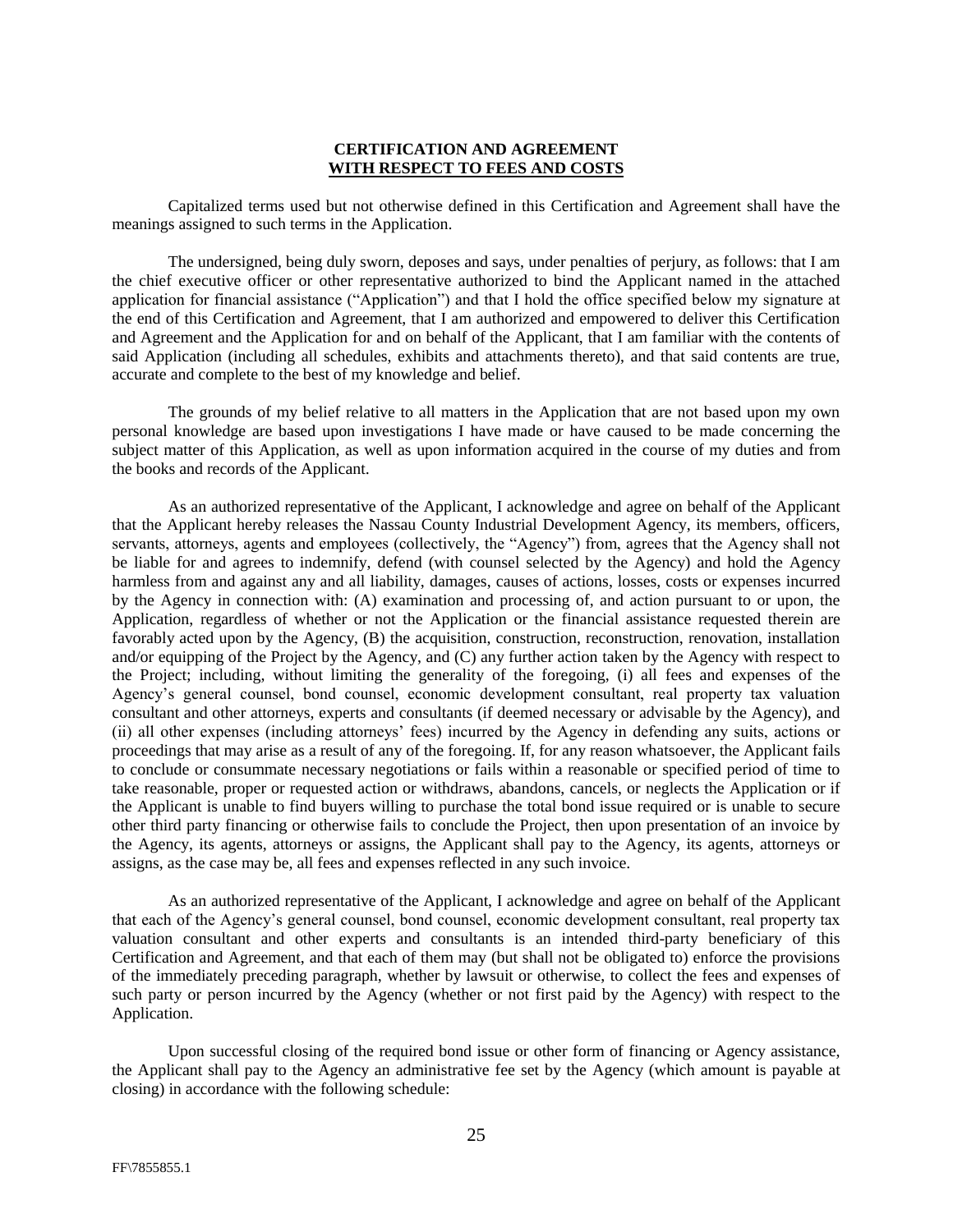- (A) Taxable Bond Issues Six-tenths (6/10) of one percent (1%) for the first twenty million dollars  $(\$20,000,000)$  of total project costs and, if applicable, two-tenths  $(2/10)$  of one percent  $(1%)$ for any additional amounts in excess of twenty million dollars (\$20,000,000) of total project costs.
- (B) Tax-Exempt Bond Issues Six-tenths  $(6/10)$  of one percent (1%) of total project costs.
- (C) Straight-Lease Transactions Six-tenths (6/10) of one percent (1%) for the first twenty million dollars (\$20,000,000) of total project costs and, if applicable, two-tenths (2/10) of one percent (1%) for any additional amounts in excess of twenty million dollars (\$20,000,000) of total project costs
- (D) General Counsel Fee One-tenth (1/10) of one percent (1%) of total project costs, with a minimum fee of \$2,000.
- (E) All Initial Transactions Two Thousand Five Hundred Dollars (\$2,500) closing compliance fee payable at closing and One Thousand Dollars (\$1,000) per year (or part thereof) administrative fee, payable in advance, at the closing for the first year (or part thereof) and on January 1st of each year for the term of the financing. The annual service fee is subject to periodic review and may be adjusted from time to time in the discretion of the Agency.
- (F) Refundings The Agency fee shall be determined on a case-by-case basis.
- (F) Assumptions The Agency fee shall be determined on a case-by-case basis.
- (G) Modifications The Agency fee shall be determined on a case-by-case basis.

The Agency's bond counsel fees and expenses are payable at closing and are based on the work performed in connection with the Project.

The Agency's bond counsel's fees, general counsel fee and the administrative fees may be considered as a cost of the Project and included as part of any resultant financing, subject to compliance with applicable law.

Upon the termination of the financing of the Project, Applicant agrees to pay all costs in connection with any conveyance by the Agency to the Applicant of the Agency's interest in the Project and the termination of all related Project documents, including the fees and expenses of the Agency's general counsel, bond counsel, and all applicable recording, filing or other related fees, taxes and charges.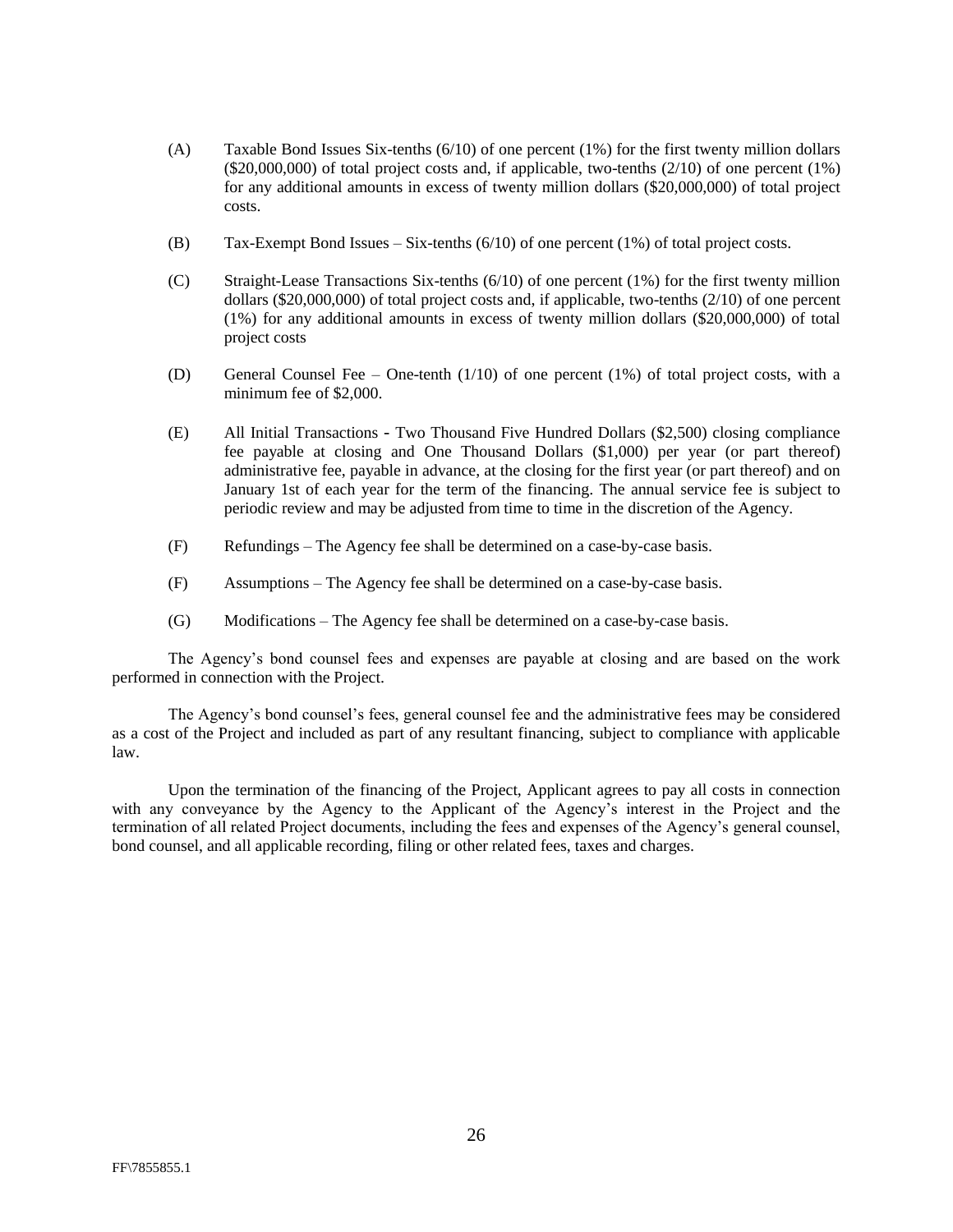I further acknowledge and agree on behalf of the Applicant that, in the event the Agency shall have used all of its available tax-exempt bond financing allocation from the State of New York, if applicable, and shall accordingly be unable to obtain an additional allocation for the benefit of the Applicant, the Agency shall have no liability or responsibility as a result of the inability of the Agency to issue and deliver tax-exempt bonds for the benefit of the Applicant.

> Name Title:

Subscribed and affirmed to me this\_\_\_\_ day of \_\_\_\_\_\_\_\_\_\_\_, 20\_\_

Notary Public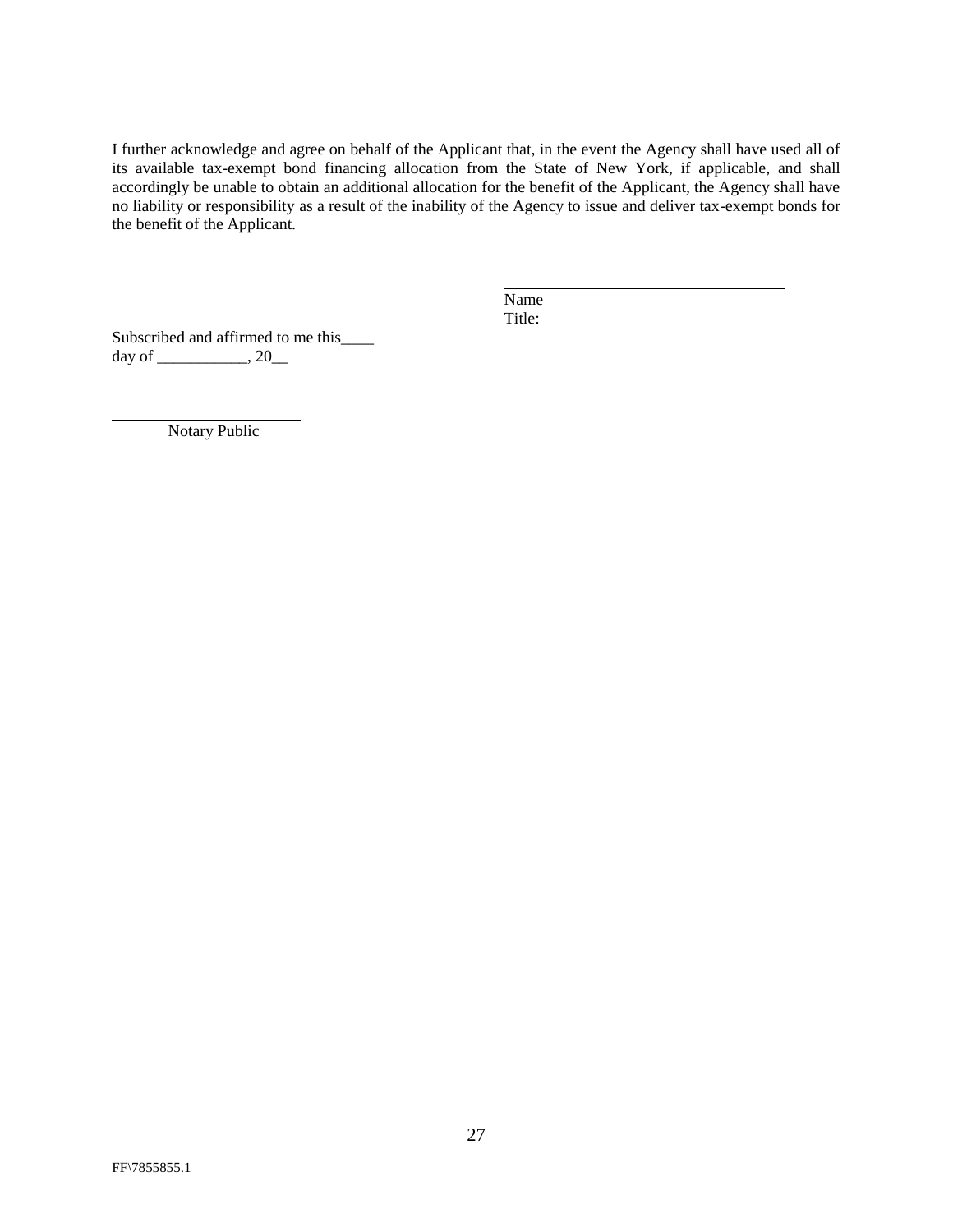## TABLE OF SCHEDULES:

| Schedule  | Title                                                                                                           | <b>Complete as Indicated Below</b>                                                                                                                                                                                                                                                  |
|-----------|-----------------------------------------------------------------------------------------------------------------|-------------------------------------------------------------------------------------------------------------------------------------------------------------------------------------------------------------------------------------------------------------------------------------|
| A.        | Tax-Exempt Bond<br>Manufacturing Questionnaire                                                                  | If Applicant checked "YES" in Part I,<br>Question H of Application, if applicable[[                                                                                                                                                                                                 |
| <b>B.</b> | New York State Financial and<br><b>Employment Requirements for</b><br><b>Industrial Development</b><br>Agencies | All applicants                                                                                                                                                                                                                                                                      |
| C.        | Guidelines for Access to<br><b>Employment Opportunities</b>                                                     | All applicants                                                                                                                                                                                                                                                                      |
| D.        | <b>Anti-Raiding Questionnaire</b>                                                                               | If Applicant checked "YES" in Part I,<br>Question O.2. of Application                                                                                                                                                                                                               |
| Е.        | Retail Questionnaire                                                                                            | If Applicant checked "YES" in Part II,<br>Question Q of Application                                                                                                                                                                                                                 |
| F.        | Applicant's Financial<br>Attachments, consisting of:                                                            | All applicants                                                                                                                                                                                                                                                                      |
|           | in Applicant's annual reports).                                                                                 | 1. Applicant's financial statements for the last two fiscal years (unless included                                                                                                                                                                                                  |
|           |                                                                                                                 | 2. Applicant's annual reports (or Form 10-K's) for the two most recent fiscal years.                                                                                                                                                                                                |
|           | most recent Annual Report, if any.                                                                              | 3. Applicant's quarterly reports (Form 10-Q's) and current reports (Form 8-K's) since the                                                                                                                                                                                           |
|           | person.                                                                                                         | 4. In addition, attach the financial information described above in items F1, F2, and F3 of<br>any anticipated Guarantor of the proposed transaction, if different than the Applicant,<br>including the personal financial statement of any anticipated Guarantor that is a natural |
| G.        | <b>Environmental Assessment Form</b>                                                                            | All applicants                                                                                                                                                                                                                                                                      |
| H.        | Form NYS-45 (and 45-ATT)                                                                                        | All applicants                                                                                                                                                                                                                                                                      |
| I.        | <b>Other Attachments</b>                                                                                        | As required                                                                                                                                                                                                                                                                         |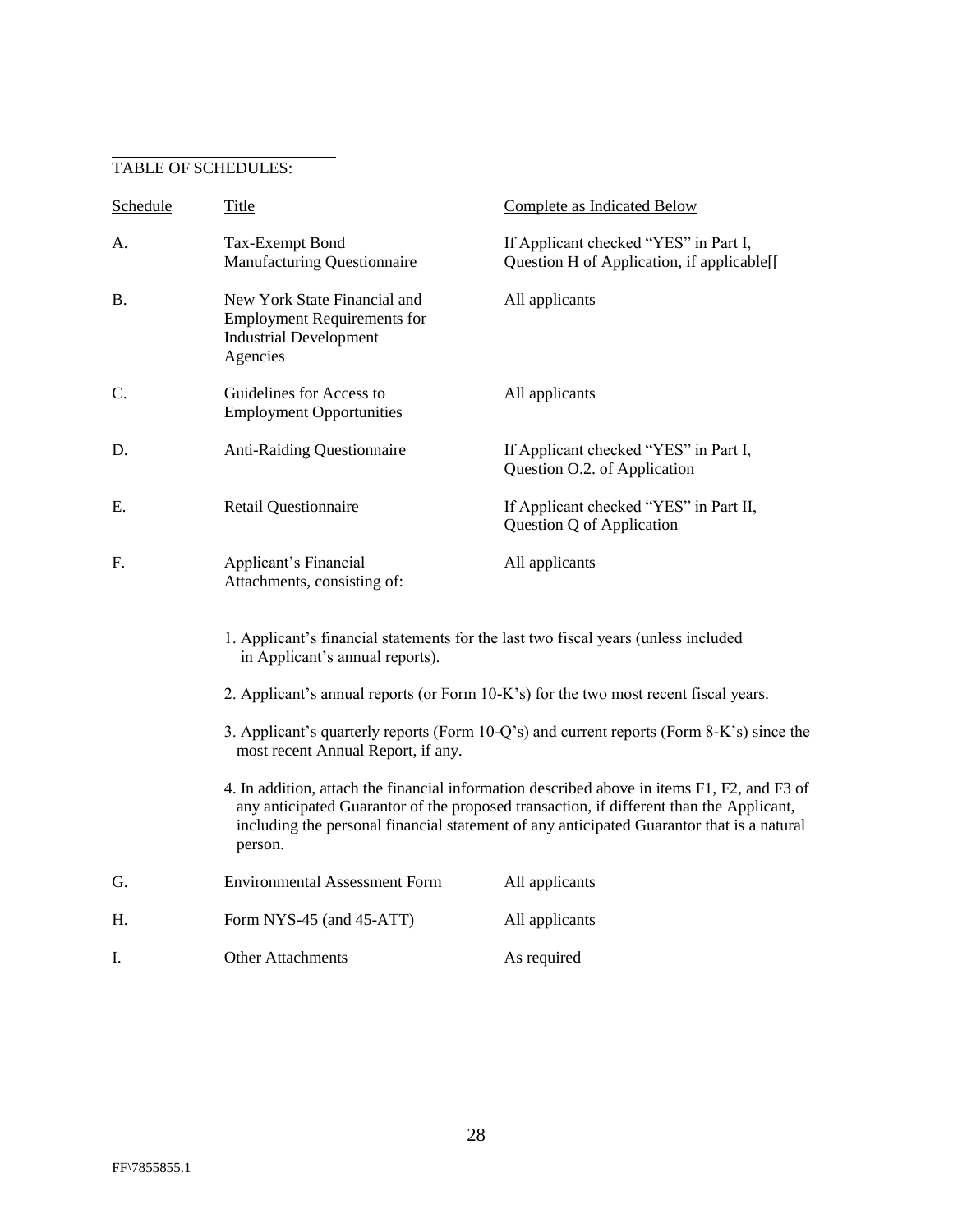#### Schedule A

#### **TAX-EXEMPT BOND MANUFACTURING QUESTIONNAIRE**

(To be completed by the Applicant if the Applicant checked "YES" in Part I, Question H of the Application for Financial Assistance, if applicable).

Please complete the following questions for each facility to be financed. Use additional pages as necessary.

- 1. Describe the production process which occurs at the facility to be financed.
- 2. Allocate the facility to be financed by function (expressed in square footage) (e.g., production line, employee lunchroom, offices, restrooms, storage, warehouse, loading dock, repair shop, parking, research, sales, etc.) and location in relation to production (e.g., same building, adjacent land or building, off-site, etc.). Please attach blueprints of the facility to be financed.

| <b>FUNCTION</b> | <b>LOCATION</b> | <b>SQ. FOOTAGE</b> |
|-----------------|-----------------|--------------------|
|                 |                 |                    |
|                 |                 |                    |
|                 |                 |                    |

#### TOTAL

3. Of the space allocated to offices above, identify by function (e.g., executive offices, payroll, production, etc.) and location in relation to production (e.g., same building, adjacent land or building, off-site, etc.).

| <b>FUNCTION</b> | <b>LOCATION</b> | <b>SQ. FOOTAGE</b> |
|-----------------|-----------------|--------------------|
|                 |                 |                    |
|                 |                 |                    |
|                 |                 |                    |

#### TOTAL

4. Of the space allocated to storage or warehousing above, identify the square footage and location of the areas devoted to storage of the following: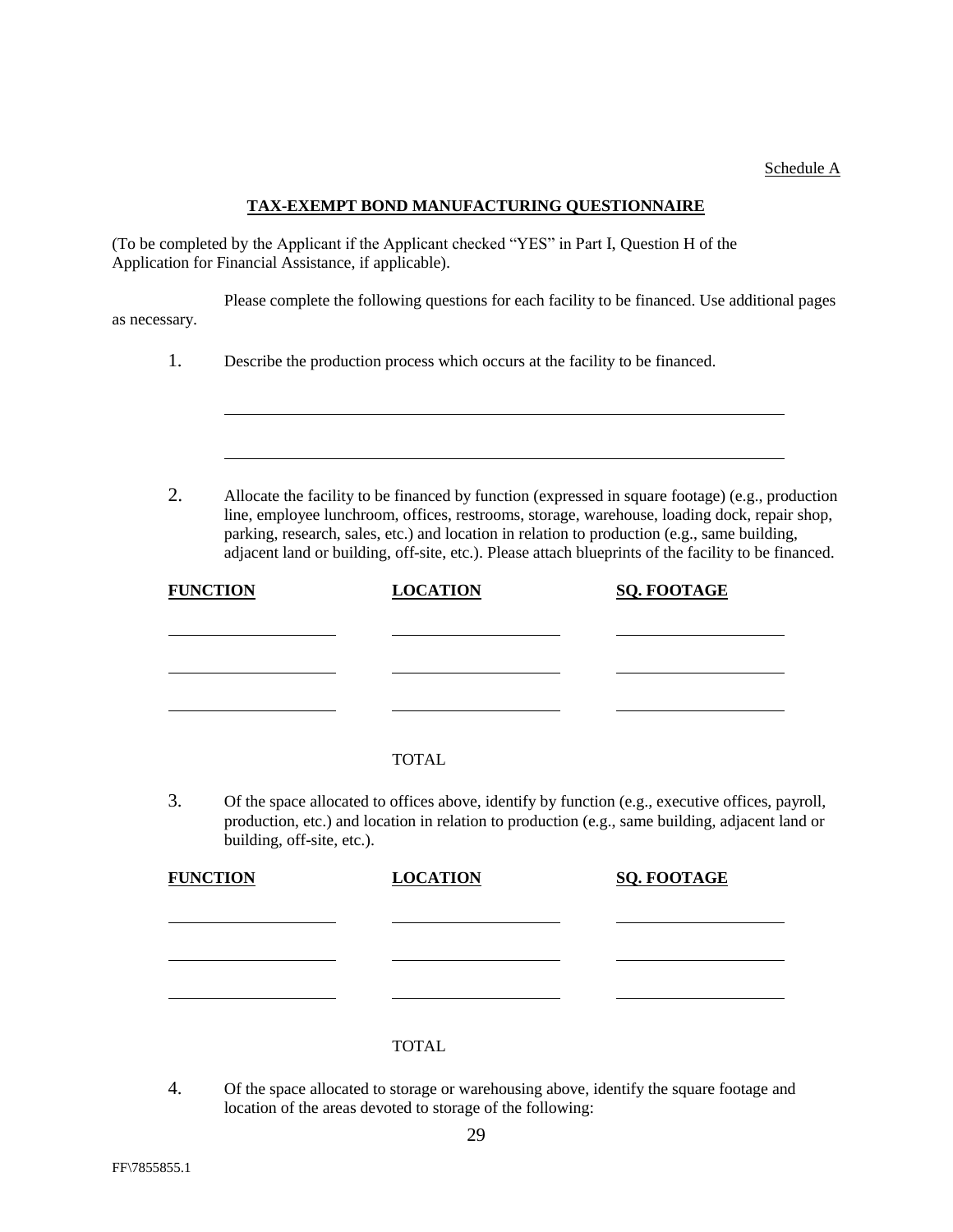| <b>SO. FOOTAGE</b>                                            |        | <b>LOCATION</b> |
|---------------------------------------------------------------|--------|-----------------|
| Raw Materials used<br>for production of<br>manufactured goods |        |                 |
| Finished product storage                                      |        |                 |
| Component parts of<br>goods manufactured at<br>the facility   |        | ↖               |
| Purchased component<br>parts                                  |        |                 |
| Other (specify)                                               |        |                 |
|                                                               | TOTAL. |                 |

5*.* List raw materials used at the facility to be financed in the processing of the finished product(s).

6. List finished product(s) which are produced at the facility to be financed.

The UNDERSIGNED HEREBY CERTIFIES that the answers and information provided above and in any statement attached hereto are true and correct.

Name of

Applicant: **ACUTIS DIAGNOSTICS, INC.**

\_\_\_\_\_\_\_

Signature:<br>Name:

Name: **JIBREEL W. SARIJ**<br>Title: **CHIEF EXECUTIVE CHIEF EXECUTIVE OFFICER** Date: **NOVEMBER** , 2018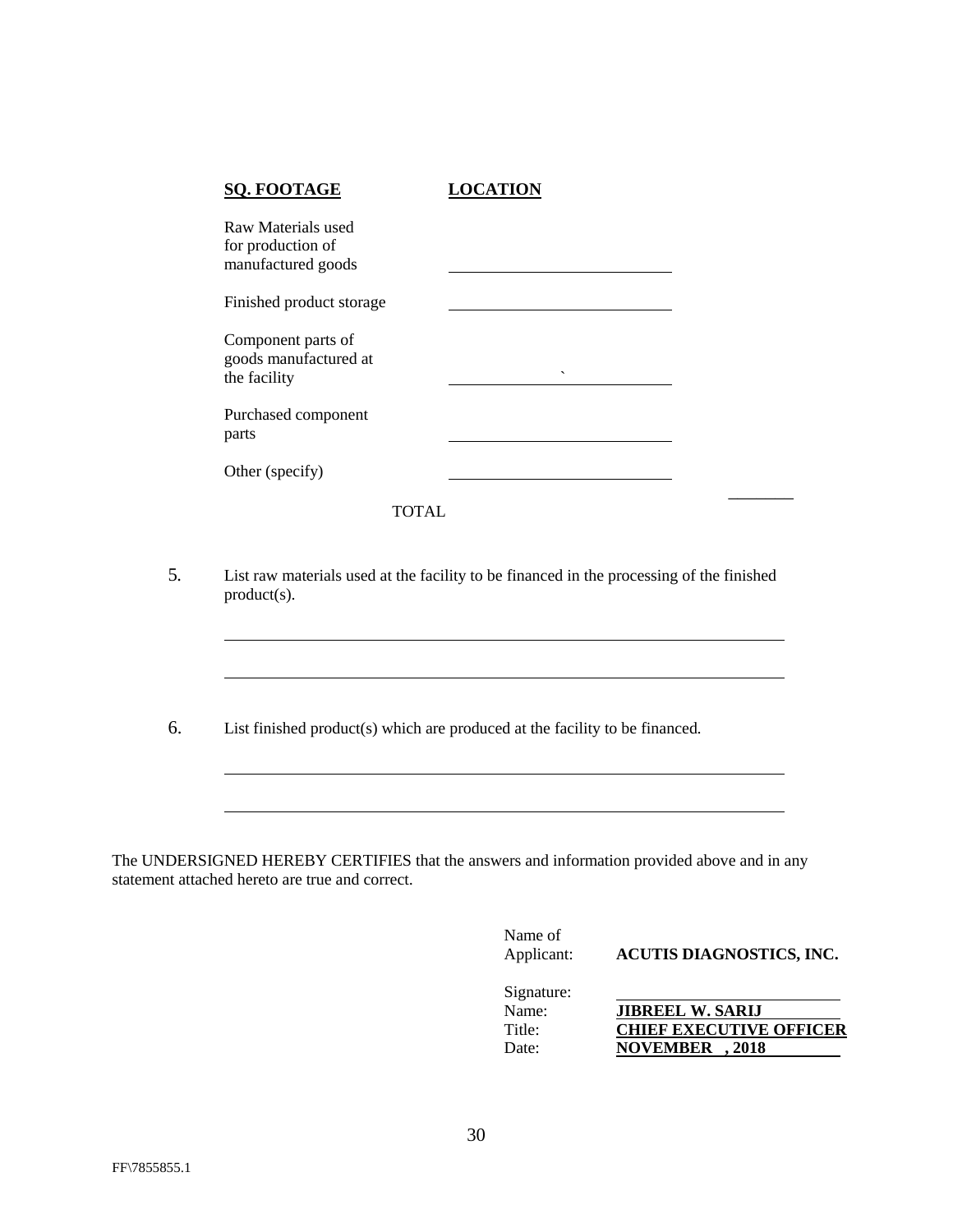#### Schedule B

#### **NEW YORK STATE FINANCIAL AND EMPLOYMENT REPORTING REQUIREMENTS FOR INDUSTRIAL DEVELOPMENT AGENCIES**

A. Pursuant to applicable law, the Agency requires the completion of an Initial Employment Plan (see Schedule C) and a year-end employment plan status report, both of which shall be filed by the Nassau County Industrial Development Agency (the "Agency") with the New York State Department of Economic Development. The Project documents will require the Applicant to provide such report to the Agency on or before February 11 of the succeeding year, together with such employment verification information as the Agency may require.

Except as otherwise provided by collective bargaining agreements, the Applicant agrees to list any new employment opportunities with the New York Department of Labor Community Services Division and the administrative entity of the service delivery area created by the Federal Job Training Partnership Act (P.L. 97-300), or any successor statute thereto (the "JTPA Entities"). In addition, except as otherwise provided by collective bargaining agreements, the Applicant, where practicable, will first consider persons eligible to participate in JTPA programs who shall be referred by the JTPA Entities for such new employment opportunities.

- B. The Applicant will be required to file annually a statement with the New York State Department of Taxation and Finance and the Agency of the value of all sales or use tax exemptions claimed in connection with the Project by reason of the involvement of the Agency.
- C. The following information must be provided for all bonds issued, outstanding or retired during the year:

Name, address and owner of the project; total amount of tax exemptions granted (broken out by state and local sales tax, property taxes, and mortgage recording tax); payments in lieu of taxes made; total real estate taxes on the Project prior to exemption; number of jobs created and retained, and other economic benefits realized.

Date of issue; interest rate at end of year; bonds outstanding at beginning of year; bonds issued during year; principal payments made during year; bonds outstanding at end of year; federal tax status; and maturity date(s).

**Failure to provide any of the aforesaid information will be constitute a DEFAULT under the Project documents to be entered into by the Agency and the Applicant in connection with the proposed Project.**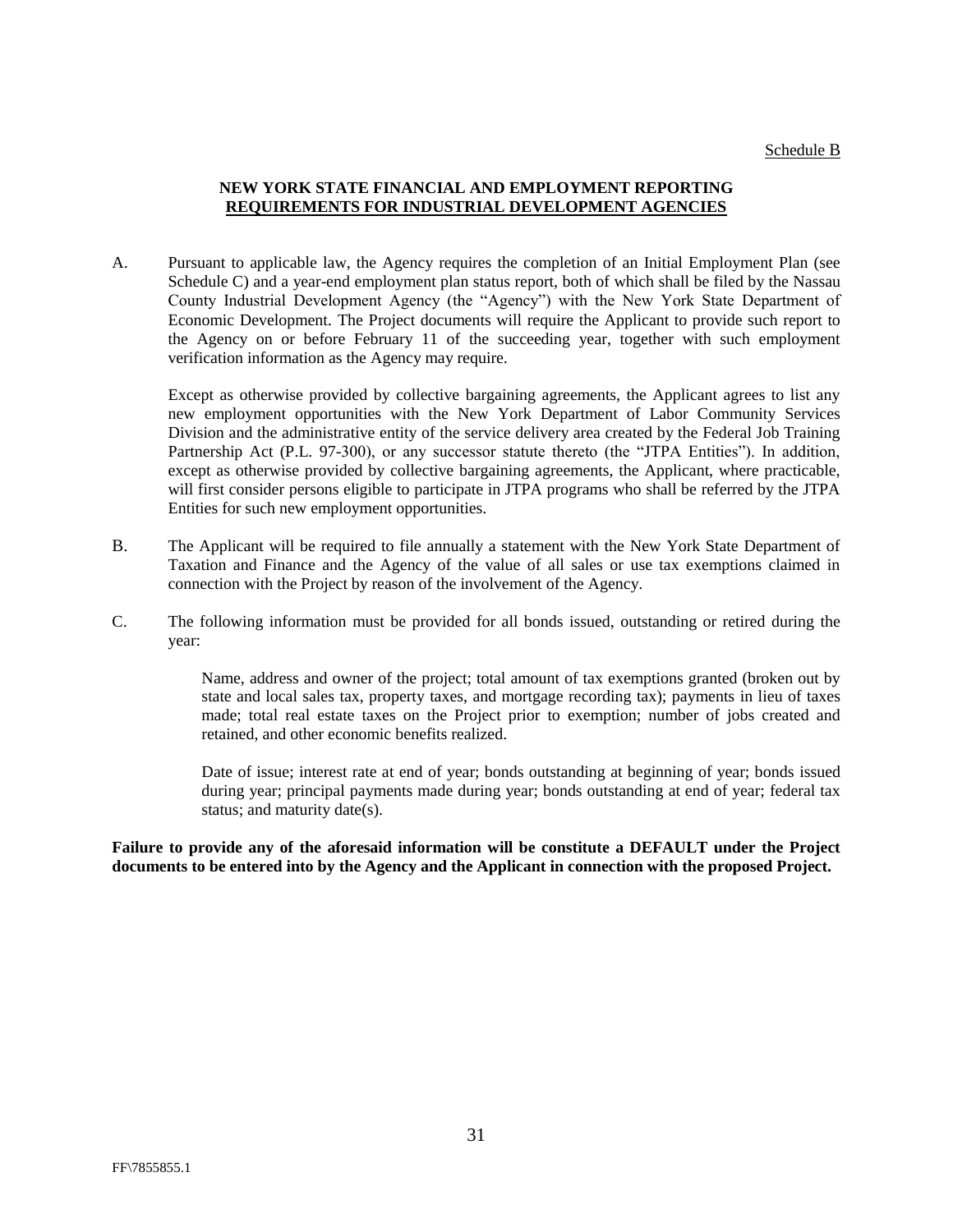Please sign below to indicate that the Applicant has read and understood the above and agrees to provide the described information on a timely basis.

Name of<br>Applicant:

**ACUTIS DIAGNOSTICS, INC.** 

Signature:<br>Name:

Name: **JIBREEL W. SARIJ** Title: **CHIEF EXECUTIVE OFFICER** Date: **NOVEMBER** , 2018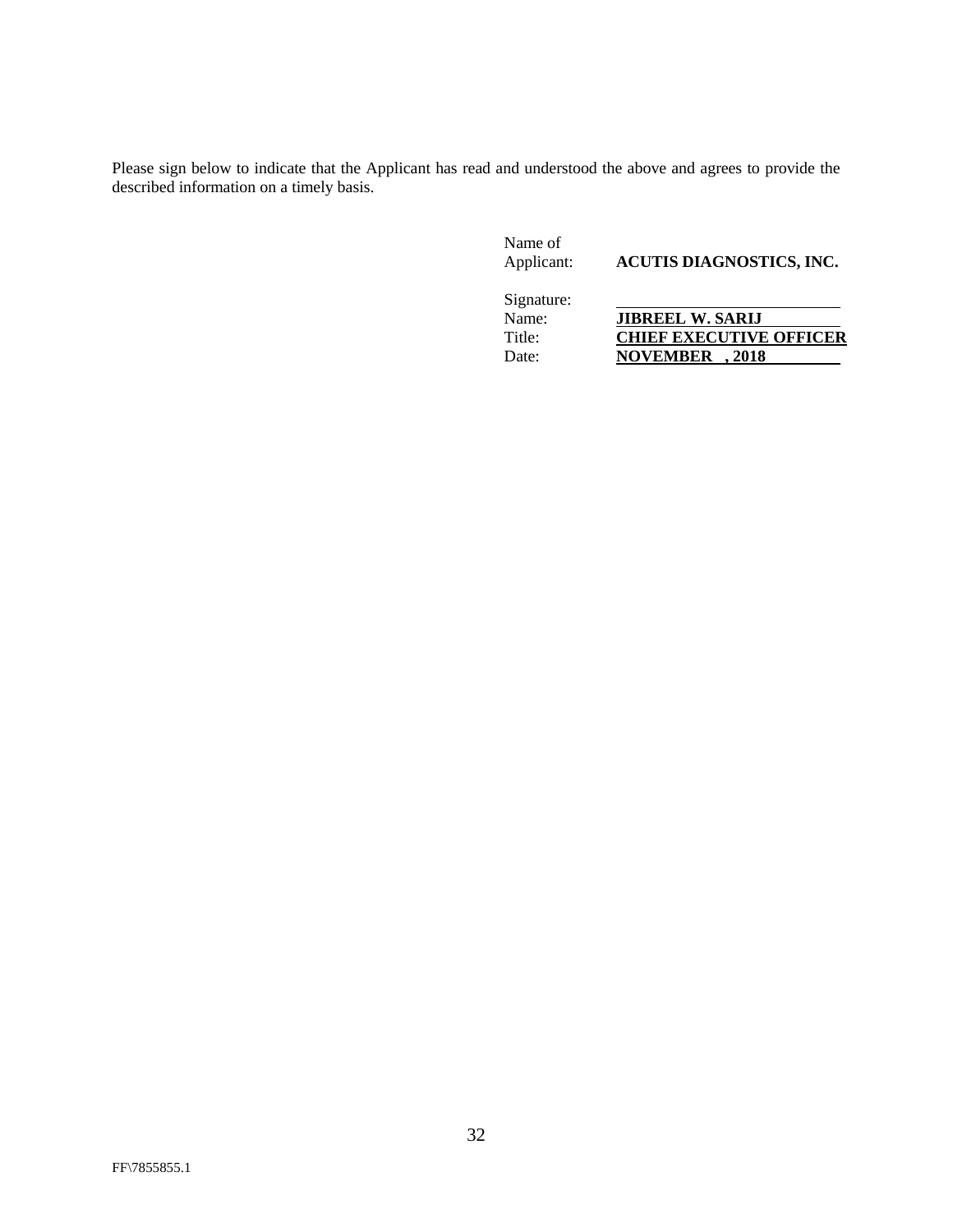Schedule C

## **GUIDELINES FOR ACCESS TO EMPLOYMENT OPPORTUNITIES**

INITIAL EMPLOYMENT PLAN

Prior to the expenditure of bond proceeds or the granting of other financial assistance, the Applicant shall complete the following initial employment plan:

| <b>Applicant Name:</b> | <b>ACUTIS DIAGNOSTICS, INC.</b>              |                       |  |  |  |
|------------------------|----------------------------------------------|-----------------------|--|--|--|
| Address:               | 728 LARKFIELD ROAD, EAST NORTHPORT, NY 11731 |                       |  |  |  |
| Type of Business:      | <b>CLINICAL LABORATORY</b>                   |                       |  |  |  |
| <b>Contact Person:</b> | <b>JIBREEL W. SARIJ</b>                      | Tel. No. 516-776-1340 |  |  |  |

Please complete the following table describing the projected full-time equivalent employment plan for the proposed Project following receipt of financial assistance:

|                                             | <b>Estimated Number of</b><br><b>Full Time Equivalent</b><br><b>Jobs After Completion</b><br>of the Project: <sup>4</sup> |               |           |         | <b>Estimate of</b><br>Number of<br>Residents of the<br>$LMA5$ that<br>would fill such<br>jobs by the third<br>year |
|---------------------------------------------|---------------------------------------------------------------------------------------------------------------------------|---------------|-----------|---------|--------------------------------------------------------------------------------------------------------------------|
| Current and<br>Planned<br><b>Occupation</b> | Present Jobs<br>Per Occupation                                                                                            | <u>1 year</u> | $2$ years | 3 years |                                                                                                                    |
| Management                                  | 7.5                                                                                                                       | 8.5           | 10        | 12      | 9                                                                                                                  |
| Professional                                | 14.5                                                                                                                      | 17            | 20        | 23      | 17                                                                                                                 |
| Administrative                              | 8.25                                                                                                                      | 9.25          | <u>10</u> | 11      |                                                                                                                    |
| Production                                  | 11                                                                                                                        | 14            | 18        | 24      | 17                                                                                                                 |
| Supervisor                                  | 5                                                                                                                         | 6             |           | 8       | .5                                                                                                                 |
| Laborer                                     | 12.5)                                                                                                                     | 15            | 18        | 23      | $\theta$                                                                                                           |

 $\frac{4}{3}$  NOTE: Convert part-time jobs into FTE's for evaluation and reporting purposes by dividing the number of part-time jobs by two (2).

 $\overline{a}$ 

 $\frac{5}{2}$  The "LMA" means the Local Market Area, which is defined by the Agency as Nassau and Suffolk Counties. The Labor Market Area is the same as the Long Island Economic Development Region, as established pursuant to Section 230 of the New York State Economic Development Law.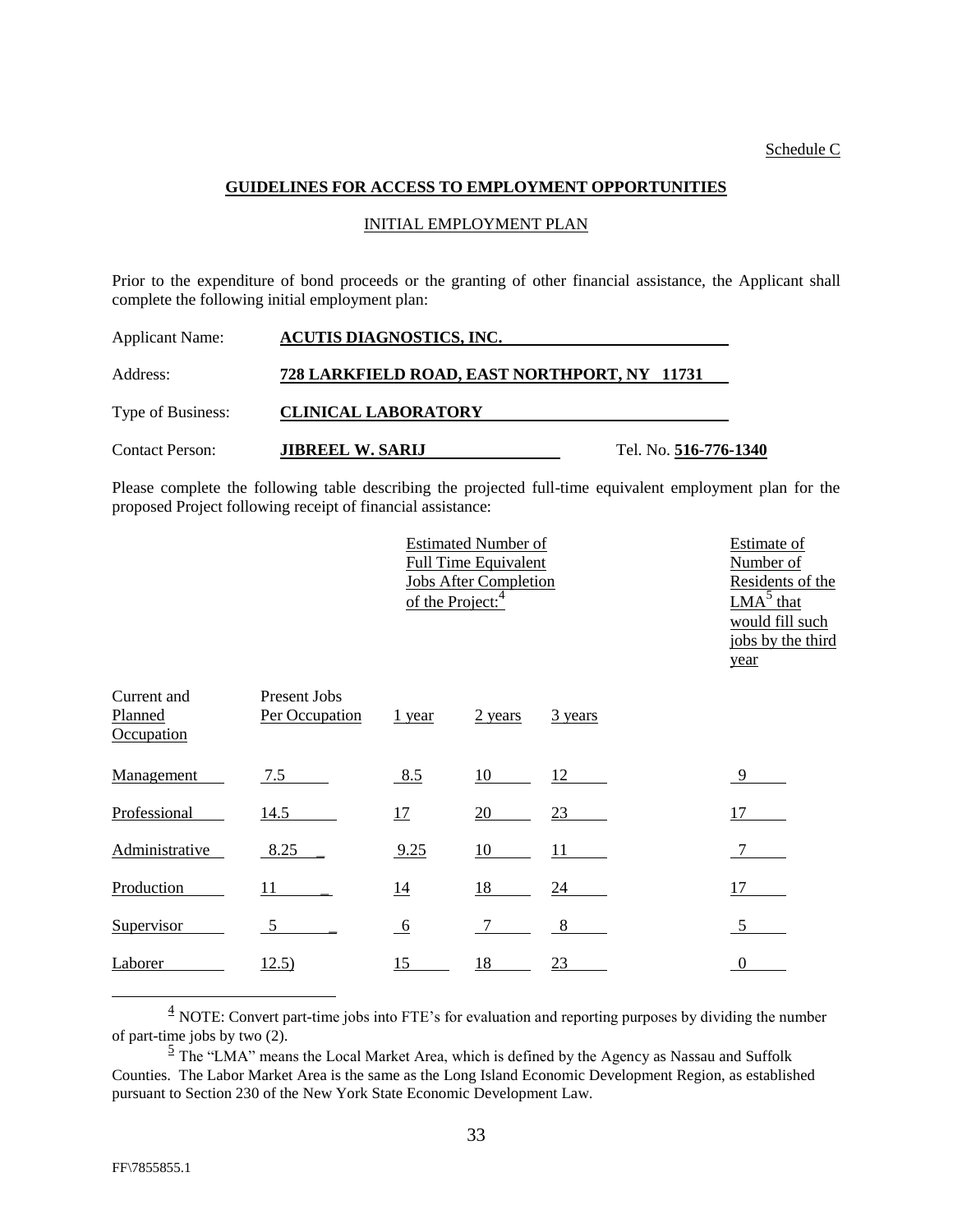| Independent             |      |    |    |  |
|-------------------------|------|----|----|--|
| <b>Contractor Other</b> |      |    |    |  |
| (Sales Rep)             | 29.5 | 33 | 37 |  |

Please indicate the number of temporary construction jobs anticipated to be created in connection with the acquisition, construction and/or renovation of the Project: **7** 

Please indicate the estimated hiring dates for the new jobs shown above and any special recruitment or training that will be required:

Are the Applicant's employees currently covered by a collective bargaining agreement?

YES NO **X** 

IF YES, Union Name and Local: **N/A**

Please note that the Agency may utilize the foregoing employment projections, among other things, to determine the financial assistance that will be offered by the Agency to the Applicant. The Applicant acknowledges that the transaction/bond documents may include a covenant by the Applicant to retain the above number of jobs, types of occupations and amount of payroll with respect to the proposed project.

Attached hereto as Schedule H is a true, correct and complete copy of the Applicant's most recent Quarterly Combined Withholding, Wage Reporting, and Unemployment Insurance Return (Form NYS-45 and 45-ATT). Upon request of the Agency, the Applicant shall provide such other or additional information or documentation as the Agency may require with respect to the Applicant's current employment levels in the State of New York.

The UNDERSIGNED HEREBY CERTIFIES that the answers and information provided above and in any statement attached hereto are true, correct and complete.

> Name of Applicant: **ACUTIS DIAGNOSTICS, INC.** Signature:

Name: **JIBREEL W. SARIJ** Title: **CHIEF EXECUTIVE OFFICER**

Date: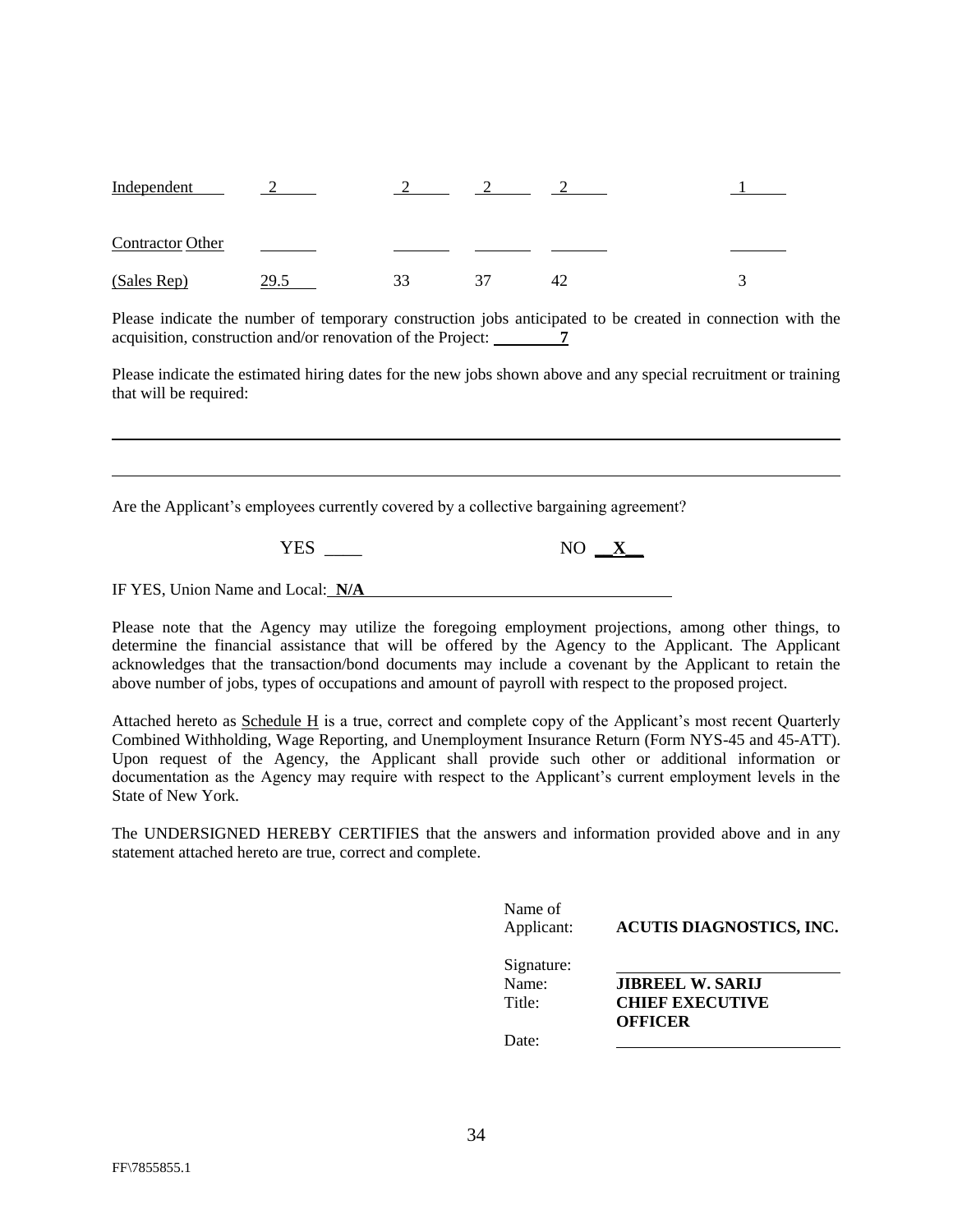#### Schedule D

## **ANTI-RAIDING QUESTIONNAIRE**

(To be completed by Applicant if Applicant checked "YES" in Part I, Question O of the Application for Financial Assistance)

A. Will the completion of the Project result in the removal of a plant or facility of the Applicant, or of a proposed user, occupant or tenant of the Project, or a relocation of any employee of the Applicant or of a proposed user, occupant or tenant of the Project, from an area in New York State (but outside of Nassau County) to an area within Nassau County?

## YES **X** NO

If the answer to Question A is YES, please provide the following information:

Address of the to-be-removed plant or facility or the plants or facilities from which employees are relocated:

## **728 LARKFIELD ROAD, EAST NORTHPORT, NY 11731**

Names of all current users, occupants or tenants of the to-be-removed plant or facility: **APPLICANT** 

B. Will the completion of the Project result in the abandonment of one or more plants or facilities of the Applicant, or of a proposed user, occupant or tenant of the Project, located in an area of the State of New York other than in Nassau County?

## YES **X** NO

If the answer to Question B is YES, please provide the following information:

Addresses of the to-be-abandoned plants or facilities: **728 LARKFIELD ROAD, EAST NORTHPORT, NY 11731**

Names of all current occupants of the to-be-abandoned plants or facilities: **APPLICANT**

C. Has the Applicant contacted the local industrial development agency at which its current plants or facilities in New York State are located with respect to the Applicant's intention to move or abandon such plants or facilities?

YES \_\_\_\_ NO **X**

If the answer to Question C is YES, please provide details in a separate attachment.

IF THE ANSWER TO EITHER QUESTION A OR B IS "YES", ANSWER QUESTIONS D AND E.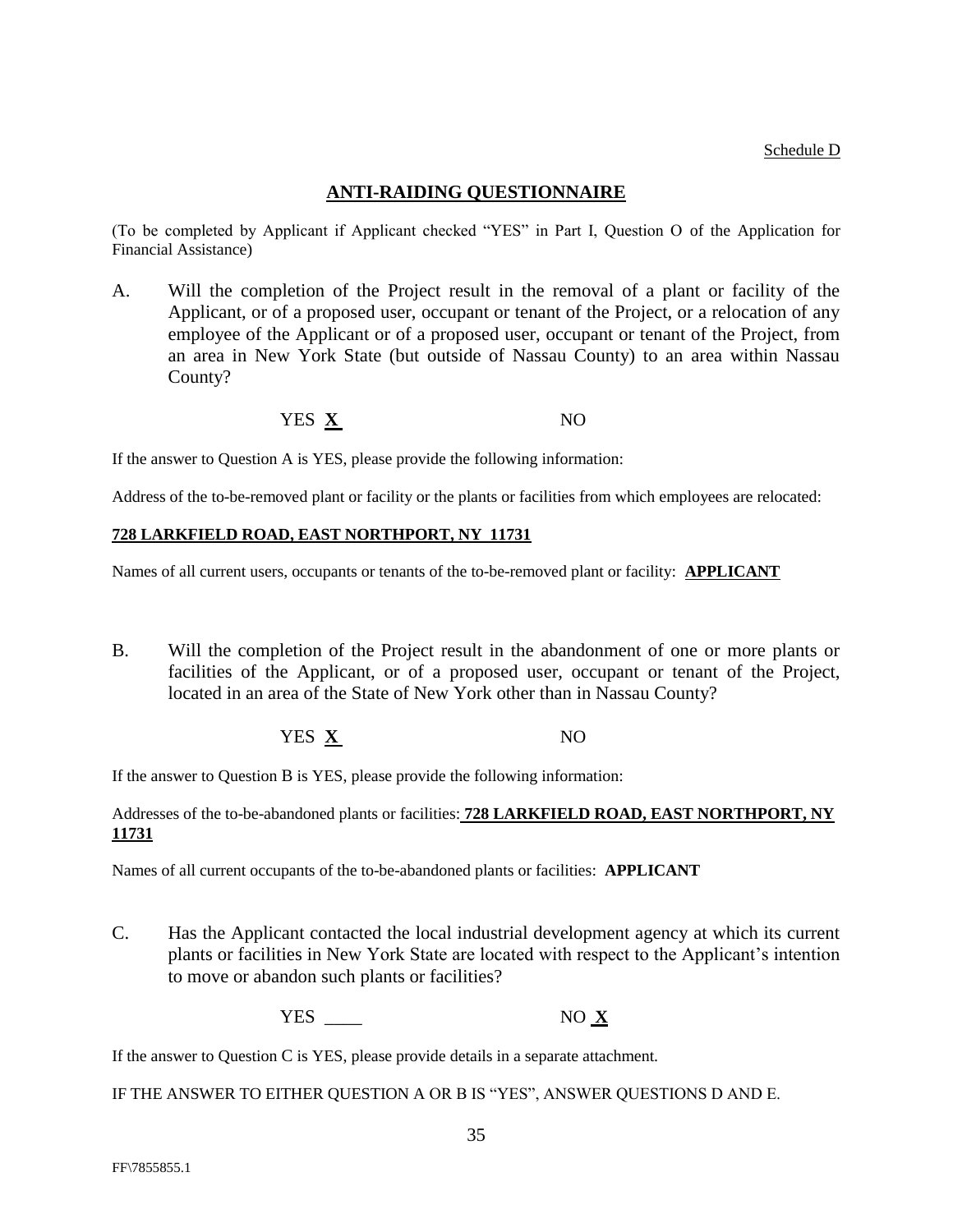D. Is the Project reasonably necessary to preserve the competitive position of the Applicant, or of a proposed user, occupant or tenant of the Project, in its industry?

YES **X** NO  $\blacksquare$ 

E. Is the Project reasonably necessary to discourage the Applicant, or a proposed user, occupant or tenant of the Project, from removing such plant or facility to a location outside of the State of New York?

YES NO NO

IF THE ANSWER TO EITHER QUESTION D OR E IS "YES", PLEASE PROVIDE DETAILS IN A SEPARATE ATTACHMENT.

Accordingly, the Applicant certifies that the provisions of Section 862(1) of the General Municipal Law will not be violated if financial assistance is provided by the Agency for the proposed Project.

NOTE: If the proposed Project involves the removal or abandonment of a plant or facility of the Applicant, or a proposed user, occupant or tenant of the Project, within the State of New York, notification will be made by the Agency to the chief executive officer(s) of the municipality or municipalities in which such plant or facility was located.

THE UNDERSIGNED HEREBY CERTIFIES that the answers and information provided above and in any statement attached hereto are true, correct and complete.

Name of

Applicant: **ACUTIS DIAGNOSTICS, INC.**

Signature:

Name: **JIBREEL W. SARIJ**<br>Title: **CHIEF EXECUTIVE CHIEF EXECUTIVE OFFICER** Date: **NOVEMBER , 2018**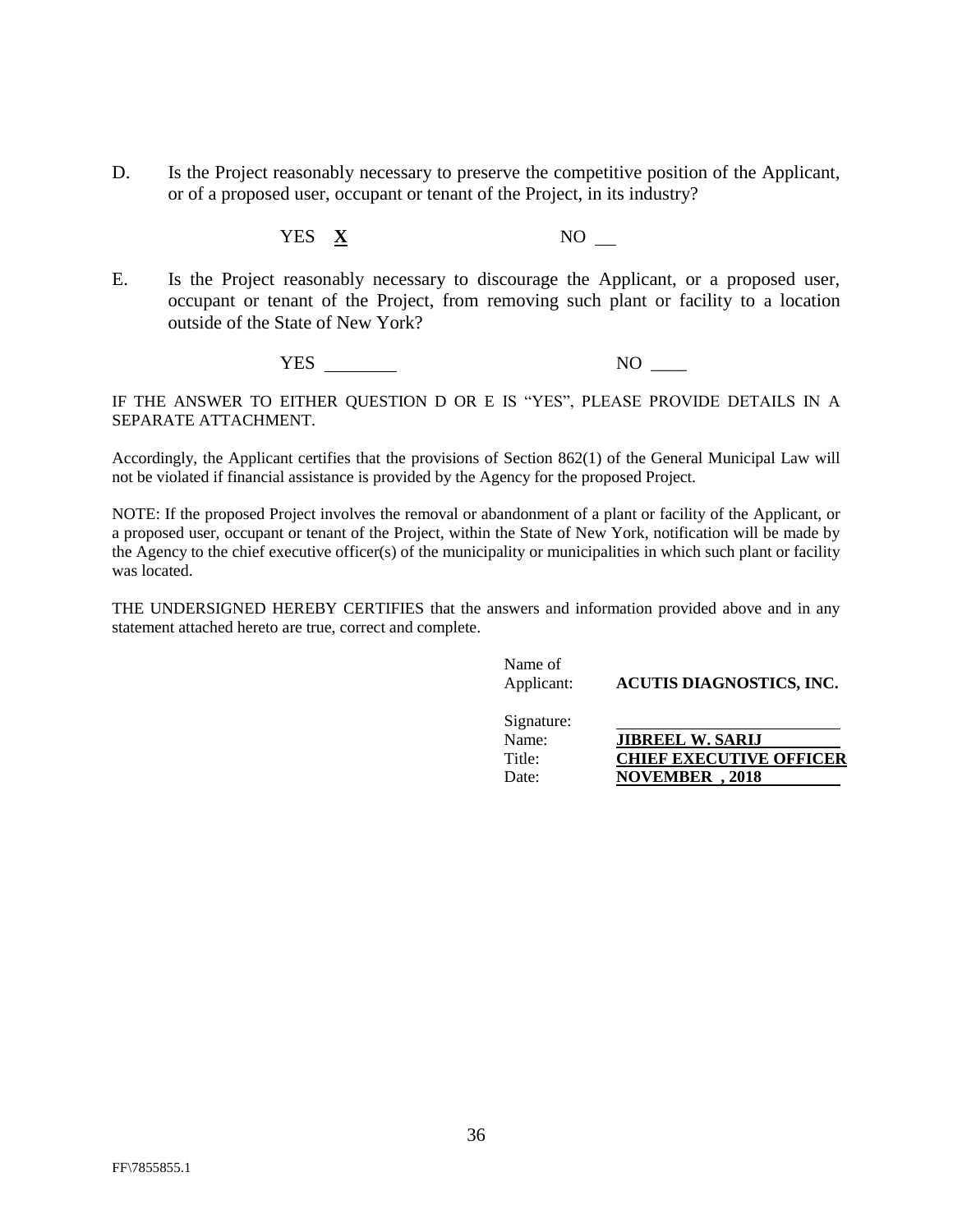## **RETAIL QUESTIONNAIRE**

(To be completed by Applicant if Applicant checked either "YES" in Part II, Question Q of the Application for Financial Assistance)

A. Will any portion of the Project (including that portion of the cost to be financed from equity or sources other than Agency financing) consist of facilities or property that are or will be primarily used in making retail sales to customers who personally visit the Project?

YES \_\_\_\_ NO **X**

For purposes of Question A, the term "retail sales" means (i) sales by a registered vendor under Article 28 of Tax Law of the State of New York (the "Tax Law") primarily engaged in the retail sale of tangible personal property (as defined in Section  $1101(b)(4)(i)$  of the Tax Law), or (ii) sales of a service to customers who personally visit the Project.

- B. If the answer to Question A is YES, what percentage of the cost of the Project (including that portion of the cost to be financed from equity or sources other than Agency financing) will be expended on such facilities or property primarily used in making retail sales of goods or services to customers who personally visit the Project?
	- %
- C. If the answer to Question A is YES, and the amount entered for Question B is greater than 33.33%, indicate whether any of the following apply to the Project:
	- 1. Is the Project likely to attract a significant number of visitors from outside the economic development region (i.e., Nassau and Suffolk Counties) in which the Project is or will be located?

YES NO

2. Is the predominant purpose of the Project to make available goods or services which would not, but for the Project, be reasonably accessible to the residents of the city, town or village within which the Project will be located, because of a lack of reasonably accessible retail trade facilities offering such goods or services?

YES NO

3. Will the Project be located in one of the following: (a) an area designated as an empire zone pursuant to Article 18-B of the General Municipal Law; or (b) a census tract or block numbering area (or census tract or block numbering area contiguous thereto) which, according to the most recent census data, has (i) a poverty rate of at least 20% for the year in which the data relates, or at least 20% of the households receiving public assistance, and (ii) an unemployment rate of at least 1.25 times the statewide unemployment rate for the year to which the data relates?

YES \_\_\_\_ NO \_\_\_\_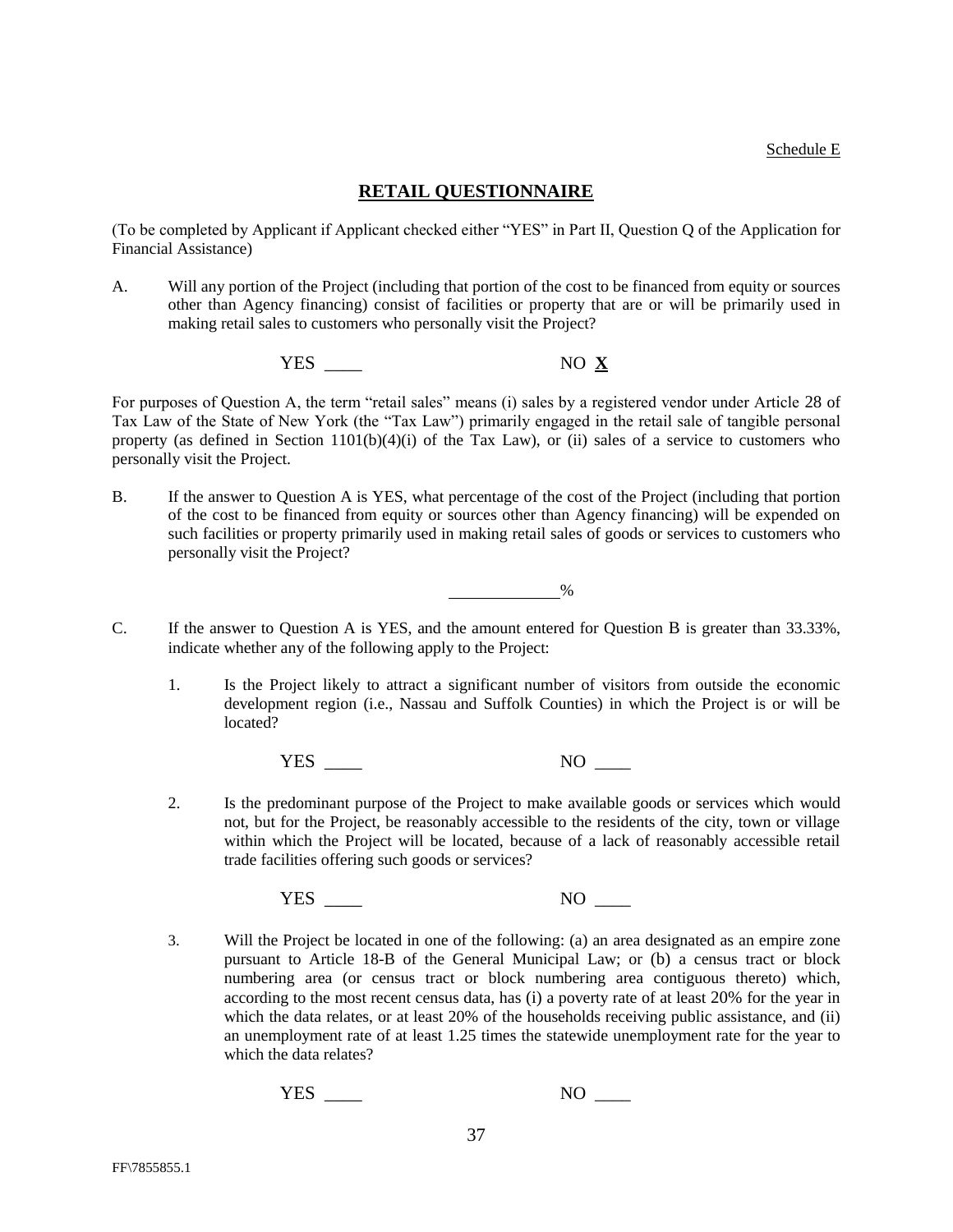If the answer to any of the subdivisions 1 through 3 of Question C is YES, attach details.

D. If the answer to any of the subdivisions 2 through 3 of Question C is YES, will the Project preserve permanent, private sector jobs or increase the overall number of permanent, private sector jobs in the State of New York? If YES, attach details.

YES NO

E. State percentage of the Applicant's annual gross revenues comprised of each of the following:

Retail Sales:  $\frac{\ }{}$  % Services:  $\frac{\ }{}$  %

F. State percentage of Project premises utilized for same:

Retail Sales:  $\frac{9}{6}$  Services:  $\frac{9}{6}$ 

The UNDERSIGNED HEREBY CERTIFIES that the answers and information provided above and in any statement attached hereto are true, correct and complete.

Name of

Applicant: **ACUTIS DIAGNOSTICS, INC.**

Signature:

Name: **JIBREEL W. SARIJ** Title: **CHIEF EXECUTIVE OFFICER** Date: **NOVEMBER** , 2018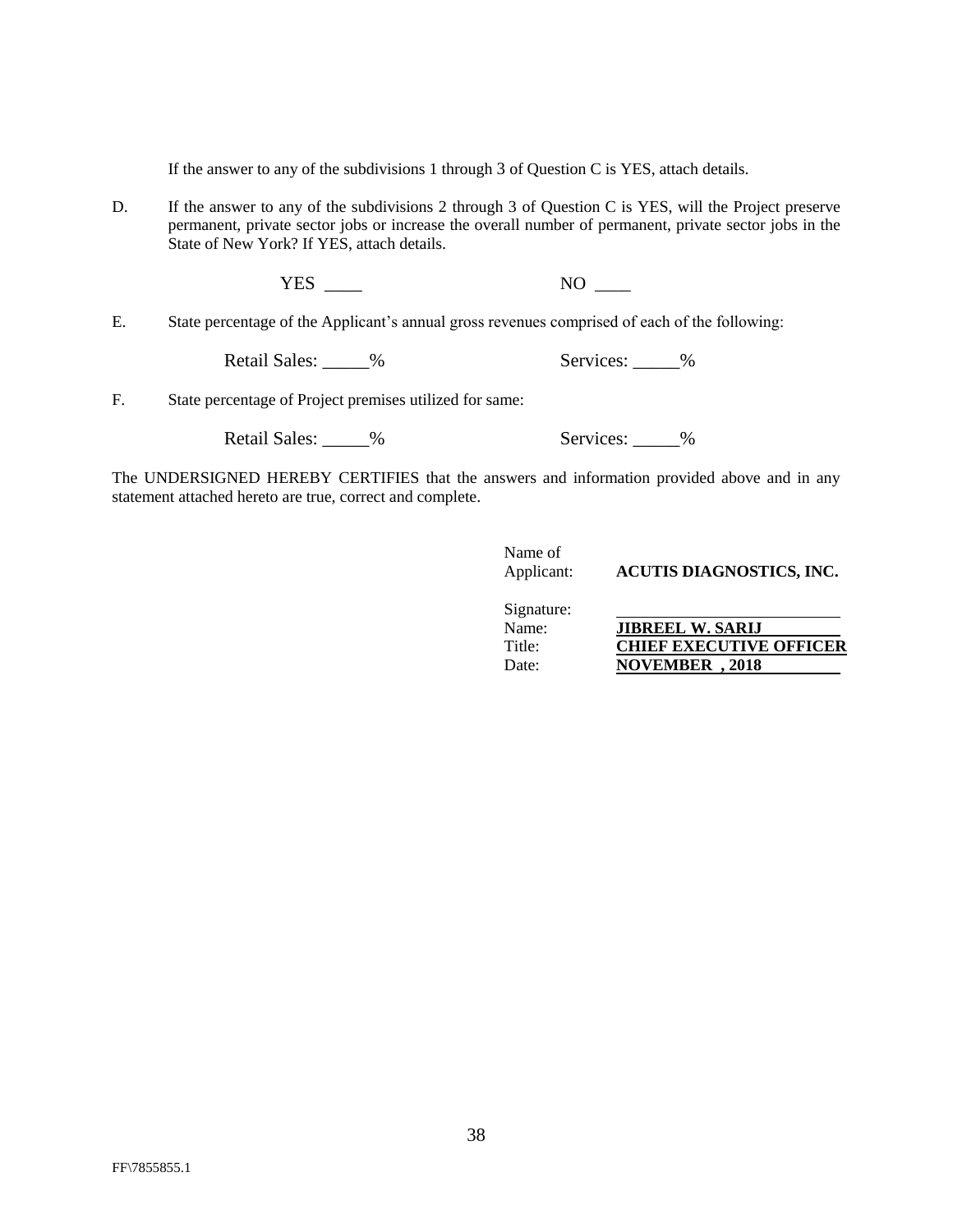Schedule F

# **APPLICANT'S FINANCIAL ATTACHMENTS**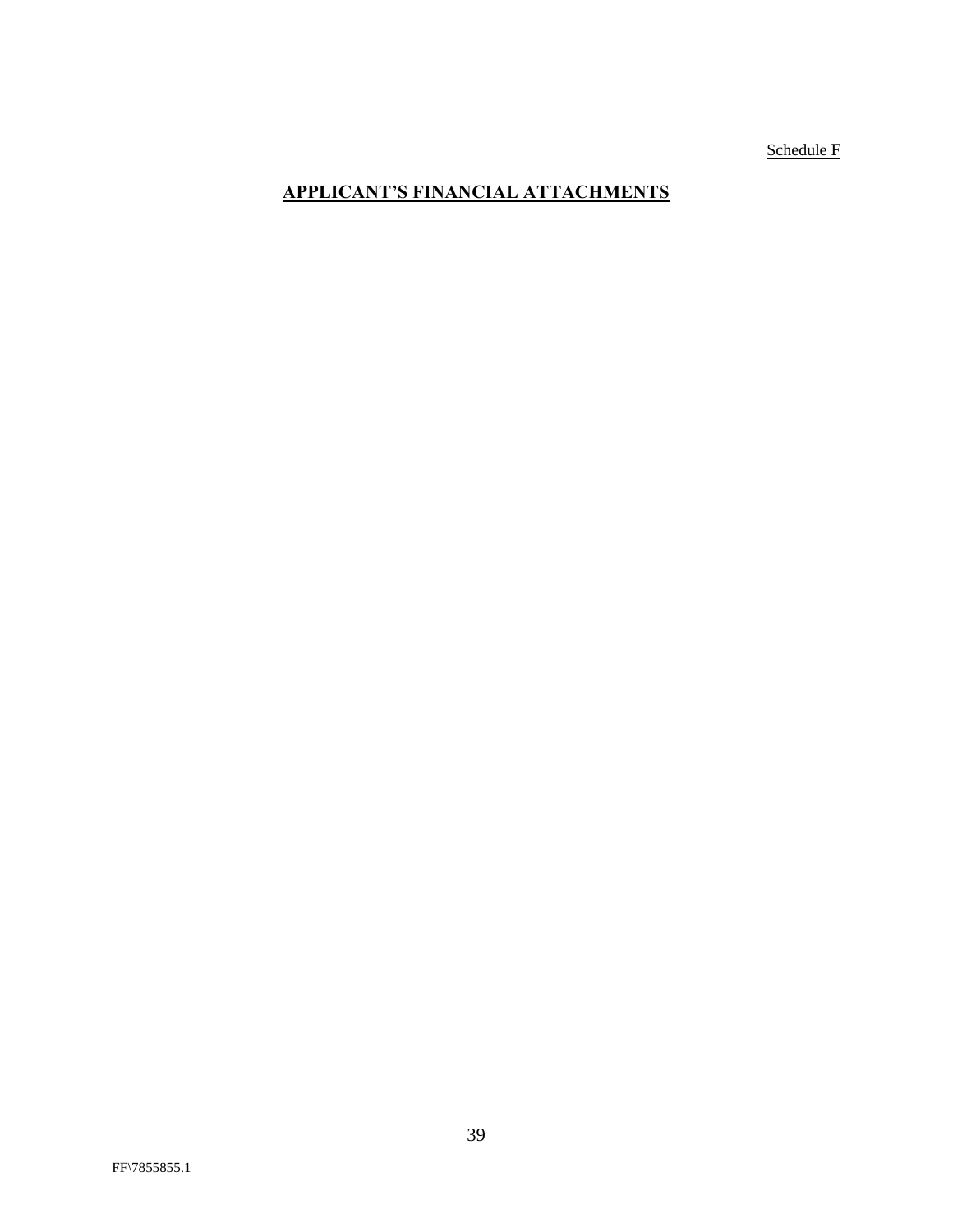Schedule G

# **ENVIRONMENTAL ASSESSMENT FORM**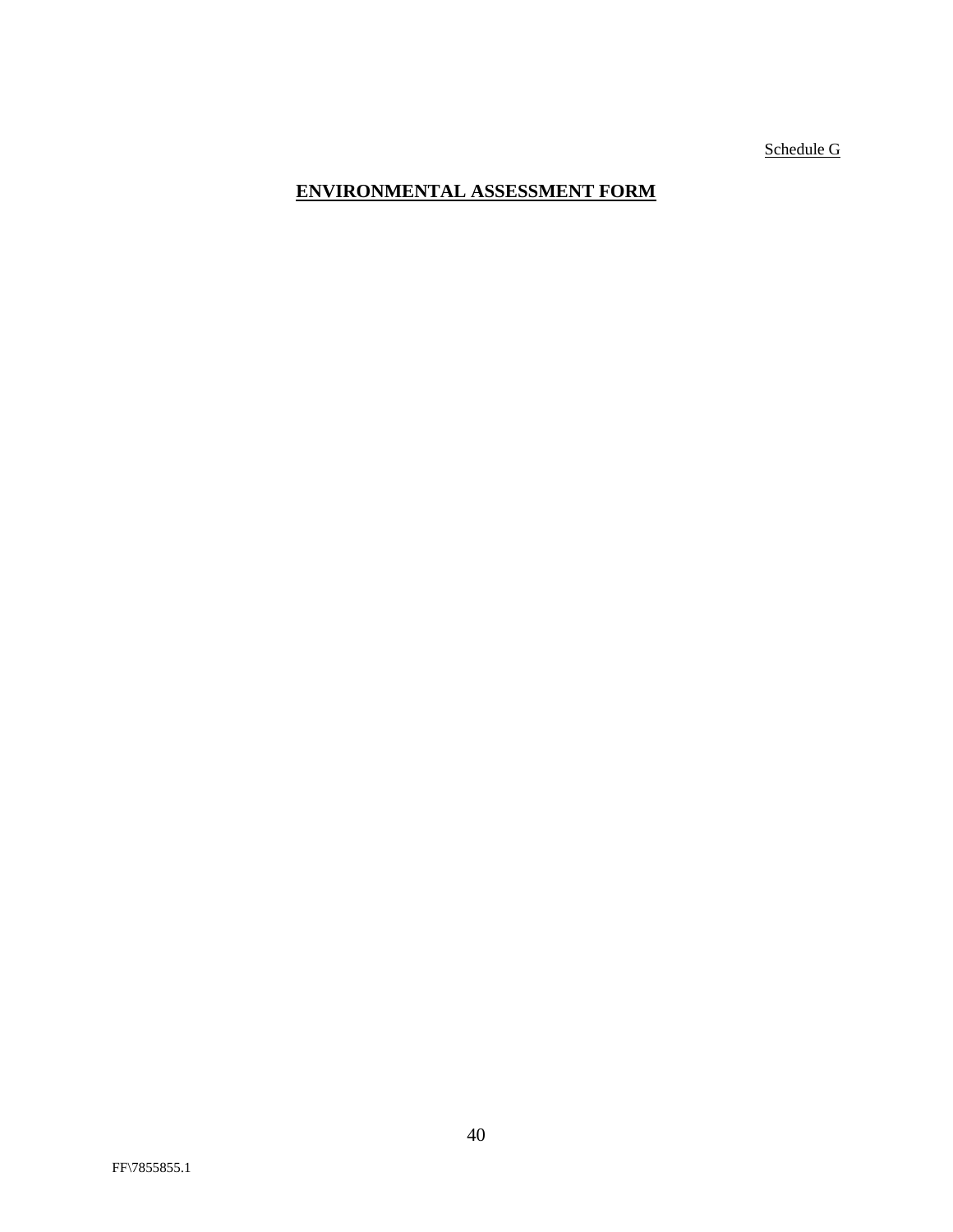## **FORM NYS-45**

Attach most recent quarterly filing of Form NYS-45 and 45-ATT, as well as the most recent fourth quarter filing. Please remove the employee social security numbers and note which employees are part-time.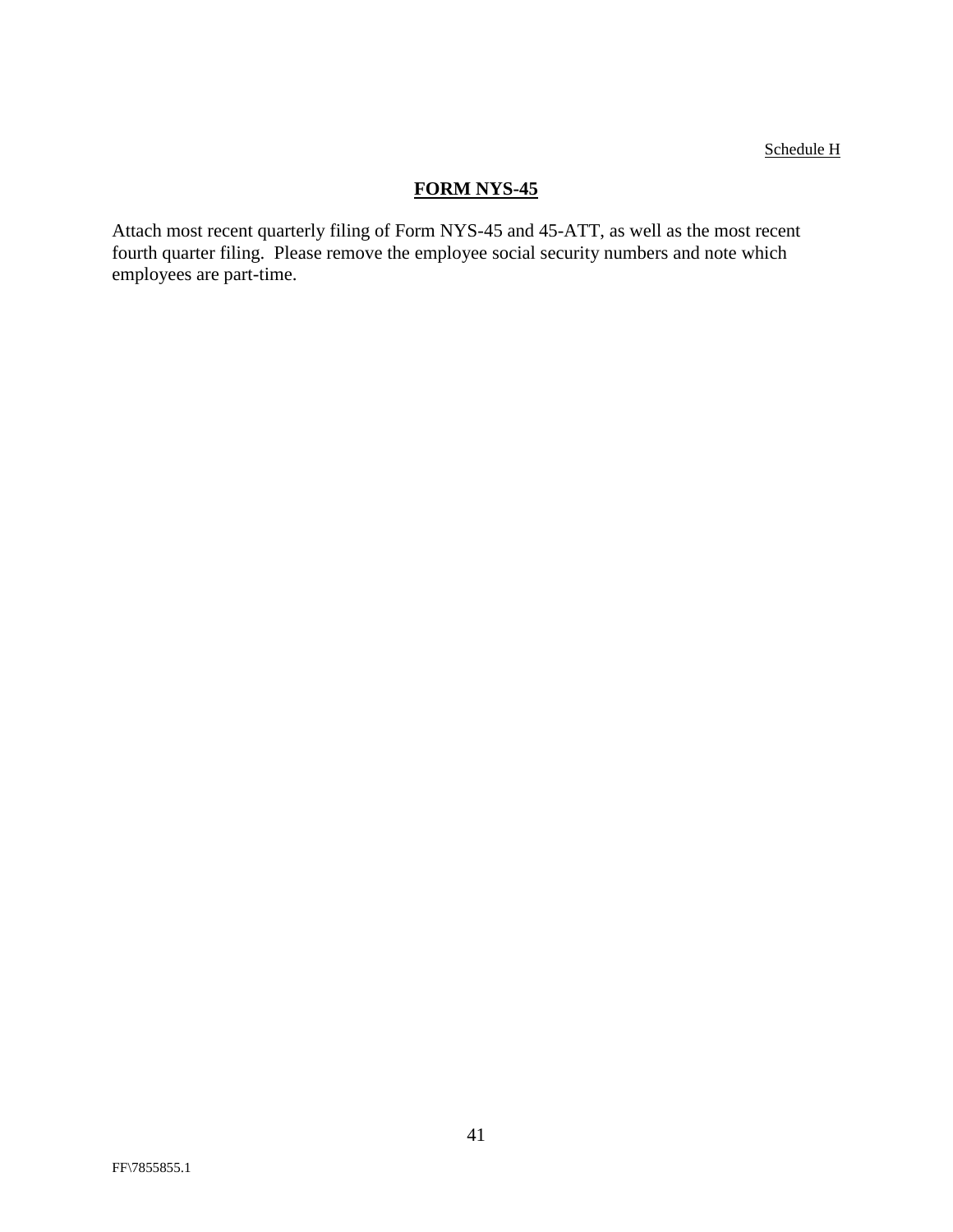Schedule I

## **OTHER ATTACHMENTS**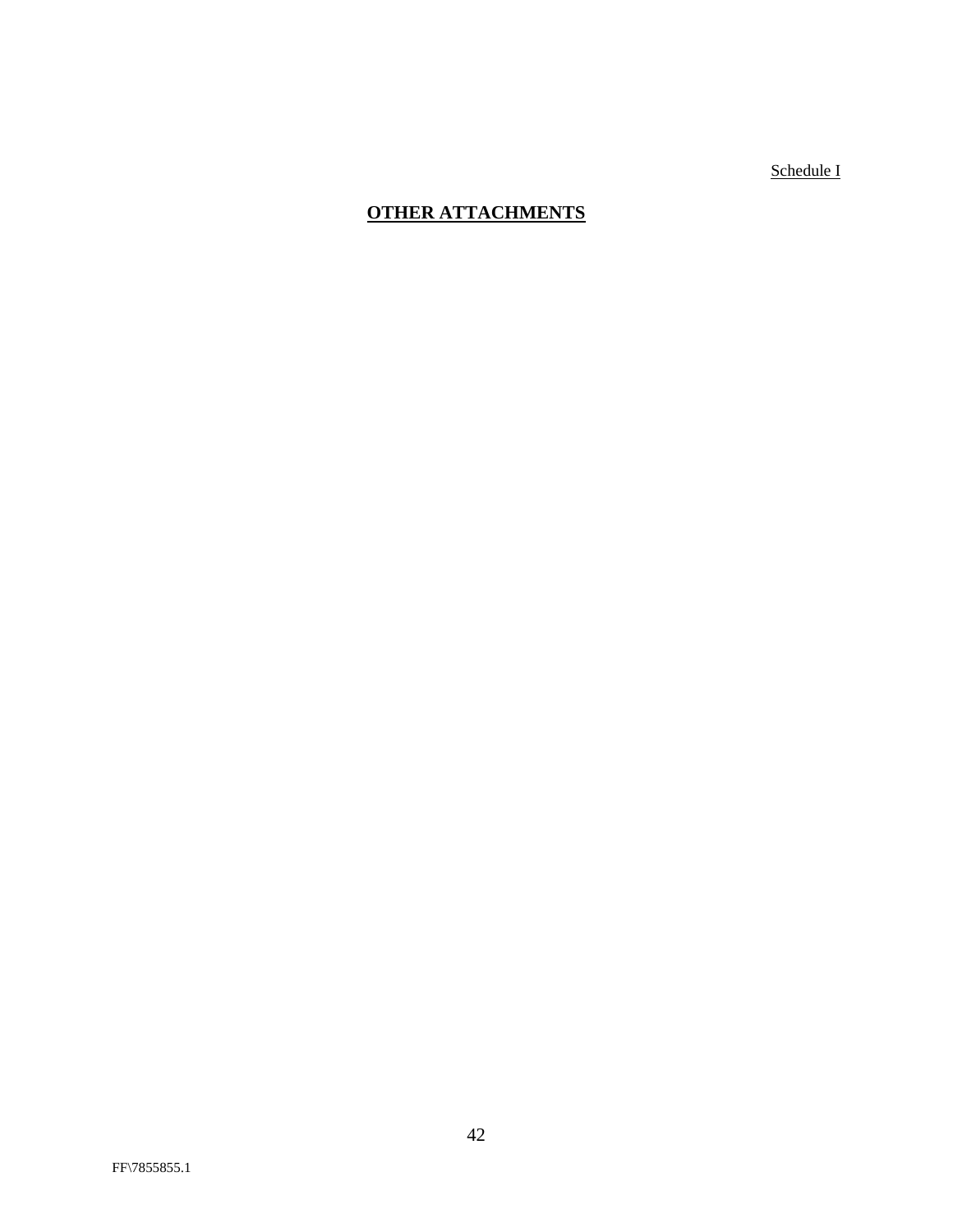## **EXHIBIT A**

Upon acceptance of the Application by the Agency for processing and completion of the Cost/Benefit Analysis, the Agency will attach a proposed PILOT Schedule hereto, together with an estimate of the net tax benefit/cost of the proposed PILOT Schedule.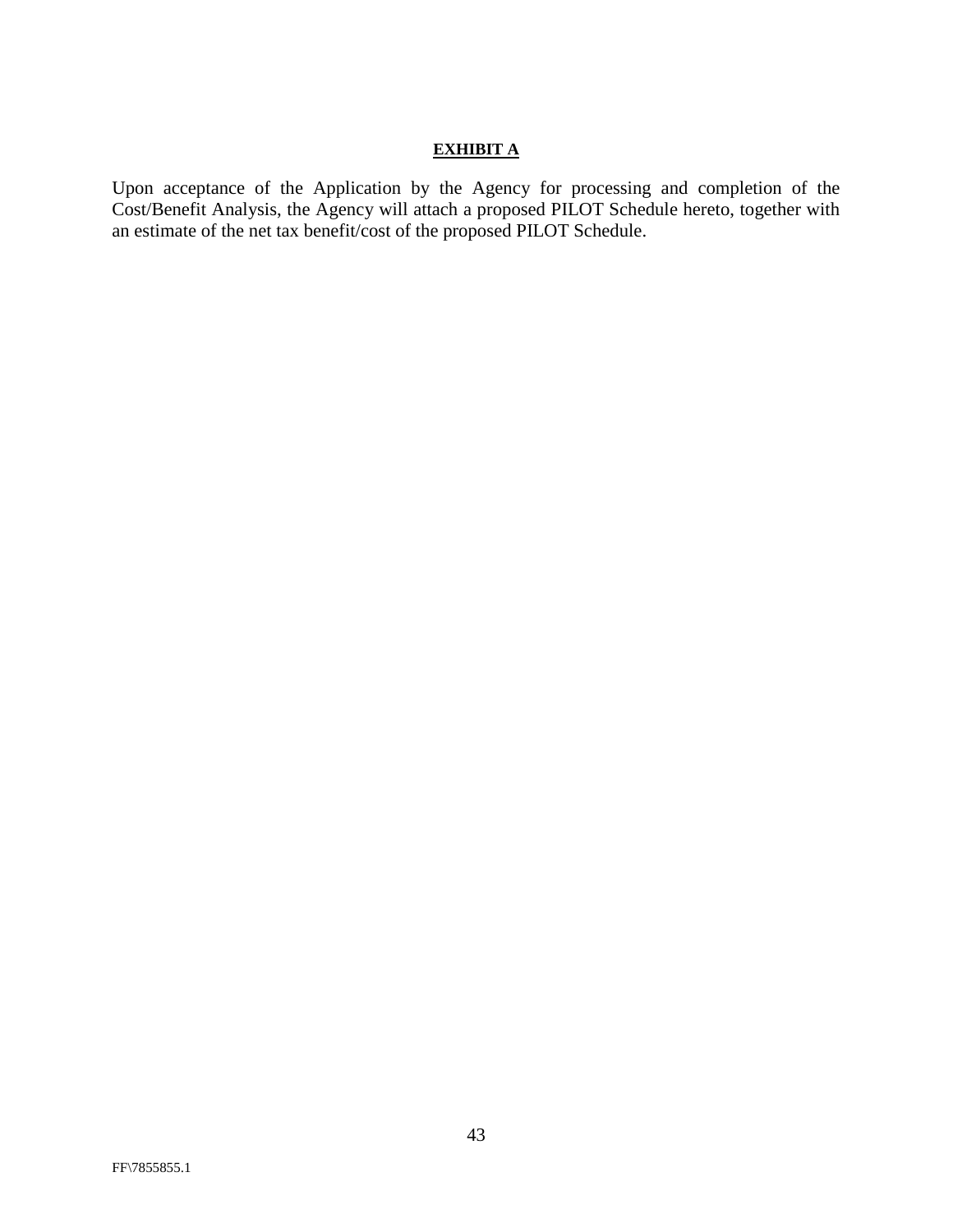## **EXHIBIT B**

#### **Fair Housing/Equal Housing Opportunity Policy to be adopted by Agency Applicants for Housing Projects**

As part of our continuing effort to ensure compliance with federal, state, and local anti-discrimination laws, we would like to take this opportunity to remind you of our policies regarding equal housing opportunity. It is important for all employees to review his or her own actions in light of these requirements and for everyone to keep in mind the importance of treating all persons equally.

It is the policy and practice of this company not to engage in or assist the efforts of others

to engage in housing discrimination. Consistent with that policy, we remind you that the antidiscrimination laws of the United States, New York State, and local laws are quite specific in the area of housing, and in conformance with those laws, you must not engage in any of the following conduct during the course of your work for this company:

- 1. Refuse to show, rent, sell, negotiate for the rental or sale of, or otherwise make unavailable or deny, housing to any person because of race, color, religion, creed, sex/gender, familial status (having or expecting a child under 18), national origin, ethnicity, disability, marital status, age, sexual orientation, military status, source of income or status as survivor of domestic violence (each a "prohibited basis'');
- 2. Discriminate against any person in the terms, conditions or privileges of a rental or sale or in the provision of services or facilities in connection therewith because of a prohibited basis;
- 3. Make any verbal or written statement with respect to the rental or sale of housing that indicates any preference, limitation or discrimination concerning a prohibited basis, or any statement indicating an intention to make any such preference, limitation or discrimination;
- 4. Represent to any person because of a prohibited basis that any housing or unit is not available for inspection, rental or sale when such apartment is in fact so available;
- 5. Steer persons into or away from certain areas of a building, development or neighborhood because of a prohibited basis;
- 6. Refuse to provide a reasonable accommodation in rules, policies, practices or services for tenants, buyers, or applicants with disabilities; and
- 7. Refuse to allow a reasonable modification to individual units or common areas for tenants, buyers, or applicants with disabilities.

We are firmly committed to the goal of fair housing. You should understand that any violation of this Fair Housing/Equal Housing Opportunity Policy will lead to discipline, up to and including discharge.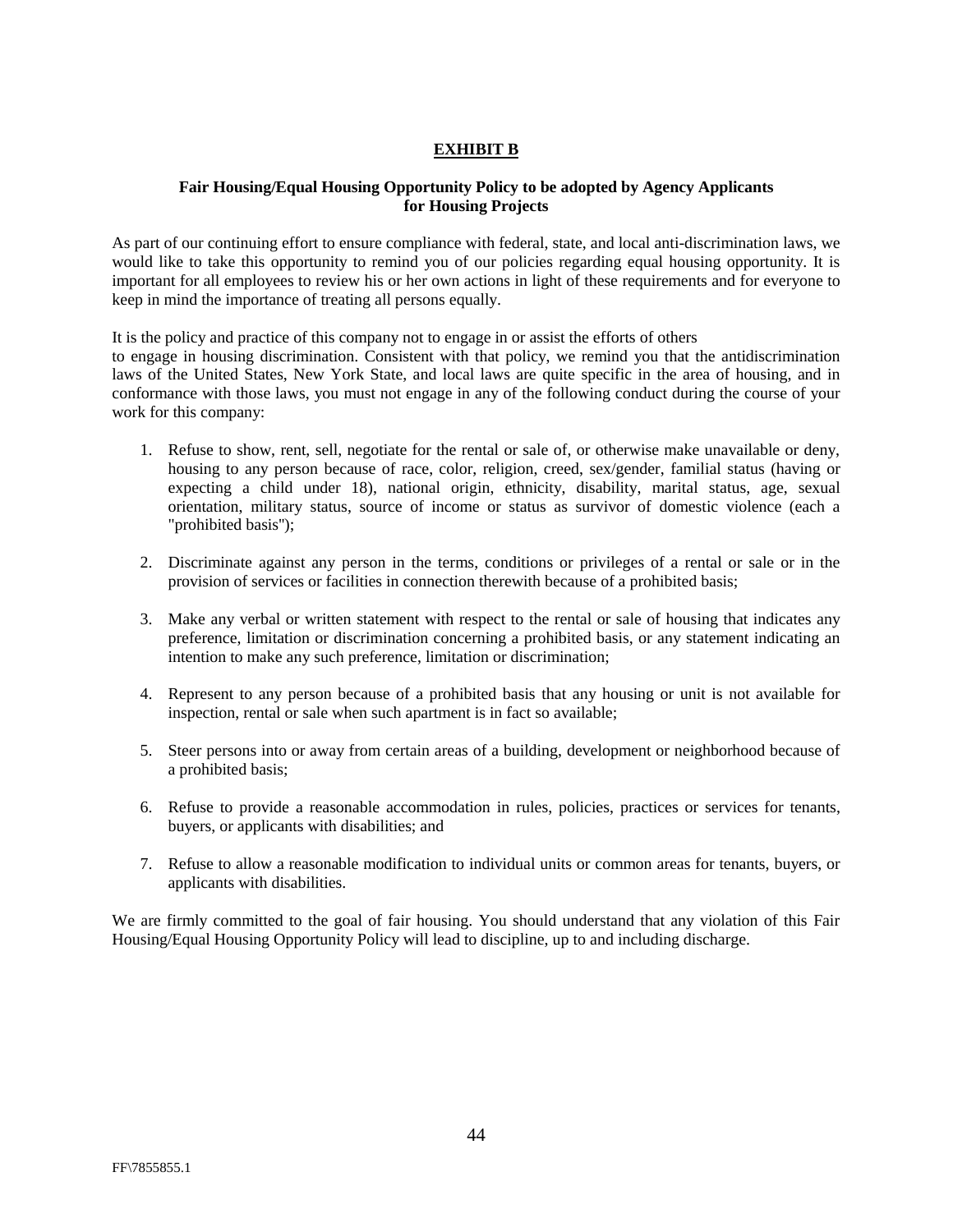## **EXHIBIT C**

#### **Sample Fair Housing Posters**

U. S. Department of Housing and Urban Development



 $-10 - 7.13$ 

 $\mathcal{L}$  $\mathcal{L}^{\infty}_{\infty}$ 



We Do Business in Accordance With the Federal Fair **Housing Law** (The Fair Housing Amendments Act of 1988)

# It is illegal to Discriminate Against Any Person Because of Race, Color, Religion, Sex, Handicap, Familial Status, or National Origin

| In the sale or rental of housing or<br>residential lots |   | In the provision of real estate<br>brokerage services |  |
|---------------------------------------------------------|---|-------------------------------------------------------|--|
| In advertising the sale or rental<br>of housing         | 磦 | In the appraisal of housing                           |  |
| In the financing of housing                             | 腳 | Blockbusting is also illegal                          |  |

Anyone who feels he or she has been discriminated against may file a complaint of U.S. Department of Housing and housing discrimination: Urban Development 1-800-669-9777 (Toll Free) Assistant Secretary for Fair Housing and 1-800-927-9275 (TTY) **Equal Opportunity** www.hud.gov/fairbousing Washington, D.C. 20410

Previous scients are obsolete

form HUD-928.1 (6/2011)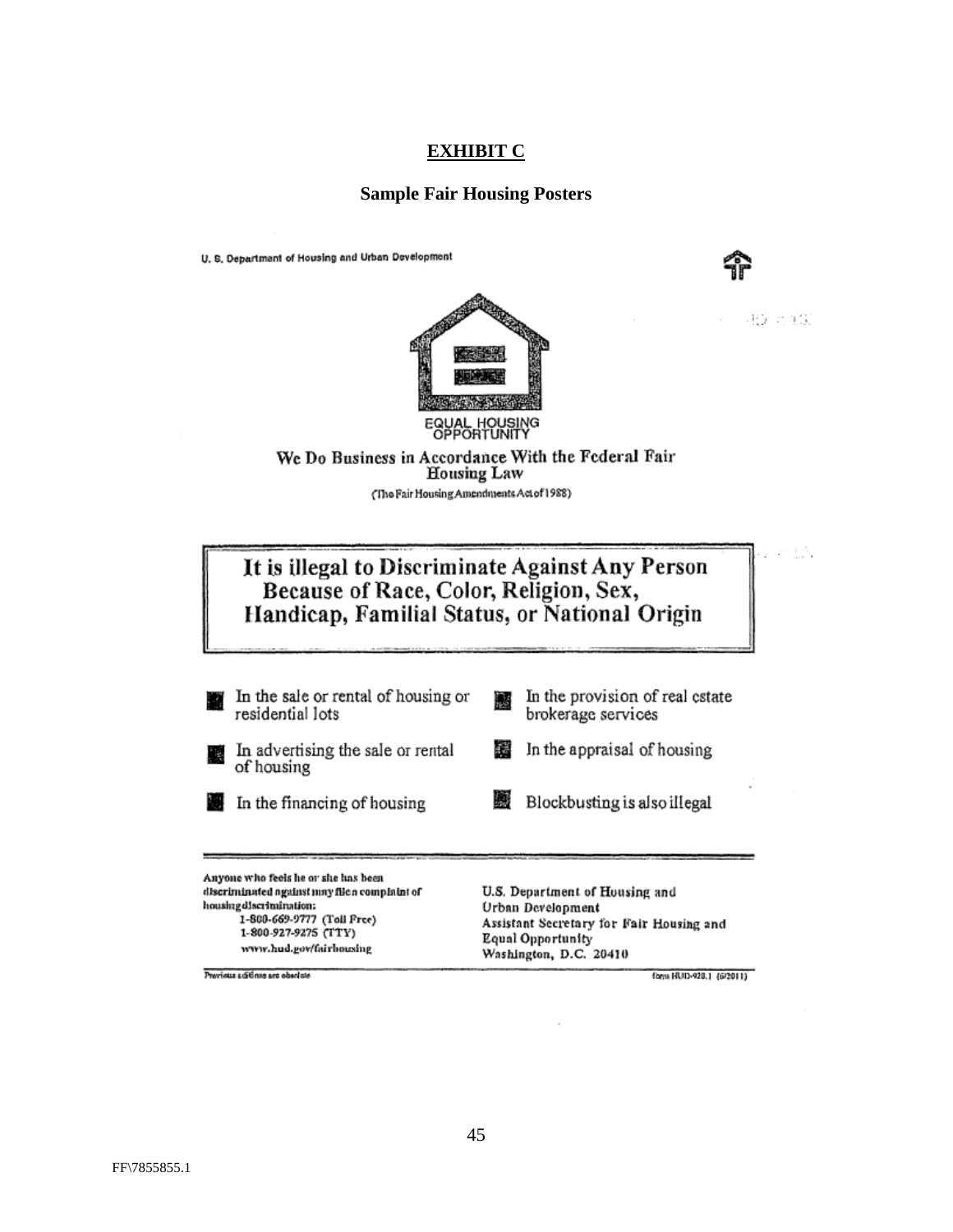# **HOUSING DISCRIMINATION IS** SOMETIMES BLATANT, **SOMETIMES SUB**  $\mathbb{F}$ **BUT ALWAYS UNLAWFUL.**

DO YOU SUSPECT YOU HAVE BEEN DISCRIMINATED AGAINST BECAUSE OF YOUR AGE, RACE, DISABILITY, FAMILIAL STATUS, OR BECAUSE YOU ARE A MEMBER OF OTHER PROTECTED CLASSES? IF YOU WITNESS OR EXPERIENCE DISCRIMINATION, CONTACT THE NEW YORK STATE DIVISION OF HUMAN RIGHTS AT 1-888-392-3644 OR WWW.DHR.NY.GOV. E<br>HUMAN<br>ERIGHTS